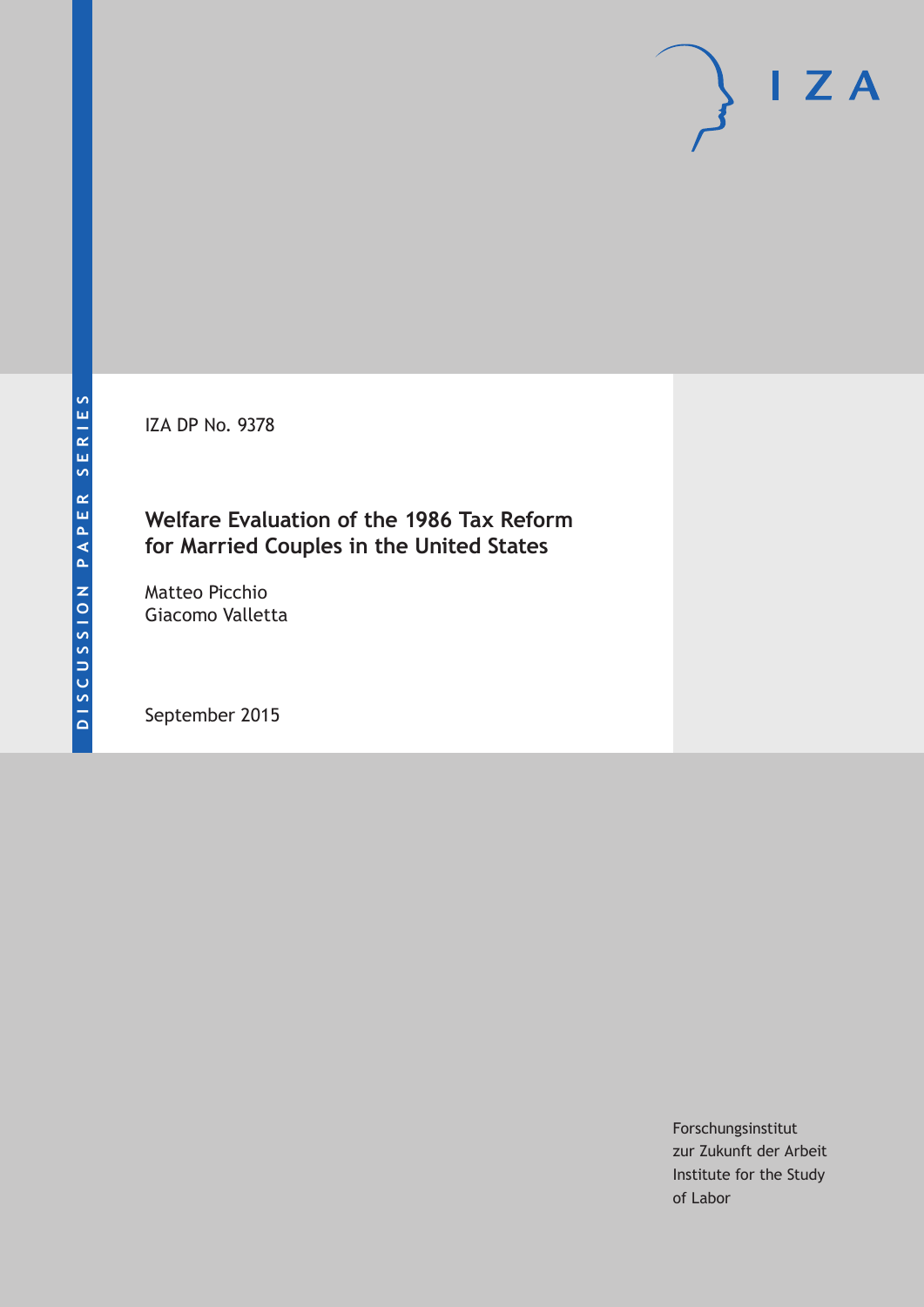# **Welfare Evaluation of the 1986 Tax Reform for Married Couples in the United States**

### **Matteo Picchio**

*Marche Polytechnic University, Sherppa, CentER and IZA* 

### **Giacomo Valletta**

*Maastricht University* 

Discussion Paper No. 9378 September 2015

IZA

P.O. Box 7240 53072 Bonn Germany

Phone: +49-228-3894-0 Fax: +49-228-3894-180 E-mail: iza@iza.org

Any opinions expressed here are those of the author(s) and not those of IZA. Research published in this series may include views on policy, but the institute itself takes no institutional policy positions. The IZA research network is committed to the IZA Guiding Principles of Research Integrity.

The Institute for the Study of Labor (IZA) in Bonn is a local and virtual international research center and a place of communication between science, politics and business. IZA is an independent nonprofit organization supported by Deutsche Post Foundation. The center is associated with the University of Bonn and offers a stimulating research environment through its international network, workshops and conferences, data service, project support, research visits and doctoral program. IZA engages in (i) original and internationally competitive research in all fields of labor economics, (ii) development of policy concepts, and (iii) dissemination of research results and concepts to the interested public.

IZA Discussion Papers often represent preliminary work and are circulated to encourage discussion. Citation of such a paper should account for its provisional character. A revised version may be available directly from the author.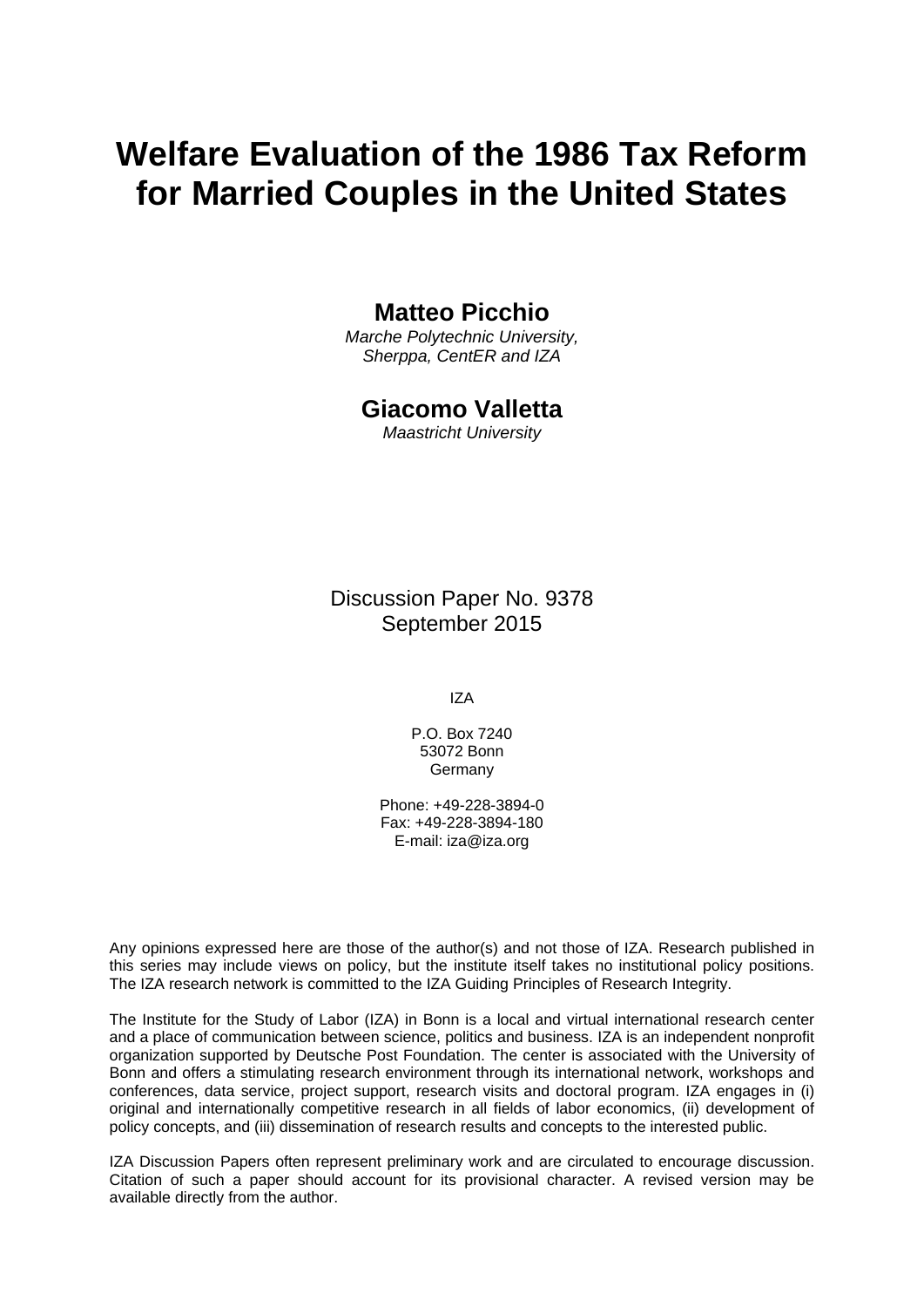IZA Discussion Paper No. 9378 September 2015

# **ABSTRACT**

# **Welfare Evaluation of the 1986 Tax Reform for Married Couples in the United States\***

This paper evaluates the welfare effects of the 1986 Tax Reform Act (TRA86). In thirty years since its introduction, several studies have analysed the effects of TRA86. However, preference heterogeneity and non-market dimensions of welfare have not been taken into account. We propose an evaluation of the impact of TRA86 on well-being using different welfare metrics which fully retain preference heterogeneity. We estimate utility functions with preference heterogeneity on the basis of structural models of family labor supply. Then, by way of these estimated preferences, we compute several welfare rankings corresponding to different ethical priors. Finally, we identify the losers and the winners of TRA86 under different ethical priors.

JEL Classification: C25, D63, H22, H31, J22

Keywords: welfare measures, tax reform, preference heterogeneity, discrete model, labor supply

Corresponding author:

 $\overline{a}$ 

Matteo Picchio Department of Economics and Social Sciences Marche Polytechnic University Piazzale Martelli 8 60121 Ancona Italy E-mail: matteopicchio@gmail.com

<sup>\*</sup> The collection of data used in this study was partly supported by the National Institutes of Health under grant number R01 HD069609 and the National Science Foundation under award number 1157698. We would like also to thank F. Maniquet, M. Fleurbaey and seminar participants at CORE and at the Social Choice and Welfare Meeting 2014 (Boston) for their comments and suggestions.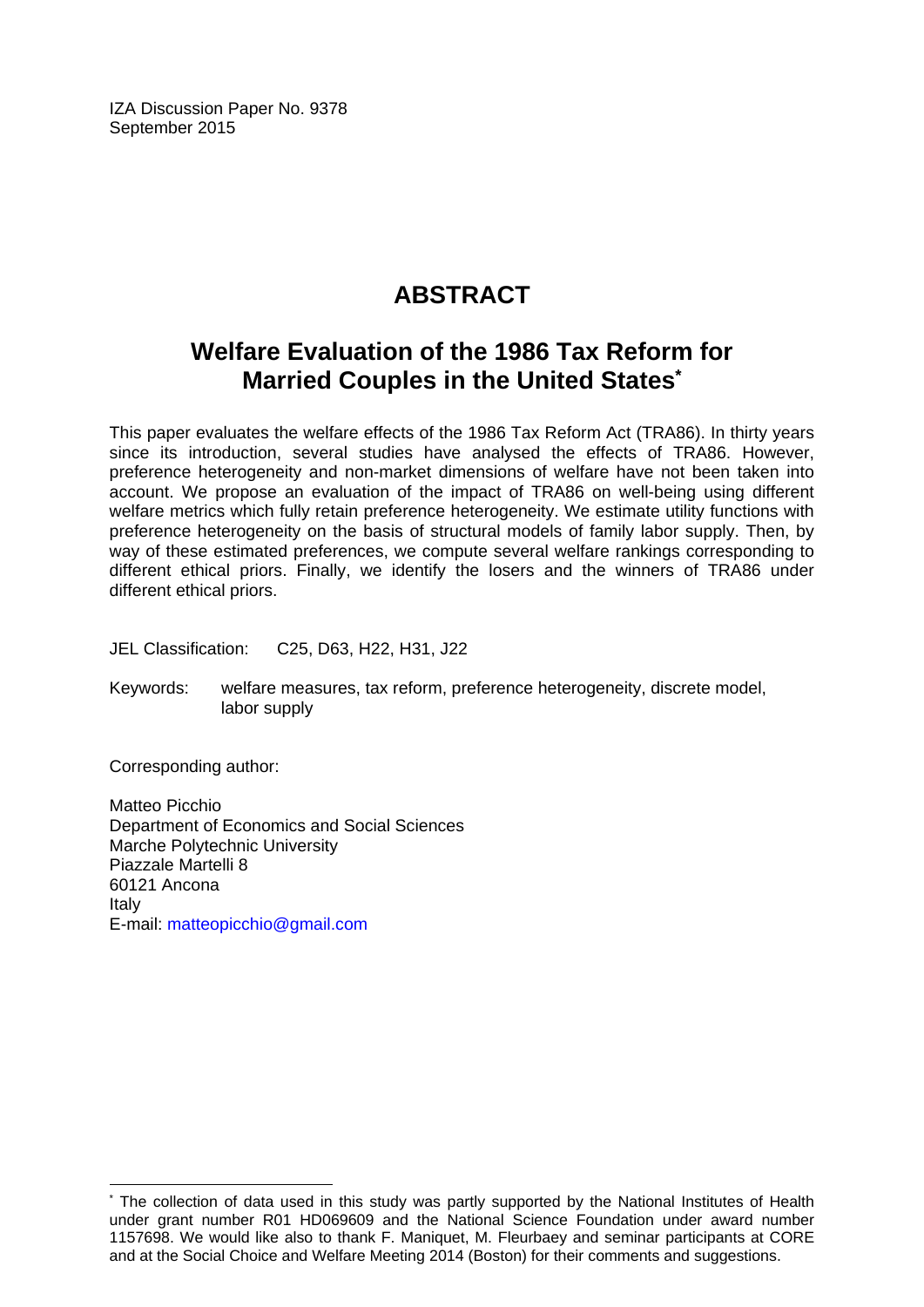# 1 Introduction

Since the beginning of the 1980s, the US went through several reforms of the federal income tax rules. As described in [Eissa et al.](#page-45-0) [\(2008\)](#page-45-0), a series of tax acts passed in 1981, 1986, 1990, 1993, 2001 and 2003. Although these tax reforms were designed with different targets and policy objectives, they defined a common trend in the change of the US tax system consisting in: i) the simplification of the tax code; ii) the decrease in the marginal tax rates; iii) the increasing importance of the Earned Income Tax Credit (EITC) for low-income taxpayers.

So far, the literature on the evaluation of the US tax reforms has mostly dealt with labor supply effects, especially those due to the increased role of the EITC as a public support for poor families and to the concurrent reduction of welfare benefits<sup>[1](#page-3-0)</sup>. The most recurring question concerns the labor market participation effects induced by the changes in the EITC.<sup>[2](#page-3-1)</sup> The reason for replacing welfare benefits with an in-work benefit like the EITC has some theoretical foundations: the EITC should generate less distortions on the labor supply than welfare benefits and stimulate labor force participation. As the EITC depends on family income, it is expected to stimulate the labor supply at the extensive margin but, in the phase-out region, it should reduce incentives at the intensive margins. As a matter of fact, empirical studies find that the EITC expansions had heterogeneous effects on the labor supply, depending on the family composition. On the one hand, [Dickert et](#page-45-1) [al.](#page-45-1) [\(1995\)](#page-45-1), [Eissa and Liebman](#page-45-2) [\(1996\)](#page-45-2), [Ellwood](#page-45-3) [\(2000\)](#page-45-3) and [Meier and Rosenbaum](#page-46-0) [\(2000,](#page-46-0) [2001\)](#page-46-1) show that the EITC reforms increased the workforce participation of single women with children, since it made work more attractive. On the other hand, [Ellwood](#page-45-3) [\(2000\)](#page-45-3) and [Eissa and Hoynes](#page-45-4) [\(2004\)](#page-45-4) find that the EITC expansion between 1984 and 1996 reduced the total family labor supply of married couples. As the EITC is based on family income, it generates adverse effects on participation decisions of the secondary family earners [\(Dickert et al.,](#page-45-1) [1995\)](#page-45-1) in the phase-out region. Overall, the positive effect on labor force participation seems to be large enough to offset the negative impact at the intensive margin in working hours [\(Scholz,](#page-46-2) [1996\)](#page-46-2).

<span id="page-3-0"></span><sup>&</sup>lt;sup>1</sup>The 1996 reform of the welfare system abolished the Aid to Families with Dependent Children (AFDC) and replaced it with Temporary Assistance to Needy Families (TANF). See [Schoeni and Blank](#page-46-3) [\(2000\)](#page-46-3) for a discussion about the accomplishments of the 1996 welfare reform.

<span id="page-3-1"></span><sup>&</sup>lt;sup>2</sup>The EITC was introduced in 1975 with the dual aim of supporting low income families with children and of stimulating work. The eligibility to the EITC depends indeed on the presence of children and on having positive earned income. The amount of EITC is a non-linear function of the family earned income. Three regions determine the credit schedule: i) the phase-in region in which the credit is increasing in earned income at a certain rate (the phase-in rate); ii) the flat region in which the credit is constant in earned income; iii) the phase-out region in which the credit is decreasing in income at a certain rate (the phase-out rate).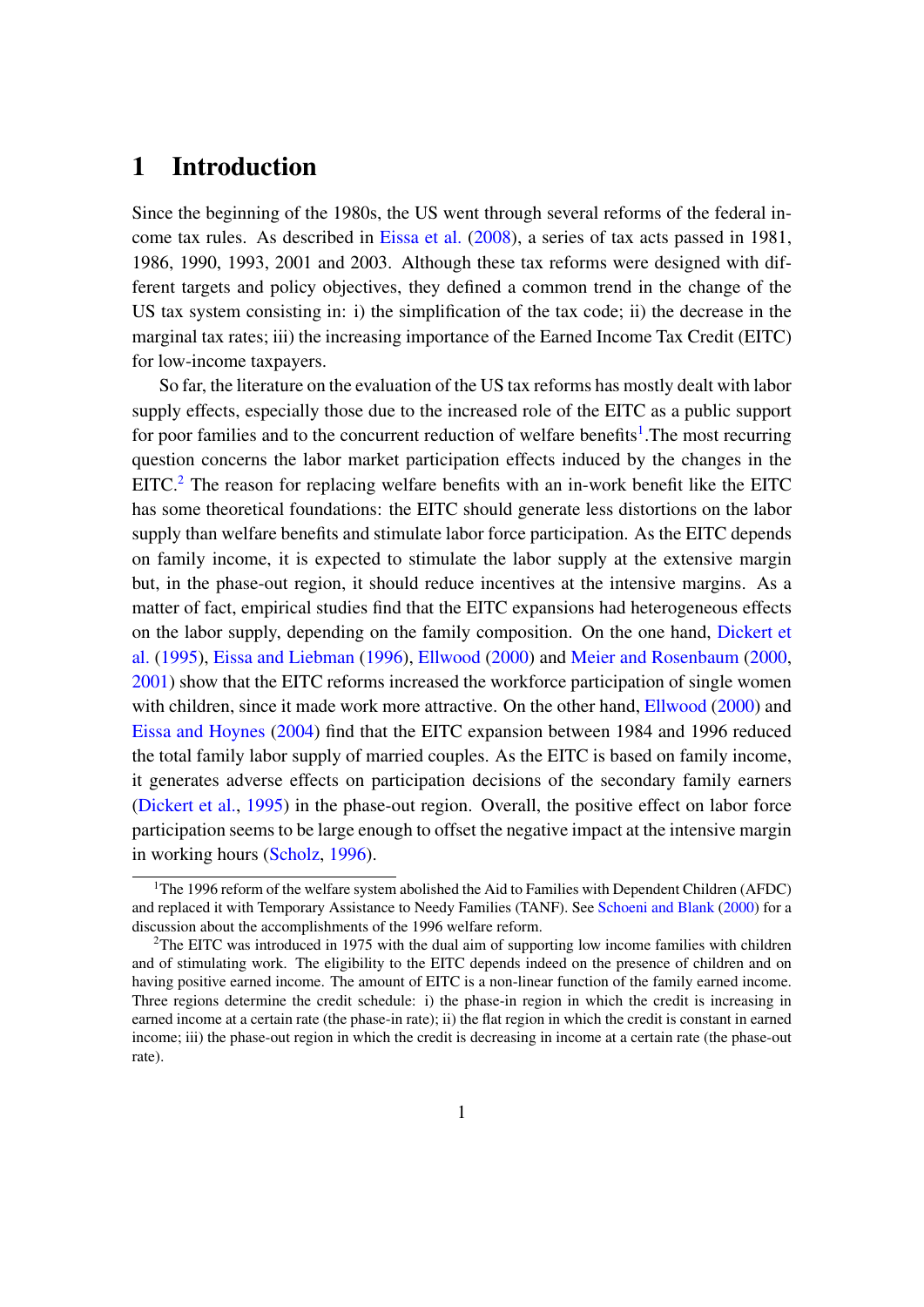Some researchers focused also on other dimensions. [Eissa et al.](#page-45-0) [\(2008\)](#page-45-0) evaluated the efficiency effects of the reform. As an efficiency measure they use the excess burden of taxation, i.e. the sum of how much each individual would be willing to pay to get rid of all taxes and transfers. They found that the 1986, 1990, 1993 and 2001 tax reforms each generated relevant efficiency gains, especially through the increased participation of single mothers. [Altig and Carlstrom](#page-44-0) [\(1999\)](#page-44-0) studied how the change in the marginal tax rates introduced by TRA86 affected income inequality. They found that income inequality became greater with the introduction of TRA86.

Reforms cannot however be evaluated only from these limited perspectives. Most of the applied literature either completely neglects the normative consequences of the reforms or uses conventional measures of individual well-being based on a "reduced" version of the underlying model. For instance, many applied papers report only aggregate labor supply changes or, when it comes to distributional issues, they use disposable income as a proxy of individual well-being. Other papers rely on more sophisticated measures of well-being, such as the equivalent income, but they just consider the underlying preferences of a reference household so that heterogeneity in preferences is assumed away. See, for example, [King](#page-45-5) [\(1983\)](#page-45-5) and, more recently, [Aaberge et al.](#page-44-1) [\(2004\)](#page-44-1) and [Aaberge and](#page-44-2) [Colombino](#page-44-2) [\(2013\)](#page-44-2).

In this paper we rely on indexes that fully account for different individual consumptionleisure preferences. Such indexes have been first introduced by [Fleurbaey and Maniquet](#page-45-6) [\(2011\)](#page-45-6). They propose an axiomatic construction so that one can clearly see the normative considerations and the ethical priors behind the ways interpersonal comparisons are performed, while still retaining preference heterogeneity. [Fleurbaey and Maniquet](#page-45-6) [\(2011\)](#page-45-6) also use the same ideas of fairness to single out ways to aggregate such indexes. Here we are mostly interested in the overall distribution of individual measures of well-being and how this is affected by a change in the fiscal system.

Different ethical priors yield different ways of measuring individual well-being. We intend to use an array of different notions of individual well-being in order to evaluate the effects of TRA86 under different ethical priors. More in detail, for any of the measures of individual well-being we will employ, we will identify the households who gained and who lost from TRA86. To the best of our knowledge, this is the first attempt to evaluate a fiscal reform using different ideas of fairness embedded in the particular measure of individual well-being that is employed. [Bargain et al.](#page-44-3) [\(2013\)](#page-44-3) and [Decoster and Haan](#page-45-7) [\(2015\)](#page-45-7) also use well-being indexes that are similar to those which we employ here. They do it however with different purposes: the former paper focuses on a cross-country comparison of well-being, the latter one to studies the sensitivity of different well-being rankings (in Germany) to different normative principles.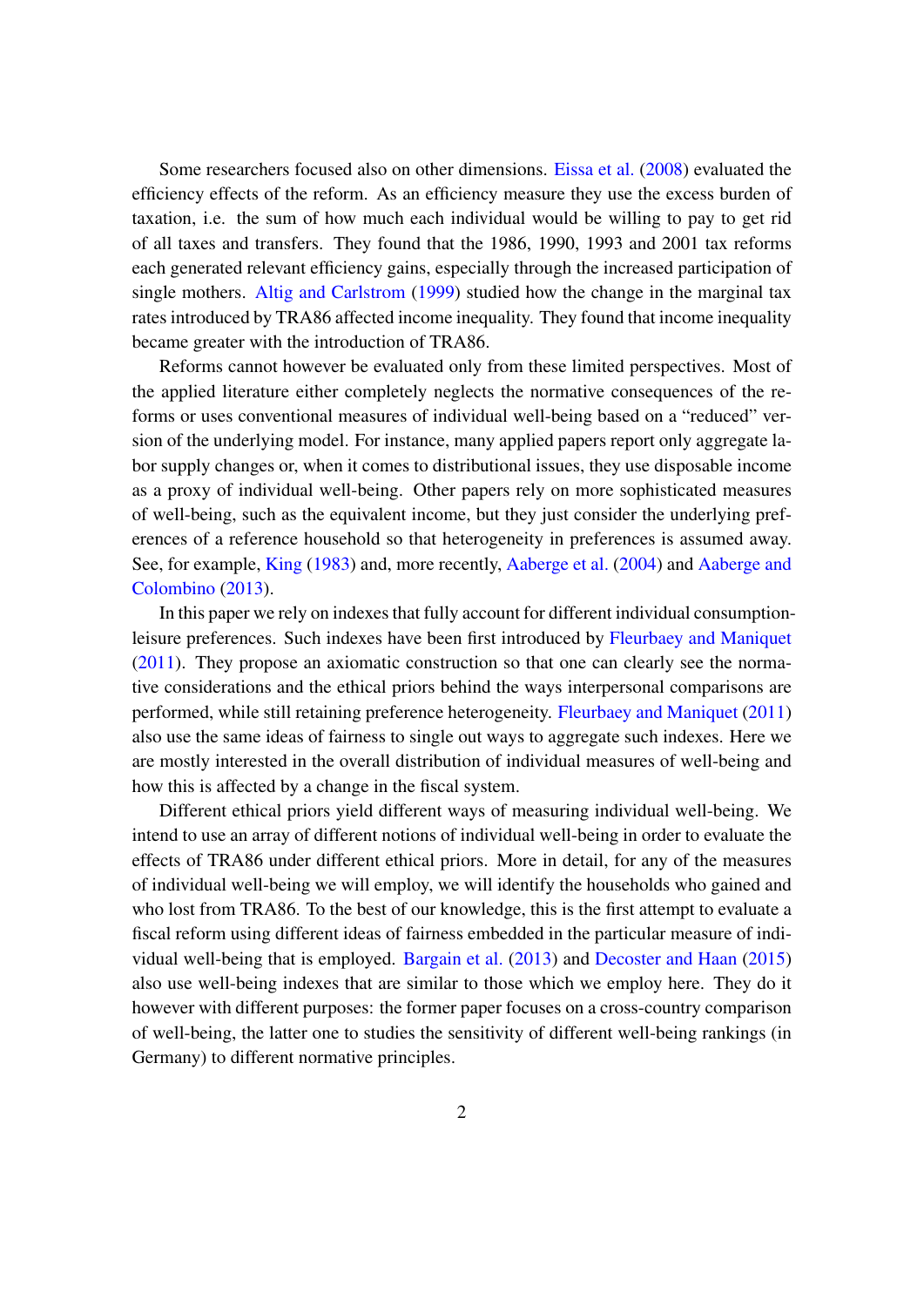In our empirical analysis we use the 1984-1991 Panel Study of Income Dynamics (PSID) and focus on married couples. We find that TRA86 increased the well-being of 99.1% of them. This is essentially due to the fact that TRA86 enlarged the budget constraint for virtually everybody. However, the fraction of households that are better off after TRA86 is slightly smaller among the households that are at the bottom of the wellbeing distribution: approximatively 97% in the bottom decile and 99.9% in the top decile (this figures are more or less the same across different welfare measures). We therefore provide evidence that TRA86 was close to the goal of being distributionally neutral not only in terms of net income [\(Feldstein,](#page-45-8) [2011\)](#page-45-8), but also in terms of well-being, at least for married couples. When analyzing what kind of households were able to climb the social ladder thanks to TRA86, we find that the well-being measure used (and hence the underlying notion of fairness) is important in identifying gainers and losers in terms of the relative position in the welfare ranking. Conclusions about the impact of TRA86 on households' relative position in terms of well-being and, thereby, on inequality cannot be separated from the normative principles inspiring the policy maker takes into account when performing interpersonal comparisons.

Our study is organized as follows. Section [2](#page-5-0) describes the tax-benefit system in the US before and after TRA86. Section [3](#page-7-0) presents the well-being indexes used to evaluate the impact of TRA86 on welfare. Section [4](#page-12-0) deals with the estimation of household preferences over net income and leisure time, the first step to build indexes of welfare. Section [5](#page-19-0) presents the dataset used in the empirical analysis and reports the estimation results of household preferences. Section [6](#page-28-0) derives the indexes of welfare metrics under counterfactual scenarios and evaluate the impact of TRA86 on households' well-being. Section [7](#page-36-0) concludes.

### <span id="page-5-0"></span>2 The 1986 Tax Reform Act

One of TRA86's main features was the simplification of the tax code through the drastic reduction in the number of the marginal tax rates' brackets. Their number was reduced from 15 to 5 in 1987 and then to 2 from 1988 until 1990.

Table [1](#page-6-0) reports the main features of the federal income tax structure from 1984 until 1990. Before TRA86, the bottom bracket, \$0 - \$3,670, was characterized (for married couples filing jointly) by a 0% marginal tax rate. TRA86 removed this zero tax rate bracket by introducing a marginal tax rate of 15% for couples earning between \$0 and \$30,000. However, it compensated the removal of the zero tax rate bracket by increasing the standard deductions and, above all, the personal exemptions, which doubled in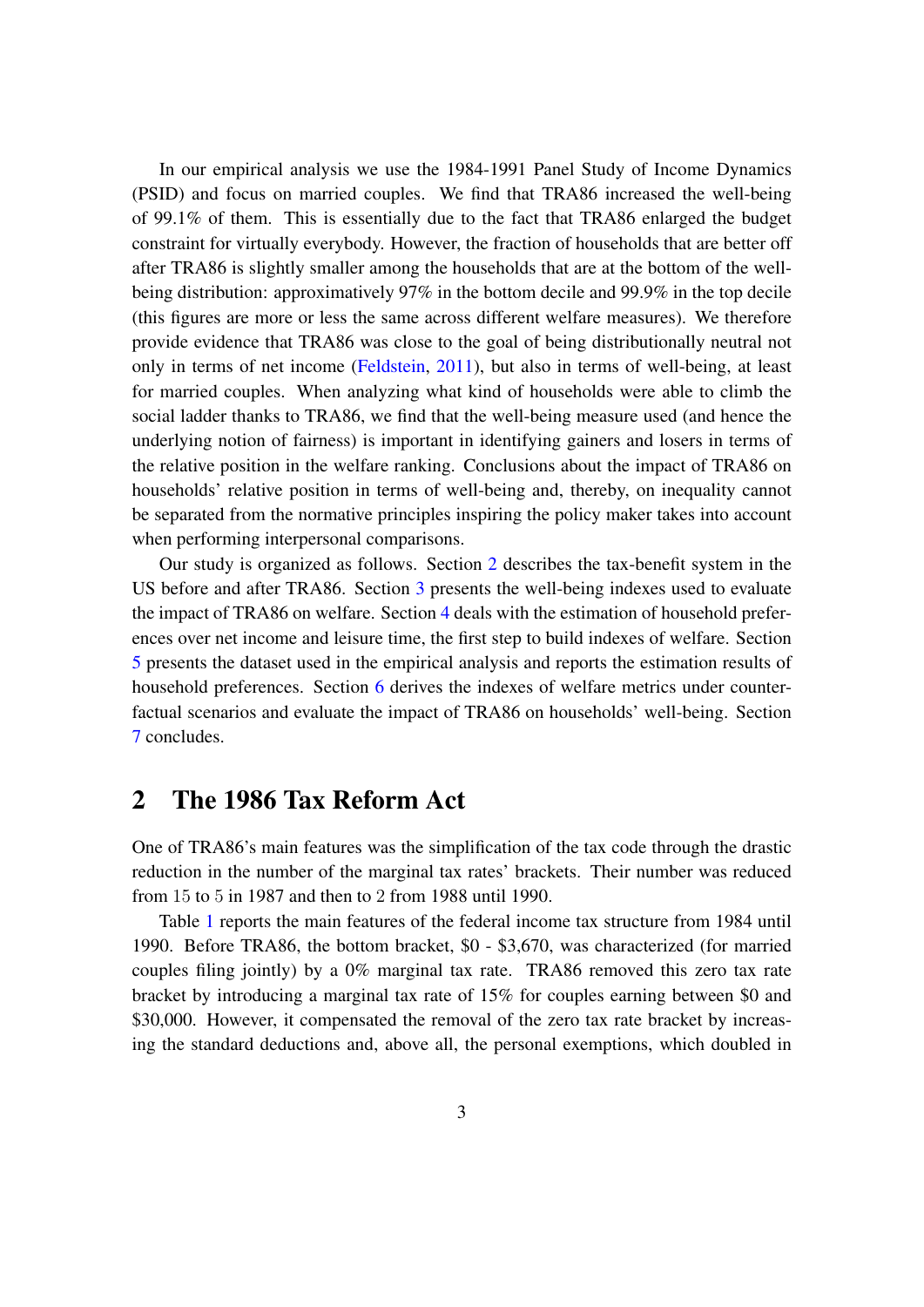nominal terms between 1984 and 1990.

Another important feature of TRA86 is the important decrease of the highest marginal tax rate. As shown in Table [1,](#page-6-0) when TRA1986 was fully implemented, the highest marginal tax rate was 28% for earnings larger than \$29,750 in 1988, whereas it was 50% for earnings bigger than \$175,250 in 1986.

<span id="page-6-0"></span>Table 1: Federal income tax parameters from 1984 until 1990 (nominal dollars)

|          |         | Marginal tax rates $(\% )$ | Number of      | <b>Bottom</b> | Top         | Standard deduction   | Personal exemptions   |
|----------|---------|----------------------------|----------------|---------------|-------------|----------------------|-----------------------|
| Tax year | Minimum | Maximum                    | brackets       | bracket (S)   | bracket (S) | married couples (\$) | for the couple $(\$)$ |
| 1984     | 0.0     | 50.0                       | 15             | $0 - 3.400$   | >162,400    | 3,400                | 2,000                 |
| 1985     | 0.0     | 50.0                       | 15             | $0 - 3.540$   | >169,020    | 3,550                | 2,080                 |
| 1986     | 0.0     | 50.0                       | 15             | $0 - 3.670$   | >175,250    | 3,670                | 2,160                 |
| TRA86    |         |                            |                |               |             |                      |                       |
| 1987     | 11.0    | 38.5                       | 5              | $0 - 3,000$   | >90,000     | 3,760                | 3,800                 |
| 1988     | 15.0    | 28.0                       | $\overline{2}$ | $0 - 29.750$  | >29.750     | 5,000                | 3,900                 |
| 1989     | 15.0    | 28.0                       | $\overline{2}$ | $0 - 30,950$  | >30,950     | 5,200                | 4,000                 |
| 1990     | 15.0    | 28.0                       | $\overline{2}$ | $0 - 32.450$  | >32,450     | 5,450                | 4,100                 |

*Source:* Tax Foundation and authors' calculations from the Tax Simulation Model (TAXSIM) of the National Bureau of Economic Research (NBER), available online at [http://www.nber.org/taxsim/.](http://www.nber.org/taxsim/)

Finally, TRA86 made the EITC more generous. It increased the phase-in rate, decreased the phase-out rate and enlarged the maximum tax credit. Table [2,](#page-7-1) which is extracted from [Hotz and Scholz](#page-45-9) [\(2003\)](#page-45-9), reports the parameters describing the structure of the EITC from 1984 until 1990. In this time span, the maximum credit and the maximum earnings still entitling to the tax credit almost doubled (in nominal terms). The tax reforms subsequent to TRA86 further consolidated the EITC as an instrument to reduce income tax liabilities of low-income taxpayers and to stimulate workforce participation: it went from \$3.9 billion in 1975 (in 1999 dollars) to \$31.9 billion in 1999 [\(Hotz and](#page-45-9) [Scholz,](#page-45-9) [2003\)](#page-45-9) and nowadays it is the largest poverty reduction program in the US.<sup>[3](#page-6-1)</sup>

Figure [1](#page-8-0) summarizes, on the left panel, the relation between real earnings and federal income taxes, for married couples, before and after TRA86. Similarly, the right panel summarizes the relation between real earnings and total taxes, federal income, state income and Federal Insurance Contributions Act (FICA) taxes, in California (the most populated state in the US). It is clear that TRA86 reduced the average tax rate of everybody, both couples with kids and without kids. However, not all the types of households are impacted with the same intensity: lower earnings couples did not see their situation

<span id="page-6-1"></span> $3$ Details about the evolution of the US tax system and of the EITC can be found, among others, in [Eissa](#page-45-0) [et al.](#page-45-0) [\(2008\)](#page-45-0), [Eissa and Hoynes](#page-45-10) [\(1998,](#page-45-10) [2004\)](#page-45-4), [Hotz and Scholz](#page-45-9) [\(2003\)](#page-45-9), [Meier and Rosenbaum](#page-46-1) [\(2001\)](#page-46-1) and [Blundell](#page-44-4) [\(2001\)](#page-44-4).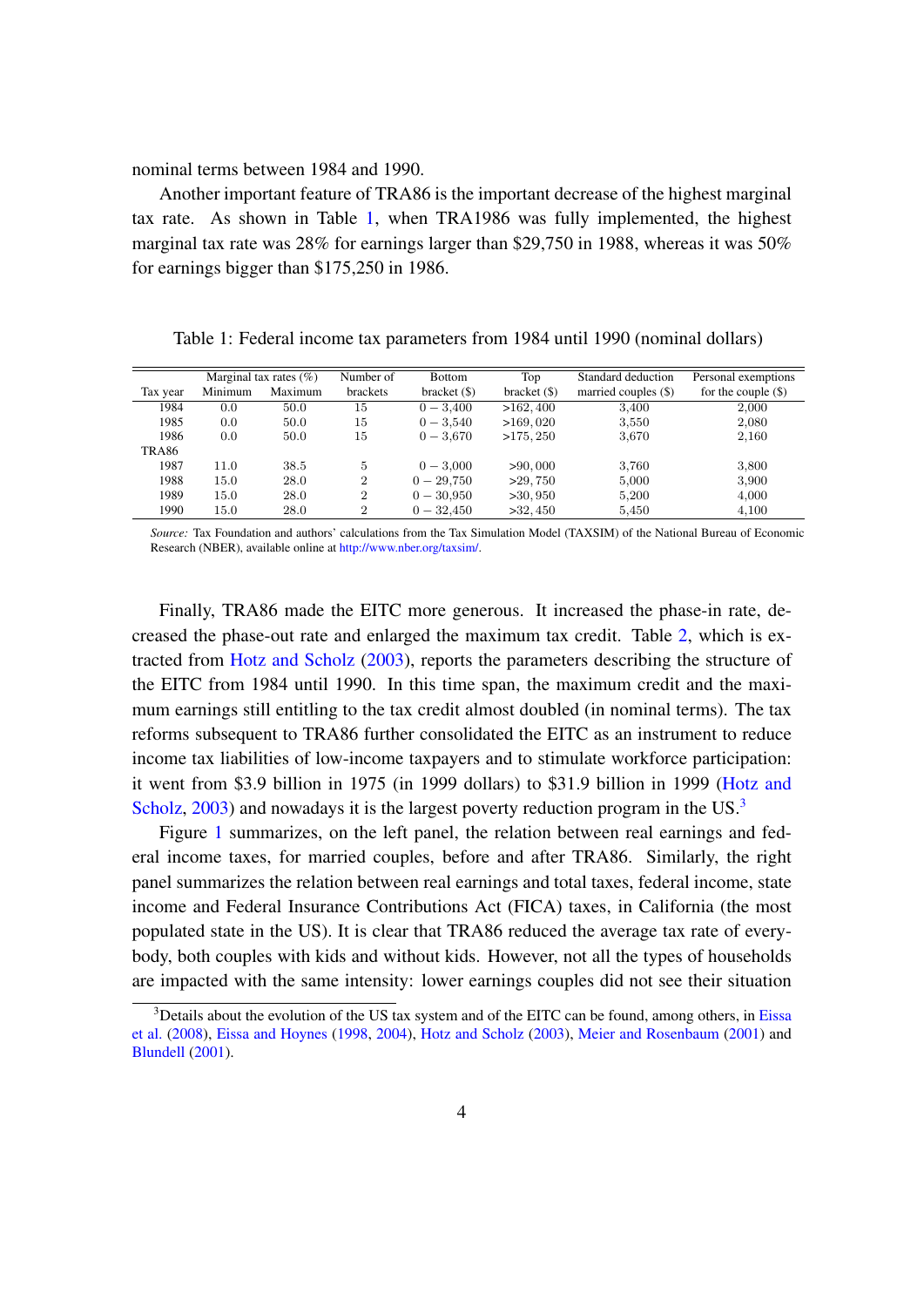|          | Phase-in     | Phase-in     | Maximum             | Phase-out    | Phase-out           |
|----------|--------------|--------------|---------------------|--------------|---------------------|
| Tax year | rate $(\% )$ | range $(\$)$ | $\text{credit}(\$)$ | rate $(\% )$ | range $(\$)$        |
| 1984     | 10.00        | $0 - 5,000$  | 500                 | 12.50        | $6,000-10,000$      |
| 1985     | 11.00        | $0 - 5,000$  | 500                 | 12.22        | $6,500 - 11,000$    |
| 1986     | 11.00        | $0 - 5,000$  | 500                 | 12.22        | $6,500 - 11,000$    |
| TRA86    |              |              |                     |              |                     |
| 1987     | 14.00        | $0 - 6,080$  | 851                 | 10.00        | $6,920-15,432$      |
| 1988     | 14.00        | $0 - 6,240$  | 874                 | 10.00        | $9,850 - 18,576$    |
| 1989     | 14.00        | $0 - 6,500$  | 910                 | 10.00        | $10, 240 - 19, 340$ |
| 1990     | 14.00        | $0 - 6, 810$ | 953                 | 10.00        | $10,730 - 20,264$   |

<span id="page-7-1"></span>Table 2: Earned income tax credit from 1984 until 1990 (nominal dollars)

*Source:* Figures in this table are extracted from Table 3.1 in [Hotz and Scholz](#page-45-9) [\(2003\)](#page-45-9).

changing very much, especially if without kids. The biggest change in taxation involves gross earnings of about \$10,000. If we focus on federal income taxation, married couples enjoy the largest improvement, essentially induced by the larger generosity of the EITC. The change in the number of brackets, the marginal tax rates, the standard deductions and the personal exemptions reduced the average tax rate for couples without kids. However, relatively to couples with kids, their improvement is visibly smaller, both at the level of the federal income taxation and if we consider all the income taxes.

### <span id="page-7-0"></span>3 Well-being indexes and their normative framework

The study of the effect of a tax reform on the well-being of individuals with heterogeneous preferences and skills (hence different wage rates) is not easy. Usually, in the public economics literature, it implies the use of weighted utilitarian social welfare functions [\(Fleurbaey,](#page-45-11) [2008\)](#page-45-11). However this typically relies on the arbitrary cardinalization of the agents' utility functions [\(Stiglitz,](#page-46-4) [1987\)](#page-46-4), while the weights cannot be transparently connected to explicit ethical values [\(Fleurbaey and Maniquet,](#page-45-12) [2015\)](#page-45-12).

Individuals choose bundles of net income  $y$  and leisure l (which we normalize to 1), from their budget constraint (modified by the tax function) so as to maximize their utility. If we observe that individual  $i = 1, ..., n$  has chosen the bundle  $(y_i, l_i)$ , then this bundle is

$$
(y_i, l_i) = \arg \max \{ U_i(y, l) \mid y \le w_i(1 - l) - T[w_i(1 - l); \mathbf{z}_i], 0 \le l \le 1, y \ge 0 \}, \tag{1}
$$

where  $U_i$  is the utility function that represents her preferences over leisure and consumption and  $T(\cdot)$  is the tax function, which transforms income into taxes, given the wage rate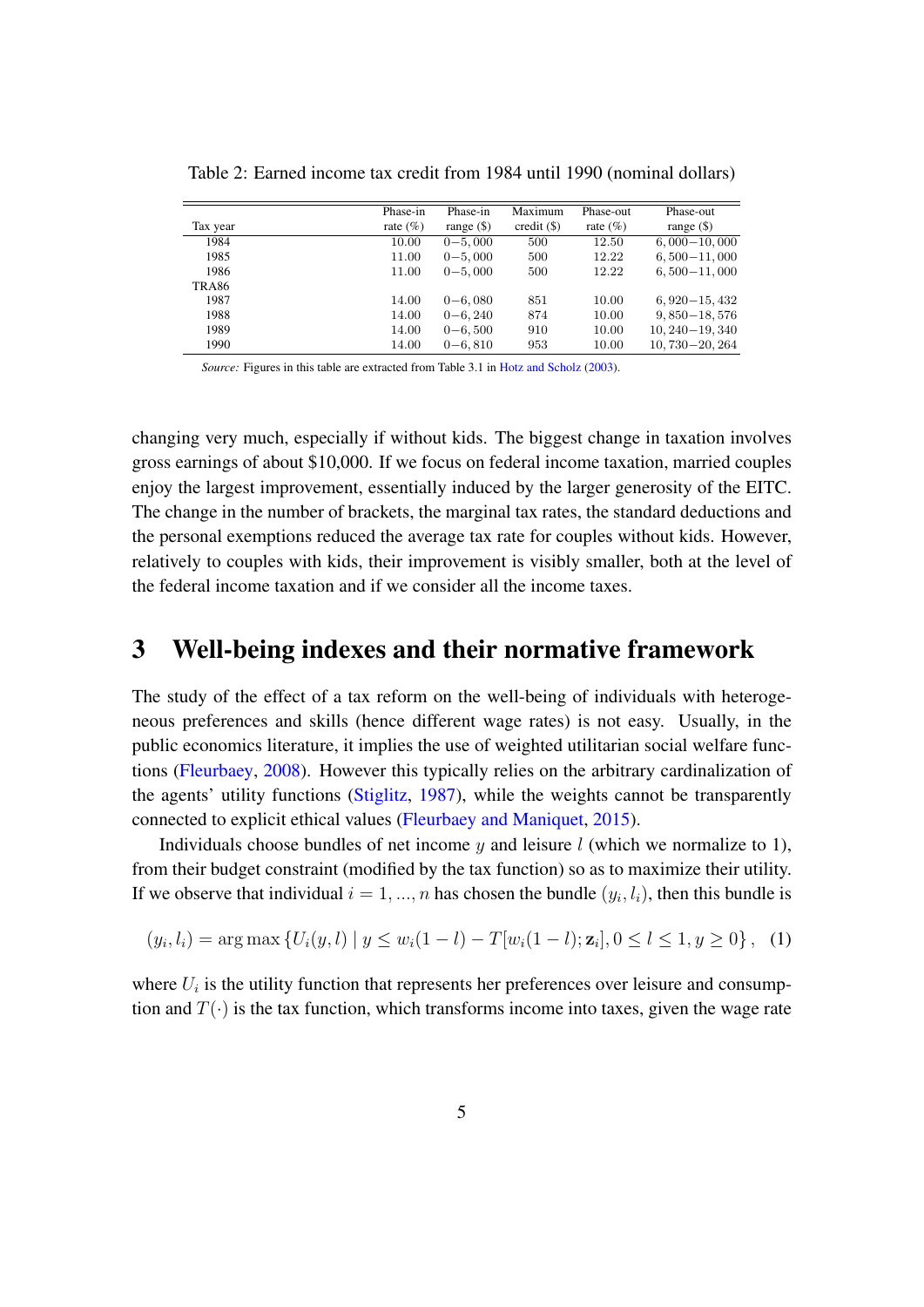

<span id="page-8-0"></span>Figure 1: Tax schedules before and after TRA86 by the presence of kids under age 17

*Source:* Authors' calculations from TAXSIM.

*Notes:* The simulation of the tax schedule is for married couples filing jointly the tax declaration in California with no taxpayers over 65 years of age, no dividend and other property income, no pensions, no social security benefits, no other non-taxable transfer income, no rent, no real estate taxes, no child care expenses, no unemployment compensation, no other itemized deductions and zero short- and long-term capital gains.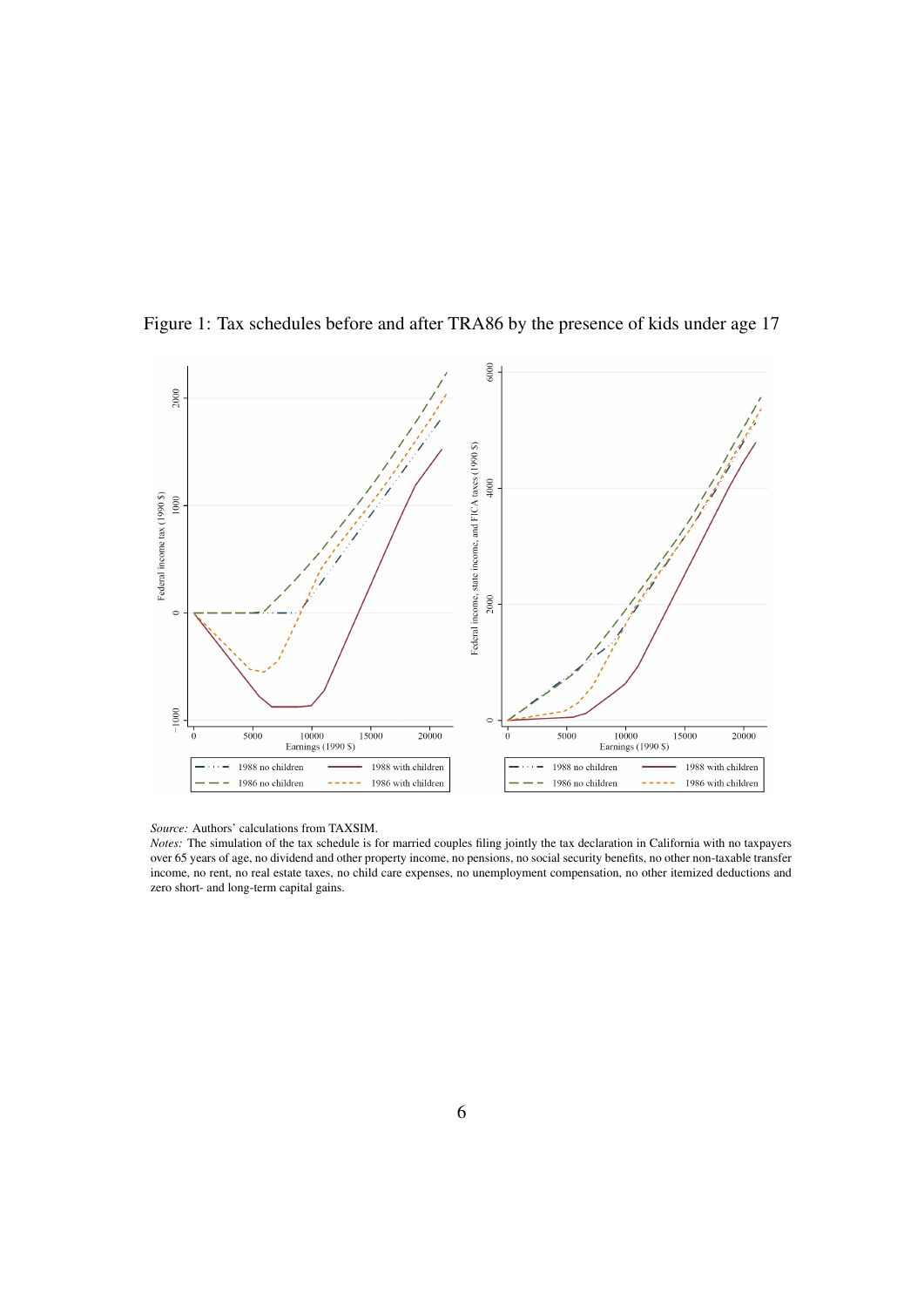$w_i$ <sup>[4](#page-9-0)</sup> and other individual characteristics  $z_i$ <sup>[5](#page-9-1)</sup>. Individuals differ from each other because of: i) different preferences; ii) different personal productivity, measured by the wage rate  $w_i$ ; iii) different initial endowments of personal characteristics  $z_i$ .

TRA86 modified the tax function  $T(\cdot)$  and hence the budget set of individuals. Our objective is to evaluate how the well-being of individuals was affected, both in absolute and relative terms. In order to do so, we need to define a way (or, different possible ways) to measure individual well-being. We wish to use indexes that fully respect individual preferences and are based on well defined ethical priors so that the interpersonal comparison of individual situations is not the result of an arbitrary exercise. The discussion in this section draws heavily from [Decoster and Haan](#page-45-7) [\(2015\)](#page-45-7) and [Fleurbaey and Maniquet](#page-45-12) [\(2015\)](#page-45-12) and it aims for an intuitive analysis of the main features of the indexes we use. A deeper analysis of such indexes (and the corresponding social welfare functions) can be found in [Fleurbaey](#page-45-11) [\(2008\)](#page-45-11), [Fleurbaey and Maniquet](#page-45-6) [\(2011\)](#page-45-6) and [Fleurbaey and Blanchet](#page-45-13) [\(2013\)](#page-45-13).

The notion of money-metric utility function is central in our study. This concept, due originally to [Samuelson](#page-46-5) [\(1974\)](#page-46-5), can be defined in our framework as the value of the expenditure function for a reference wage rate w and the utility level  $U_i(y_i, l_i)$ :

$$
m_i(w; y_i, l_i) = \min\{t \in \mathbb{R} | y = t + w(1 - l), U_i(y, l) \ge U_i(y_i, l_i), 0 \le l \le 1, y \ge 0\},\
$$

where  $t$  denotes a lump sum transfer. Intuitively, this is the amount of money that makes an individual indifferent between the bundle she has chosen and being able to choose from the *implicit* budget set with slope equal to  $w$  and intercept equal to  $t$ . A basic normative characteristic of money-metric utilities is that they only rely on ordinal information about individual preferences and they disregard any information about subjective utility [\(Fleur](#page-45-13)[baey and Blanchet,](#page-45-13) [2013\)](#page-45-13).

In what follows we will use a family of money-metric utility functions which is based on two elements. The first one is the reference wage  $\widetilde{w}_i$  that is a linear combination of a unforce was common to supple dy  $\widetilde{w}_i$  and the agreemed wage at  $\widetilde{w}_i =$ of a reference wage common to everybody,  $\tilde{w}$ , and the personal wage rate, i.e.  $\tilde{w}_i \equiv$  $\lambda w_i + (1 - \lambda) \tilde{w}$  with  $\lambda \in [0, 1]$ . The second one is  $\tilde{h} \in [0, 1]$ , a reference value for the fraction of time devoted to work. The family so obtained looks as follows:

<span id="page-9-2"></span>
$$
m_i(\widetilde{w}_i, y_i, l_i) + \widetilde{w}_i \widetilde{h}.\tag{2}
$$

<span id="page-9-0"></span><sup>&</sup>lt;sup>4</sup>It is worth mentioning that, usually, the policy maker cannot observe  $w_i$  but only the earned income  $w_i(1 - l)$ , this is typically the main argument of the tax function.

<span id="page-9-1"></span><sup>&</sup>lt;sup>5</sup>The actual tax paid by individual i may also depend on other characteristics such us family composition and capital income. These elements are embodied by the variable  $z_i$ .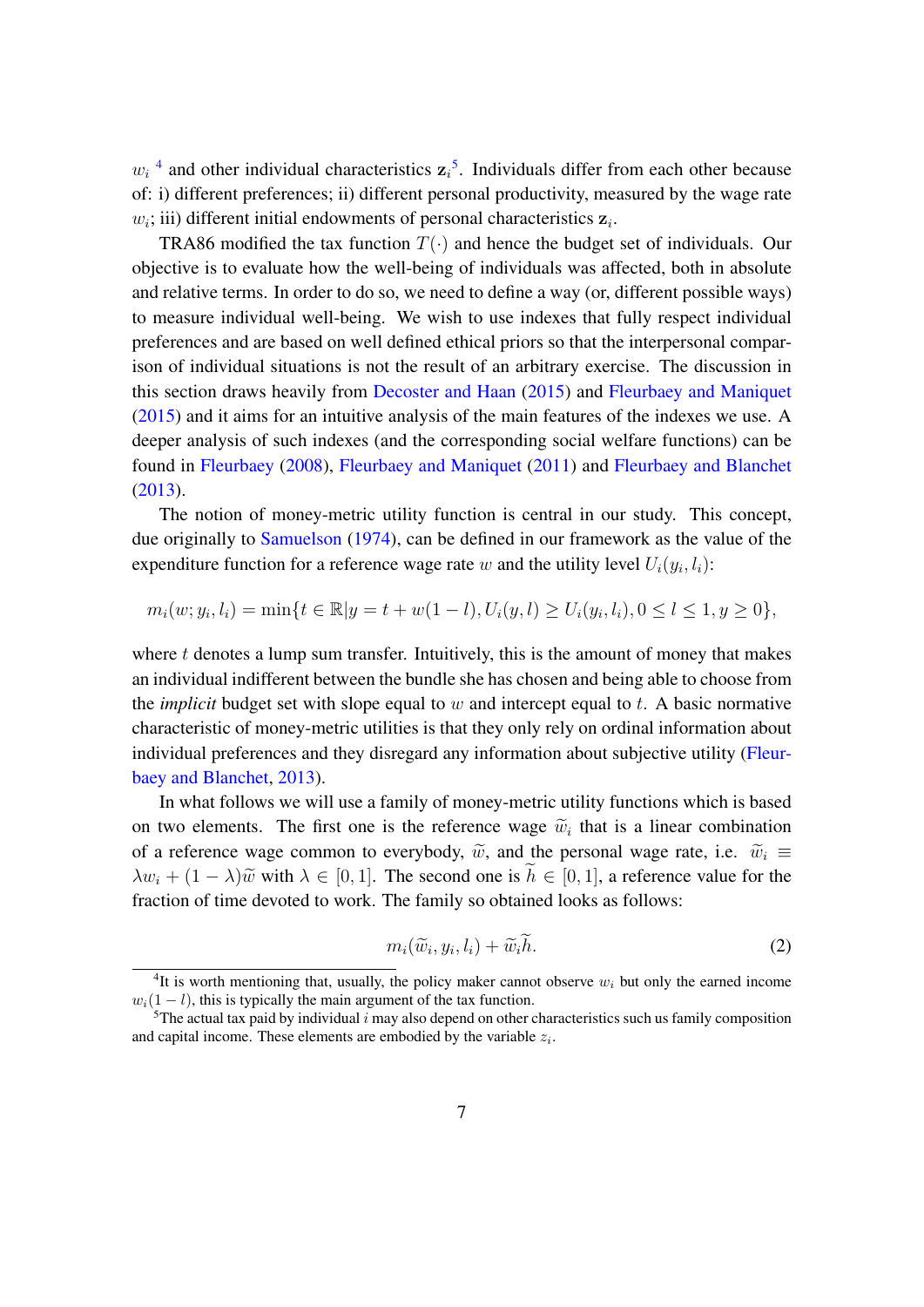The construction of the value of the index in Eq. [\(2\)](#page-9-2) for an individual  $i = 1, ..., n$  for an optimal bundle  $(y_i, 1 - l_i)$  is shown in Figure [2](#page-11-0) in the space  $(h, y)$ , with  $h \equiv 1 - l$ . Given the optimal bundle  $(y_i, 1 - l_i)$  the welfare index for individual i is computed by: identifying the bundle  $(y'_i, 1 - l'_i)$  which is the point of tangency between the indifference curve IC<sub>i</sub> and the implicit budget line with slope  $\tilde{w}_i$  and then by looking at the value on the ordinate along the implicit budget line in correspondence of the reference working time  $h$ . This family of well-being indexes is used in [Fleurbaey and Maniquet](#page-45-12) [\(2015\)](#page-45-12). They explain in detail how, by properly choosing the values of  $\tilde{w}$ ,  $\lambda$  and  $\tilde{h}$  one can accommodate different value judgements, all addressed by the literature on responsibility-sensitive egalitarianism, underlying the interpersonal comparisons of individual situations.

Personal outcomes not only depend on endowed circumstances, but also on individual choices. The basic idea of responsibility-sensitive egalitarianism is that individuals should be considered responsible responsible for the latter, but not for the former. In practice this entails, on the one hand, that inequalities due to endowed circumstances should be removed, this is the the so-called *principle of compensation*. On the other hand, inequalities due only to individual preferences are legitimate as individuals should be held responsible for their goals. This the so-called principle of *neutrality/responsibility* Both principles are logically independent and to some extent in conflict with each other ((see, among others, [Fleurbaey,](#page-45-11) [2008;](#page-45-11) [Fleurbaey and Maniquet,](#page-45-6) [2011,](#page-45-6) [2015\)](#page-45-12)).

The parameter  $\lambda$  determines the main ethical choice. Indeed, if  $\lambda = 1$  then the policy maker gives absolute priority to the principle of compensation: the index so obtained, when comparing two individuals with equal preferences, always considers that the individual on a dominated indifference curve is worse-off and, thereby, gives clear priority to the compensation goal of eliminating inequalities due to skills.

The choice of  $\lambda = 0$  means that the social planner gives absolute priority to the principle of neutrality/responsibility: the well-being of any two agents with equal skills will be the same only if they receive the same lump sum transfer  $(t)$  regardless of the shape of their indifference curves (their tastes). This ultimately accommodates the idea that there should not be redistribution between agents differing only in terms of their preference and one should not favor any kind of preferences in particular. To sum up,

- 1. when  $\lambda = 0$  (and  $h = 0$ ) the index becomes  $m_i(\tilde{w}, y_i, l_i)$ , generating compensationminded indexes;
- 2. when  $\lambda = 1$  the index is equal to  $m_i(w_i, y_i, l_i) + w_i h$ , generating responsibilityminded indexes.

Of course, when neutrality is lost ( $\lambda = 0$ ), one has to decide what preferences to favor. This is where the choice of the parameter  $\tilde{w}$  becomes relevant. If  $\tilde{w}$  is low, individuals who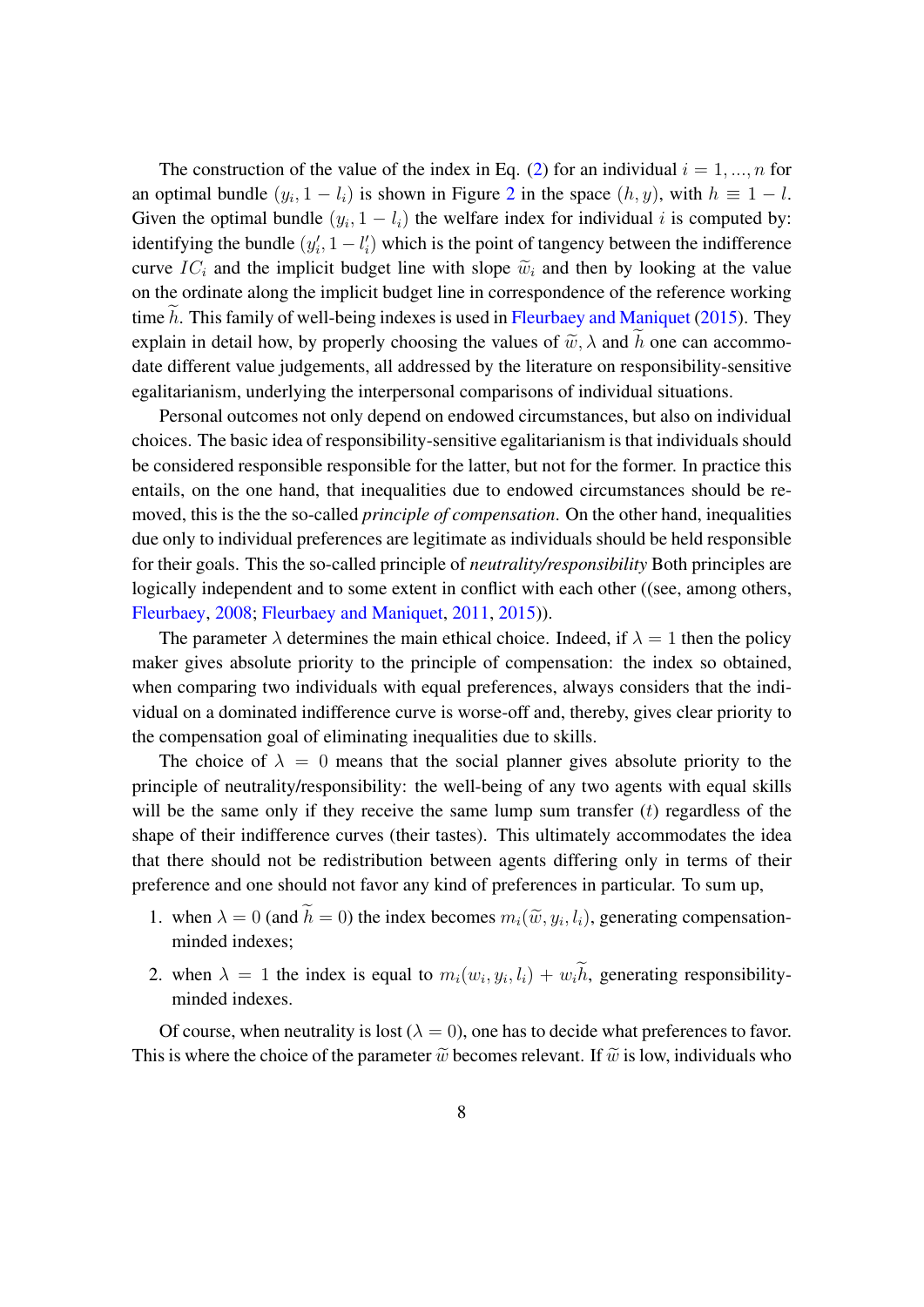

<span id="page-11-0"></span>

*Notes:* This figure draws from Figures 3 in [Fleurbaey and Maniquet](#page-45-12) [\(2015\)](#page-45-12).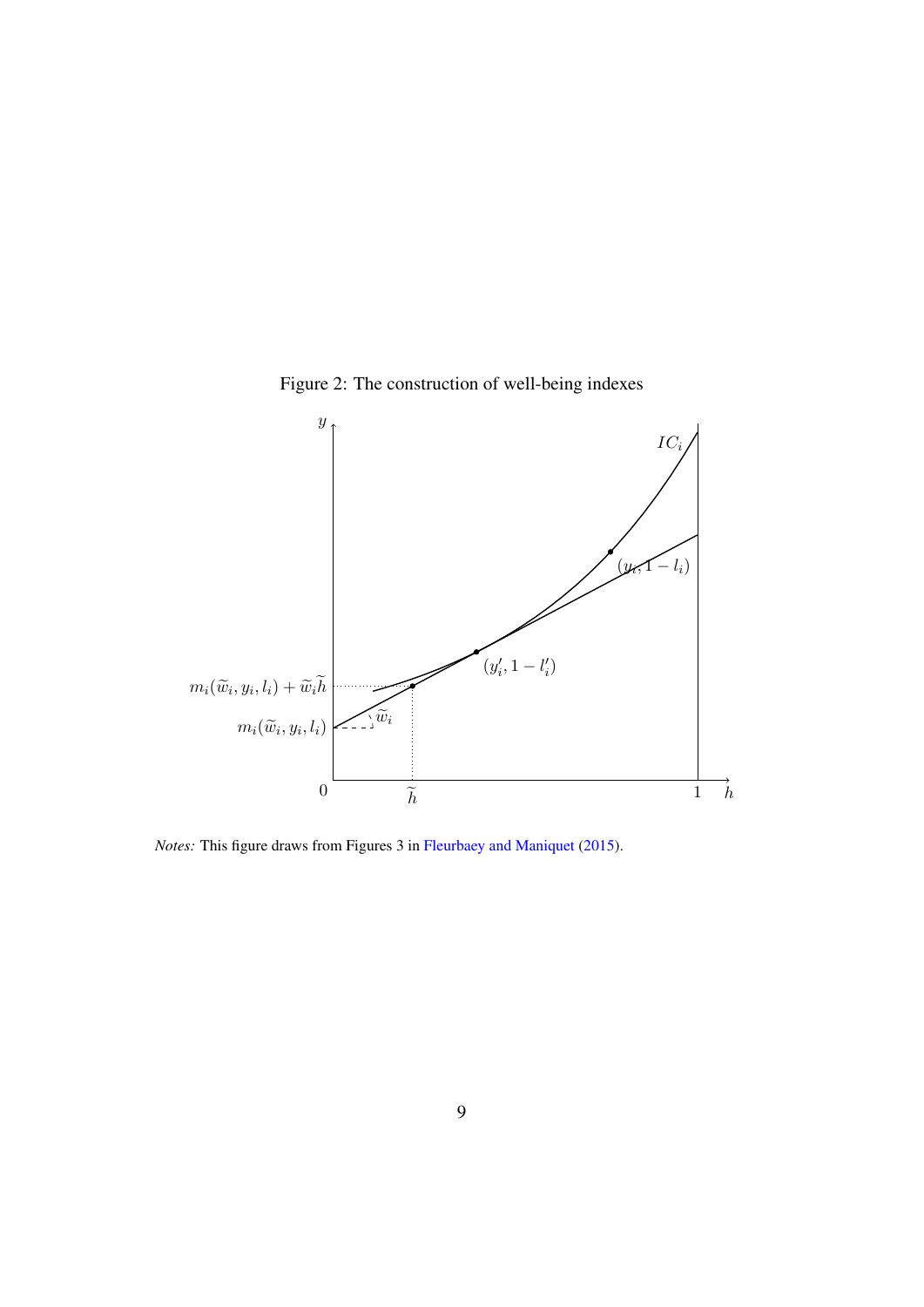are more work-averse tend to obtain lower implicit budgets than individuals who are less averse (the contrary happens if  $\tilde{w}$  is high). This is illustrated in Figure [3b.](#page-12-1) At a low value of  $\tilde{w}$ , individuals that are more work-averse (individual a) tend to be assigned a lower implicit budget. When  $\tilde{w} = 0$  in Figure [3b](#page-12-1) a is worse off than individual b. When the reference wage is higher, work-lovers tend instead to be assigned higher implicit budget lines: with  $\widetilde{w} = \widetilde{w}_1$ , individual b is ranked as worse off.

<span id="page-12-1"></span>Figure 3: Responsibility and compensation criteria for two individuals,  $a$  and  $b$ 



*Notes:* This figure draws from Figures 4 and 5 in [Fleurbaey and Maniquet](#page-45-12) [\(2015\)](#page-45-12).

As we have seen earlier, the responsibility-minded indexes are characterized by different slopes of the implicit budget lines. Hence, the individual productivity contributes in determining the well-being level: the higher the wage rate of individual  $i$ , the steeper her implicit budget line and the lower the value of  $m_i(w_i, y_i, l_i)$ . However, the larger is  $\hat{h}$ , the more the preservation of inequalities due to unequal skills is softened. This means that one can reintroduce some concern for compensation. This can be seen in Figure [3a.](#page-12-1) Indeed, for low values of  $\tilde{h}$ , individual a is better off, although the two individuals are assumed to have the same preferences and individual  $a$  reaches a lower indifference curve. The contrary happens when  $\hat{h}$  is large enough.

# <span id="page-12-0"></span>4 The econometrics of a structural labor supply model

In order to empirically evaluate the impact of the 1986 tax reform on the well-being of married couples, we proceed in steps. Firstly, we estimate households' preferences for consumption and leisure. Such preferences are heterogeneous with respect to observed and unobserved characteristics. Secondly, we exploit the estimated preferences and the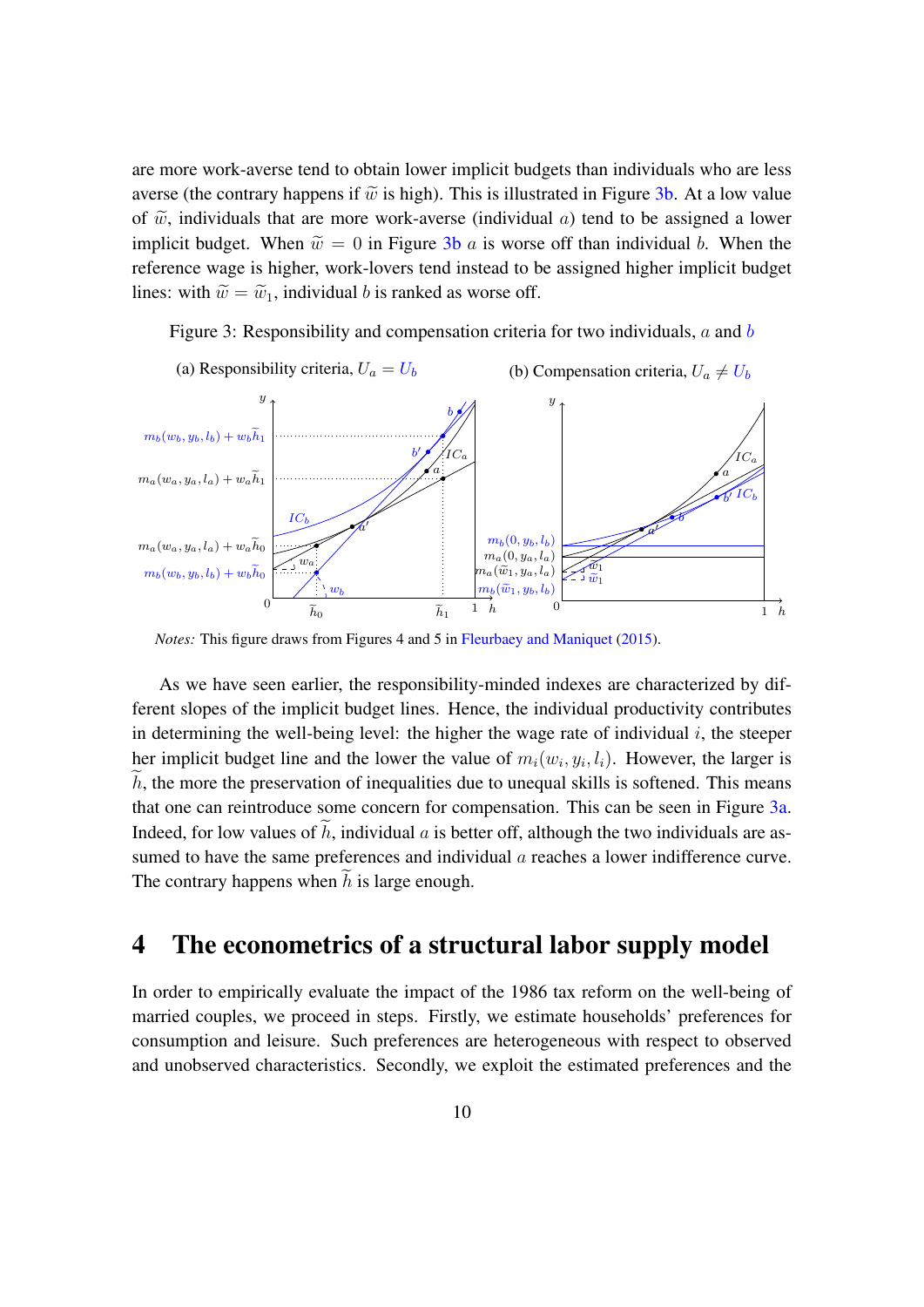chosen bundles of leisure and consumption to compute several welfare metrics as proposed by [Fleurbaey and Maniquet](#page-45-6) [\(2011,](#page-45-6) [2015\)](#page-45-12). Finally, we simulate choices and compute welfare measures before and after the 1986 tax reform so as to study the impact of the change in the tax schedule on the variation of the well-being of married couples.

### <span id="page-13-1"></span>4.1 Specification of household preferences

In order to estimate the utility functions of agents with heterogeneous preferences (for consumption and leisure) we use a the discrete choice structural labor supply model [\(van](#page-46-6) [Soest,](#page-46-6) [1995;](#page-46-6) [Hoynes,](#page-45-14) [1996;](#page-45-14) [van Soest et al.,](#page-46-7) [2002;](#page-46-7) [Blundell and Shephard,](#page-44-5) [2012\)](#page-44-5). In the 1980s women were typically secondary earners in the US. We focus on married or cohabiting women whose partners work at least 1,500 hours per year (30 hours per week in average). Partners' labor supply is assumed to be exogenously determined. Empirical evidence shows that secondary earners are mostly affected by changes in the tax system, whilst primary earners are subject to a different set of incentives [\(Triest,](#page-46-8) [1990;](#page-46-8) [Blundell](#page-44-6) [and Macurdy,](#page-44-6) [1999\)](#page-44-6). A similar sample selection can be found in the methodological contribution of [van Soest et al.](#page-46-7) [\(2002\)](#page-46-7), in [Eissa and Hoynes](#page-45-4) [\(2004\)](#page-45-4) to study the the labor force participation response of married couples to changes in the tax reforms in the US between 1984 and 1996, and in [Bargain et al.](#page-44-3) [\(2013\)](#page-44-3) and [Decoster and Haan](#page-45-7) [\(2015\)](#page-45-7) to construct welfare orderings of households according to several welfare criteria.

The household's utility depends on leisure  $l$ , defined as the time which is not used for work, and the total net income of the family  $y$ . The latter is determined by individuals' labor earnings plus non labor earnings (e.g. social security benefits, welfare benefits, property income and pensions) less tax paid. Work decisions of married women are determined by their preferences over family net income  $y$  and leisure time  $l$ . Preferences are heterogeneous across households and they depend on observed characteristics x and unobserved characteristics v and  $\varepsilon$ . The direct utility function is specified as  $U(y, l; \mathbf{x}, \mathbf{v}, \varepsilon) = u(y, l; \mathbf{x}, \mathbf{v}) + \varepsilon_l$  and, like in [Blundell and Shephard](#page-44-5) [\(2012\)](#page-44-5), the vector  $\epsilon$  is independent on  $(x, y)$  and is the additive hours-specific error.

The deterministic part of the direct utility function is assumed to have the following Box-Cox form

<span id="page-13-0"></span>
$$
u(y, l; \mathbf{x}, \mathbf{v}) = \phi_y(\mathbf{x}_y, v_y) \frac{y^{\alpha_y} - 1}{\alpha_y} + \phi_l(\mathbf{x}_l, v_l) \frac{l^{\alpha_l} - 1}{\alpha_l},
$$
\n(3)

with  $l \equiv 1 - h \in [0, 1]$ , where h is wife's fraction of time devoted to work. The Box-Cox specification is often assumed in welfare analysis when estimating utility functions. See, among others, [Decoster and Haan](#page-45-7) [\(2015\)](#page-45-7), [Bargain et al.](#page-44-3) [\(2013\)](#page-44-3) and [Blundell and](#page-44-5)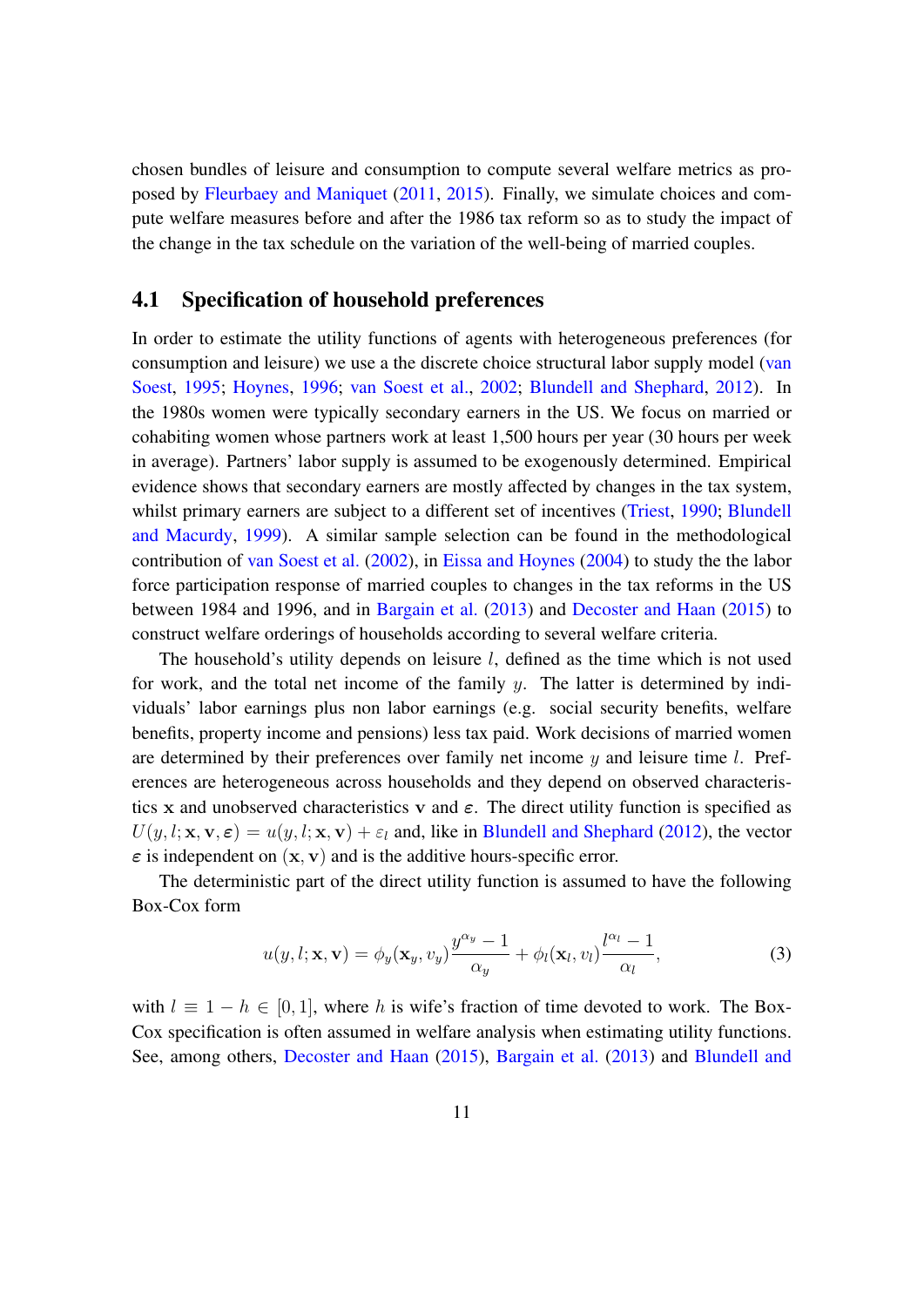[Shephard](#page-44-5) [\(2012\)](#page-44-5). The functions  $\phi_y(\mathbf{x}_y, v_y)$  and  $\phi_l(\mathbf{x}_l, v_l)$  determine the impact of observed and unobserved heterogeneity on preferences. They also determine the sign of the marginal utility and, jointly with the parameters  $\alpha_y$  and  $\alpha_l$ , the concavity of the deterministic part of the utility function. We restrict the power terms  $\alpha_y$  and  $\alpha_l$  to be between 0 and 1. We can thereby test the monotonicity and concavity conditions on net earnings and leisure by checking that the functions  $\phi_y(\mathbf{x}_y, v_y)$  and  $\phi_l(\mathbf{x}_l, v_l)$  have positive sign for each households in our sample. The marginal utilities with respect to  $k$ , with  $k = y, l$ , are indeed equal to  $\frac{\partial u}{\partial k} = \phi_k(\mathbf{x}_k, v_k) k^{\alpha_k - 1}$ , and the second derivatives are  $\frac{\partial^2 u}{\partial k \partial k} = \phi_k(\mathbf{x}_k, v_k)(\alpha_k - 1)k^{\alpha_k - 2}$ . Cross derivatives are nil. Differently from [Blundell and](#page-44-5) [Shephard](#page-44-5) [\(2012\)](#page-44-5), who imposed  $\phi_y$  and  $\phi_l$  to be positive, we parametrize them as linear functions in observed and unobserved characteristics:

$$
\phi_y(\mathbf{x}_y, v_y) = \mathbf{x}_y' \boldsymbol{\beta}_y + v_y \tag{4}
$$

$$
\phi_l(\mathbf{x}_l, v_l) = \mathbf{x}_l' \boldsymbol{\beta}_l + v_l. \tag{5}
$$

As proposed by [van Soest](#page-46-6) [\(1995\)](#page-46-6), labor supply is treated as a discrete choice prob-lem.<sup>[6](#page-14-0)</sup> We assume that each family can choose bundles of income and leisure combinations among a finite set of alternatives  $j = 1, \dots, J$ . In our benchmark empirical specification, we set  $J$  equal to 6, with wives' yearly discrete working hours points, denoted by  $H$ , taking values on  $(0, 390, 1020, 1536, 1976, 2500)$  $(0, 390, 1020, 1536, 1976, 2500)$  $(0, 390, 1020, 1536, 1976, 2500)$ .<sup>7</sup> Each of these working hours points corresponds to the empirical median in the following working hours ranges: 0, 1–750, 751–1250, 1251–1750, 1751–2250 and more than 2250. Knowing the wage rate of each wife in our sample one can derive the yearly gross income corresponding to each working hours choice and, after applying the tax-benefit function, we can derive the after tax family income for each  $H_j$ . To sum up, each family  $i = 1, \dots, N$ , when choosing a certain amount of leisure time  $l_{ij}$  with  $j = 1, \dots, J$ , obtains the net income  $y_{ij}$  and the utility

$$
U_{ij}(y_{ij}, l_{ij}; \mathbf{x}, \mathbf{v}, \varepsilon) = u(y_{ij}, l_{ij}; \mathbf{x}, \mathbf{v}) + \varepsilon_j.
$$
 (6)

We assume that the  $\varepsilon_i$ 's are independent and follow an extreme value type I (EV-I) distribution. They are random taste shifters capturing the fact that for a given family tastes may vary across bundles  $j$  because of unobservable attributes of the bundles. As pointed out by [van Soest](#page-46-6) [\(1995\)](#page-46-6) and [Bargain et al.](#page-44-3) [\(2013\)](#page-44-3), a natural way to interpret the  $\varepsilon_i$ 's is unobserved alternative specific utility components, family's errors in perception

<span id="page-14-0"></span><sup>&</sup>lt;sup>6</sup>See [van Soest et al.](#page-46-7) [\(2002\)](#page-46-7) fore a discussion on the advantages and limits of the discrete labor supply model with respect to the continuous one.

<span id="page-14-1"></span><sup>&</sup>lt;sup>7</sup>Leisure time enters the utility function through l, which is wife's fraction of time not devoted to work. More precisely,  $l \equiv 1 - h = 1 - H/2500$ . Hence, l is equal to 1 if  $H = 0$  and is equal to 0 if  $H = 2500$ .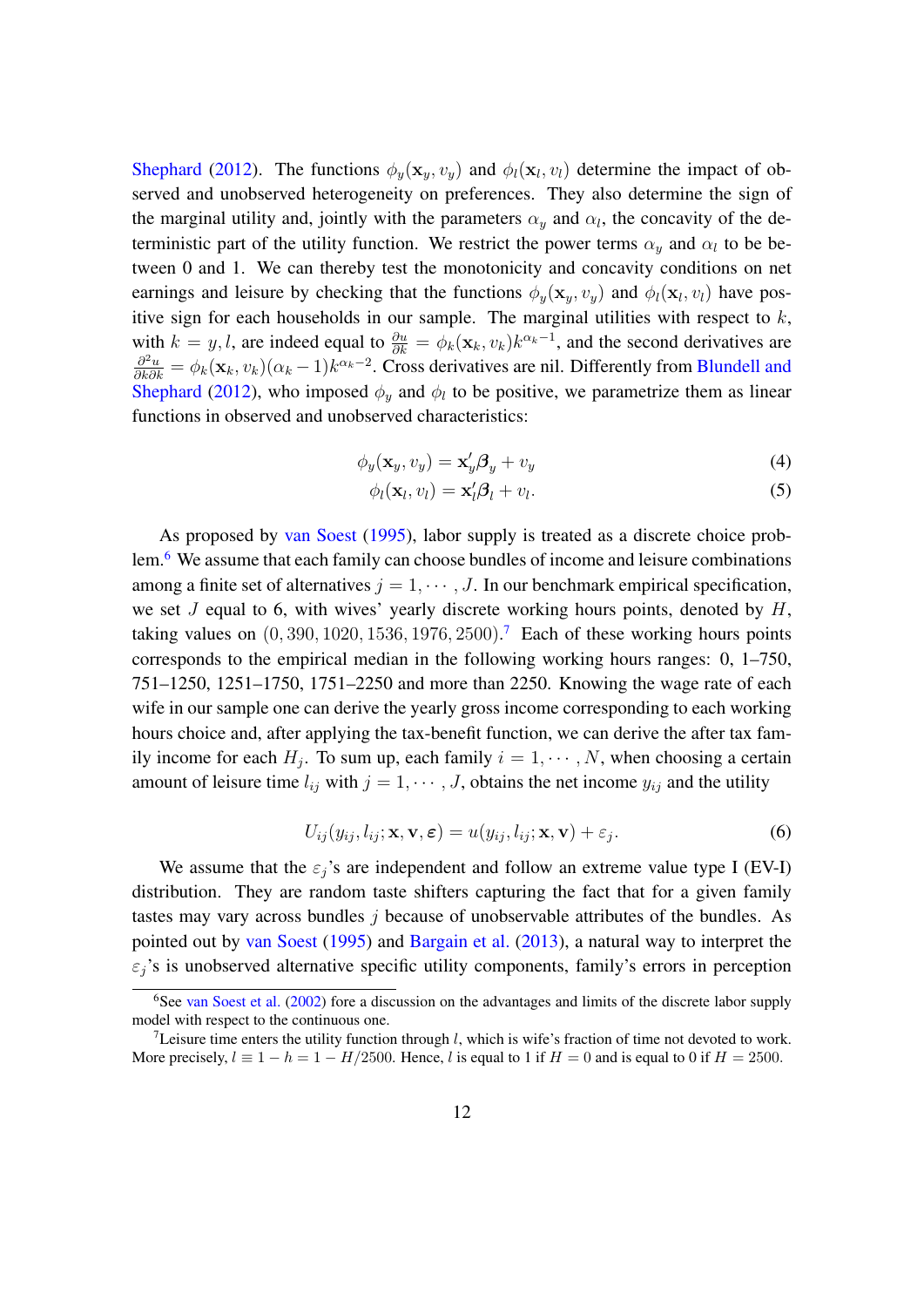of the alternative utilities, optimizations errors, or transitory situations.<sup>[8](#page-15-0)</sup> Because of the independence assumption of the random terms, they cannot be interpreted as reflecting heterogeneous preferences due to unobserved family characteristics [\(van Soest,](#page-46-6) [1995\)](#page-46-6). It is worthy to remark that the parametric assumption of the random taste shifters  $\varepsilon$  is not restrictive. [McFadden and Train](#page-46-9) [\(2000\)](#page-46-9) showed indeed that under mild regularity conditions any discrete choice model derived from random utility maximization can be approximated by EV-I errors in combination with a non-parametric specification of unobserved individual characteristics determining preferences.

Each family is supposed to choose the bundle  $(y_{ii}, l_{ii})$  for which  $U_{ii}$  is the largest. Under the type I extreme value distribution of the random terms  $\varepsilon$ , the probability that family  $i$  chooses bundle  $j$  has a logistic form:

<span id="page-15-1"></span>
$$
\Pr[U_{ij} > U_{ik}, \forall k \neq j | \mathbf{x}_i, \mathbf{v}_i] = \frac{\exp[u(y_{ij}, l_{ij}; \mathbf{x}_i, \mathbf{v}_i)]}{\sum_{k=1}^J \exp[u(y_{ik}, l_{ik}; \mathbf{x}_i, \mathbf{v}_i)]}.
$$
(7)

The probability in  $(7)$  is the base to build the sample likelihood function and estimate the model by maximum likelihood (ML). However, we cannot use this density directly for ML estimation for two reasons. First, we need to know how  $y_{ij}$  is determined by  $l_{ij}$ for each  $j = 1, \dots, J$  and  $i = 1, \dots, N$ . Second, we do not observe  $v_i \equiv (v_u, v_l)$ .

The discussion about the determination of  $y_{ij}$  for each  $j = 1, \dots, J$  and  $i = 1, \dots, N$ will be addressed in the next subsection. As far as the latter problem is concerned, we integrate out  $v_i$  after imposing a particular parametric assumption on its distribution. This is approximated by a bivariate discrete distribution [\(Heckman and Singer,](#page-45-15) [1984\)](#page-45-15) using a fixed number of support points with unknown locations and probability masses (this avoids too strict parametric assumptions on the joint distribution of  $v_y$  and  $v_c$ ). We assume that  $v_y$  and  $v_l$  have both two points of support with corresponding probability masses defined as follows:

<span id="page-15-2"></span>
$$
p_1 \equiv Pr(v_y = v_{1y}, v_l = v_{1l})
$$
  
\n
$$
p_2 \equiv Pr(v_y = v_{2y}, v_l = v_{2l})
$$
  
\n
$$
p_3 \equiv Pr(v_y = v_{2y}, v_l = v_{1l})
$$
  
\n
$$
p_4 \equiv Pr(v_y = v_{1y}, v_l = v_{2l}) = 1 - p_1 - p_2 - p_3.
$$

In this case, four points of support and three probability masses are to be estimated. The probabilities associated to the mass points are specified as logistic transforms:

$$
p_m = \frac{\exp(\lambda_m)}{\sum_{r=1}^4 \exp(\lambda_r)} \quad \text{with} \quad \lambda_4 = 0. \tag{8}
$$

<span id="page-15-0"></span><sup>&</sup>lt;sup>8</sup>See [Aaberge et al.](#page-44-7) [\(1999\)](#page-44-7) for an economic model with this kind of random taste shifters.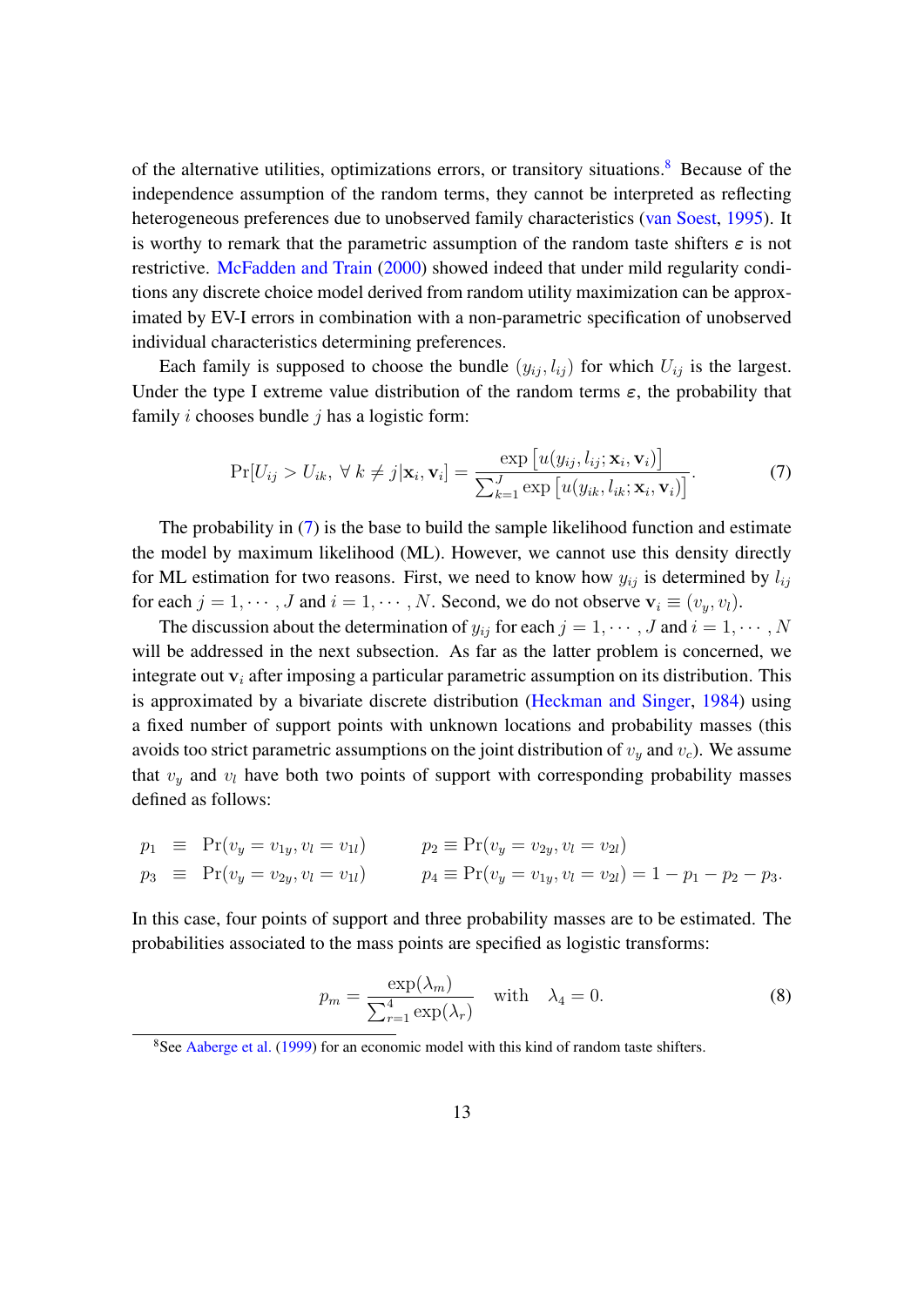Note that  $v_y$  and  $v_l$  are independent if and only if  $p_1p_2 = p_3p_4$  [\(van den Berg et al.,](#page-46-10) [1994;](#page-46-10) [van den Berg and Lindeboom,](#page-46-11) [1998\)](#page-46-11), making it easy to test for the independence of the unobserved components.

By integrating  $v_i$  out of density [\(7\)](#page-15-1), we obtain the marginal density

<span id="page-16-2"></span>
$$
\Pr[U_{ij} > U_{ik}, \forall k \neq j | \mathbf{x}_i] = \sum_{m=1}^{4} p_m \frac{\exp[u(y_{ij}, l_j; \mathbf{x}_i, \mathbf{v}_{im})]}{\sum_{k=1}^{J} \exp[u(y_{ik}, l_k; \mathbf{x}_i, \mathbf{v}_{im})]}.
$$
(9)

### 4.2 Budget constraint and tax simulation

As said, we need to know how  $y_{ij}$  is determined by  $l_{ij}$  for each  $j = 1, \dots, J$  and  $i =$  $1, \dots, N$ . Different choices of the number of wives' working hours will lead to different before tax labor incomes and therefore different after tax net incomes. In the empirical analysis we will use data from PSID from 1984 to 1990, which contains information on working time, income (labor income, social security benefits, welfare benefits, property income and pensions) and spouses and family characteristics. In order to understand how wife's choice of working hours affect after tax family income, we need to:

- 1. Calculate wives' before tax hourly wage, so that we can compute yearly labor incomes for each discrete working hour point  $H$ . Using the information in the PSID dataset, we can compute the average hourly wage of each workers. However, if the wife is not working, the information is missing. For non-workers, we need then to predict the before tax wage rate. In a panel data setting, we estimate log-wage equations for wives accounting for sample selection. Estimates of the wage equation are presented in Appendix [A.](#page-39-0) The variables used to predict wives' wages are age, race, education, parents' education, time dummies and the unemployment rate in the state of residence.[9](#page-16-0) As suggested by [Hoynes](#page-45-14) [\(1996\)](#page-45-14), to maintain a consistent stochastic specification, predicted hourly wages from the estimated equation are used both for worker and non-workers.<sup>[10](#page-16-1)</sup>
- 2. Compute the family budget constraint per each discrete working hour point. The

<span id="page-16-0"></span> $9$ In the selection equation we include also the number of children younger than 17, an indicator for the presence of children younger than 6 and the number of family members.

<span id="page-16-1"></span> $10$ In order to properly take into account of measurement error in wages, we should simultaneously es-timate the log wage equation and the parameters of the utility function [\(van Soest,](#page-46-6) [1995;](#page-46-6) [van Soest et al.,](#page-46-7) [2002;](#page-46-7) [Blundell,](#page-44-4) [2001\)](#page-44-4). However, we can derive the net family income from the gross income through an external tax simulator. Hence, we cannot integrate the tax-benefit simulation in each iteration of the ML estimation and we are forced, as in [Hoynes](#page-45-14) [\(1996\)](#page-45-14), [Bargain et al.](#page-44-3) [\(2013\)](#page-44-3) and [Decoster and Haan](#page-45-7) [\(2015\)](#page-45-7), to stick to a reduced form method for imputing wages to non-workers which is distinct from the structural model of labor supply.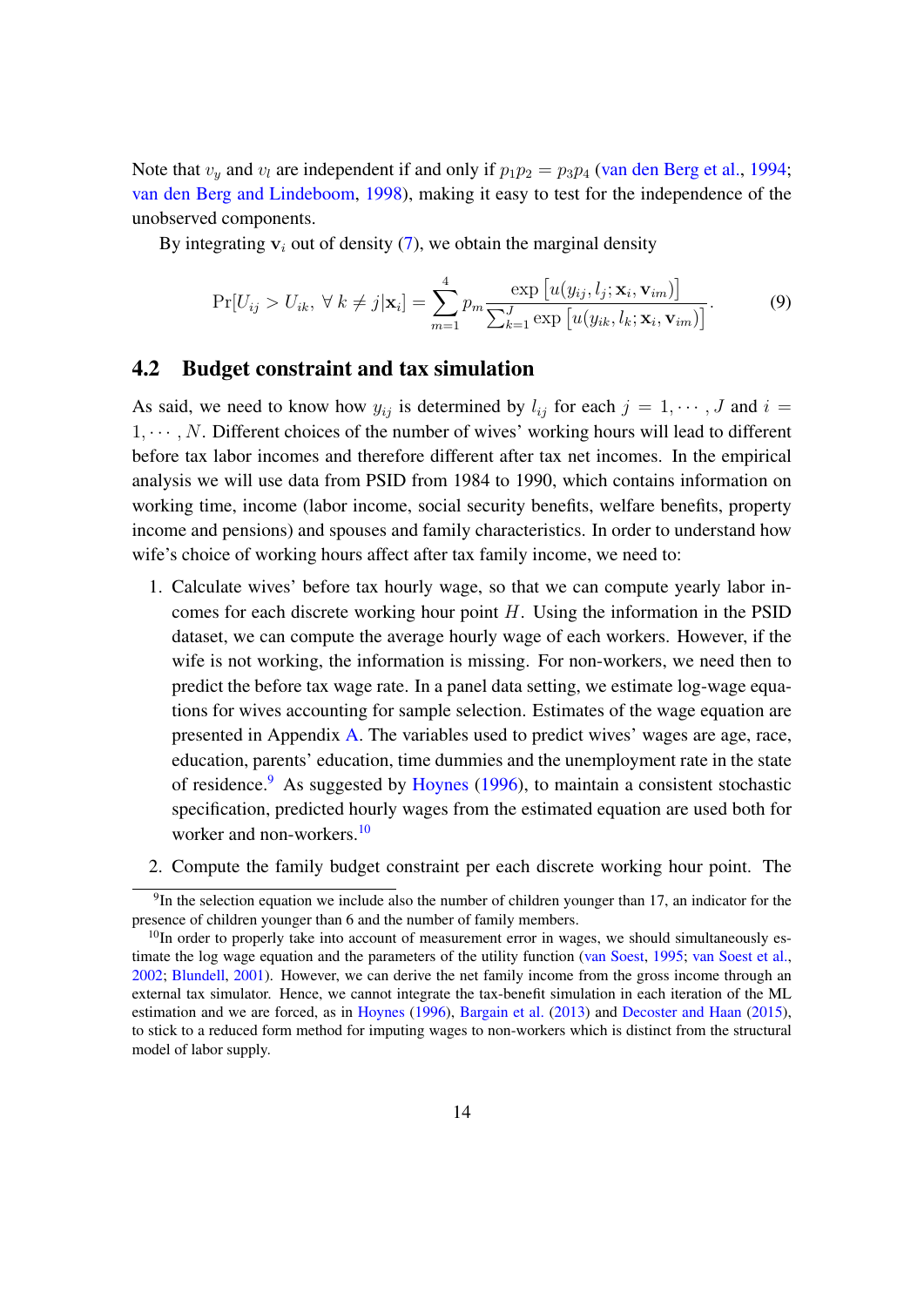budget constraint of family i at each discrete  $j = 1, \dots, J$  is

$$
y_{ij} = w_i H_j + E_i + V_i - T(w_i H_j, E_i, V_i, \mathbf{z}_i, t),
$$
\n(10)

where  $w_i$  is wife's predicted hourly wage,  $E_i$  is husband's labor earnings,  $V_i$  is nonlabor income (e.g. property income, interests, pensions, veteran benefits, social security benefits).<sup>[11](#page-17-0)</sup>  $T(w_i H_j, E_i, V_i, \mathbf{z}_i, t)$  is the tax function which determines the tax (subsidy) that the family has to pay (receive) for the fiscal year  $t$  at both federal and state level. The tax-benefit schedule is a function of labor and non-labor income but also of  $z_i$  which is a vector of family characteristics. It includes the state of residence and the number of dependent children. We assume that all married couples file jointly the tax declaration. The function  $T(w_i H_j, E_i, V_i, \mathbf{z}_i, t)$  is numerically calculated using the Tax Simulation Model (TAXSIM) of the National Bureau of Economic Research (NBER).<sup>[12](#page-17-1)</sup>

#### 4.3 Maximum likelihood estimation

Equation  $(9)$  represents the contribution to the likelihood function of family i when it chooses  $H_j$ . In our empirical analysis, we will operate in a panel data framework. We assume that the bundle choices of each family are independent over time once we control for observed and unobserved characteristics determining preference heterogeneity. We also assume that families' preferences are time constant. So far, we have not indexed variables by the time indicator for the sake of clarity. We start now using the time subscript. Denote by  $g_{it}$  the variable indicating the bundle chosen by family i at time t and taking values on

<span id="page-17-0"></span><sup>11</sup>We consider social security benefits as independent on wives' working hours choice. In each year of our longitudinal dataset, less than 1% of the families received social security benefits. From 1984 until 1990, only 2.4% of the families (61 out of 2,529) received social security benefits in at least one year in which they were in the sample.

<span id="page-17-1"></span><sup>&</sup>lt;sup>12</sup>We used the Internet Taxsim (v9). See [Feenberg and Coutts](#page-45-16) [\(1993\)](#page-45-16) for an introduction to TAXSIM. Further information can be found in Internet at [http://www.nber.org/taxsim/.](http://www.nber.org/taxsim/) TAXSIM has already been used in the empirical studies of [Eissa et al.](#page-45-0) [\(2008\)](#page-45-0), [Bargain et al.](#page-44-8) [\(2011\)](#page-44-8) and [Bargain et al.](#page-44-3) [\(2013\)](#page-44-3).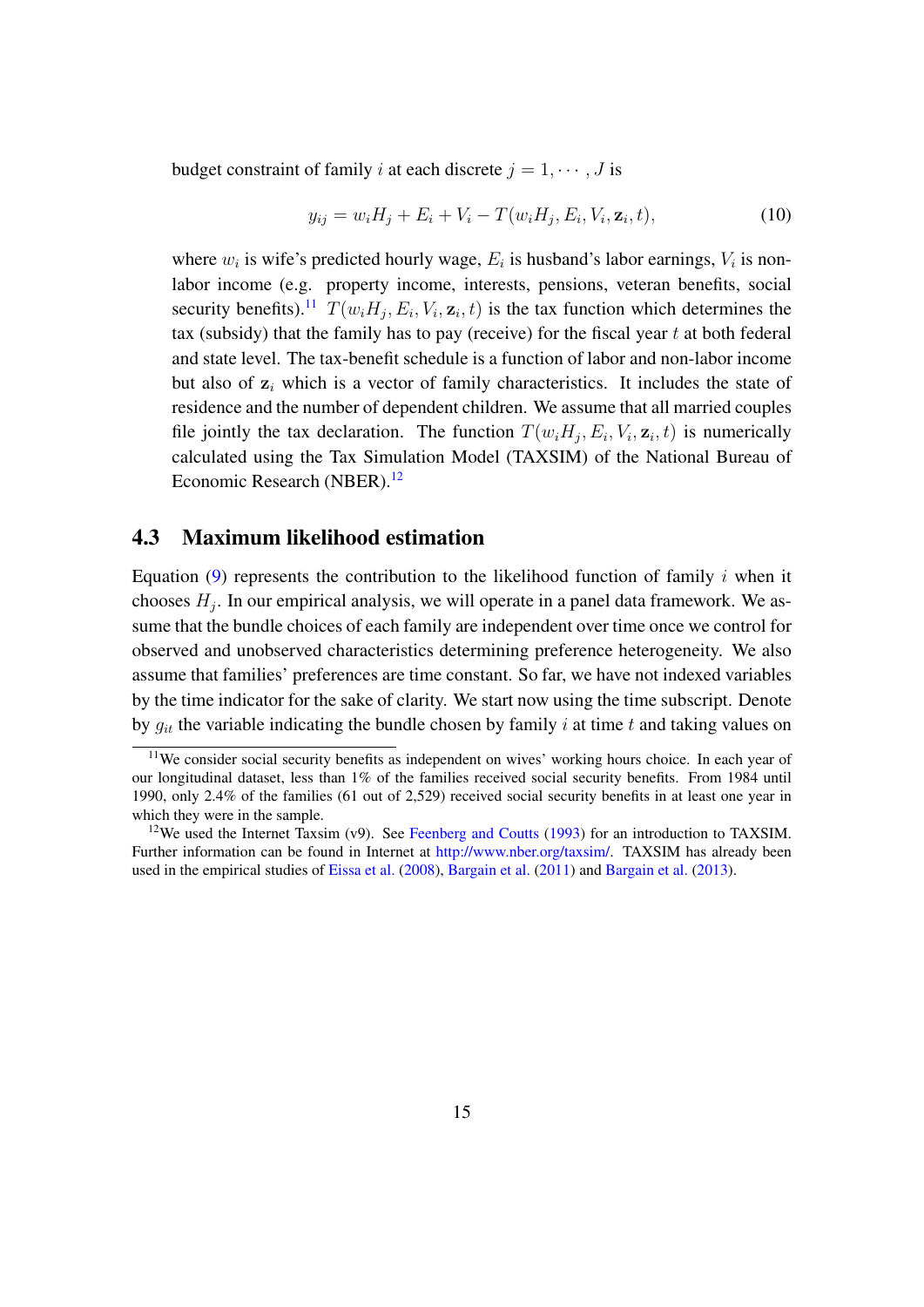$\{1, \dots, J\}$ . The contribution to the likelihood function of family *i* is given by

<span id="page-18-0"></span>
$$
\mathcal{L}_{i} = \sum_{m=1}^{4} p_{m} \left\{ \prod_{t=1}^{T} \left[ \prod_{j=1}^{J} \frac{\exp\left[u(y_{itj}, l_{j}; \mathbf{x}_{it}, \mathbf{v}_{im})\right]}{\sum_{k=1}^{J} \exp\left[u(y_{itk}, l_{k}; \mathbf{x}_{it}, \mathbf{v}_{im})\right]} \right]^{1[g_{it}=j]} \right\}
$$

$$
= \sum_{m=1}^{4} p_{m} \left\{ \prod_{t=1}^{T} \left[ \prod_{j=1}^{J} \frac{\exp\left[\phi_{y}(\mathbf{x}_{it,y}, v_{m,y}) \frac{y_{itj}^{\alpha_{y}} - 1}{\alpha_{y}} + \phi_{l}(\mathbf{x}_{it,l}, v_{m,l}) \frac{y_{jt}^{\alpha_{l}} - 1}{\alpha_{l}} \right]}{\sum_{t=1}^{J} \sum_{k=1}^{J} \exp\left[\phi_{y}(\mathbf{x}_{it,y}, v_{m,y}) \frac{y_{itk}^{\alpha_{y}} - 1}{\alpha_{y}} + \phi_{l}(\mathbf{x}_{it,l}, v_{m,l}) \frac{y_{it}^{\alpha_{l}} - 1}{\alpha_{l}} \right]} \right]^{1[g_{it}=j]} \right\} (11)
$$

where  $\mathbb{1}[\cdot]$  is the indicator function, equal to 1 when its argument is true. The loglikelihood function sums the logarithm of expression  $(11)$  over all the families and its parameters  $\beta_y$ ,  $\beta_l$ ,  $\alpha_y$ ,  $\alpha_l$ ,  $\mathbf{v}_y$ ,  $\mathbf{v}_l$  and  $(\lambda_1, \lambda_2, \lambda_3)$  are estimated by ML.

The set of observed characteristics in both  $x_{it,y}$  and  $x_{it,l}$  are wife's and husband's age, a non-white indicator, wife's and husband's education (dummies for up to grade 8, from grade 9 to 11, grade 12, tertiary education without diploma and tertiary education with diploma) and indicators for the health condition of both spouses. The marginal utility with respect to leisure is supposed to be affected also by the presence of dependent children, so we included into  $x_l$  also the number of dependent children below 18 and a dummy indicator for the presence of children younger than 6. The variables for the presence of children, health and age are time-varying. Variables for education and race are time constant.

#### 4.4 Identification

In our labor supply model we impose a particular shape on the household utility function by assuming a Box-Cox form. This direct parametrization of the utility function certainly contributes to model identification. It is not however a necessary assumption for model identification. [van Soest et al.](#page-46-7) [\(2002\)](#page-46-7) have indeed shown how a structural labor supply model with a flexible non-parametric specification (series expansion in net income and hours) of the direct utility function can be used for the analysis of all sorts of tax-benefit changes. Moreover, in our framework, we exploit exogenous variation at different levels as further sources of model identification, leading us to a quasi-experimental set-up:

• Nonlinearities and discontinuities related to some family characteristics like the state of residence and the number of dependent children. This means that, at any point in time, families with the same before tax income but different  $z_{it}$  or different levels of nonlabor income will face different tax rates and will thereby have different after tax income. Variation across states in income tax and EITC is particularly important, as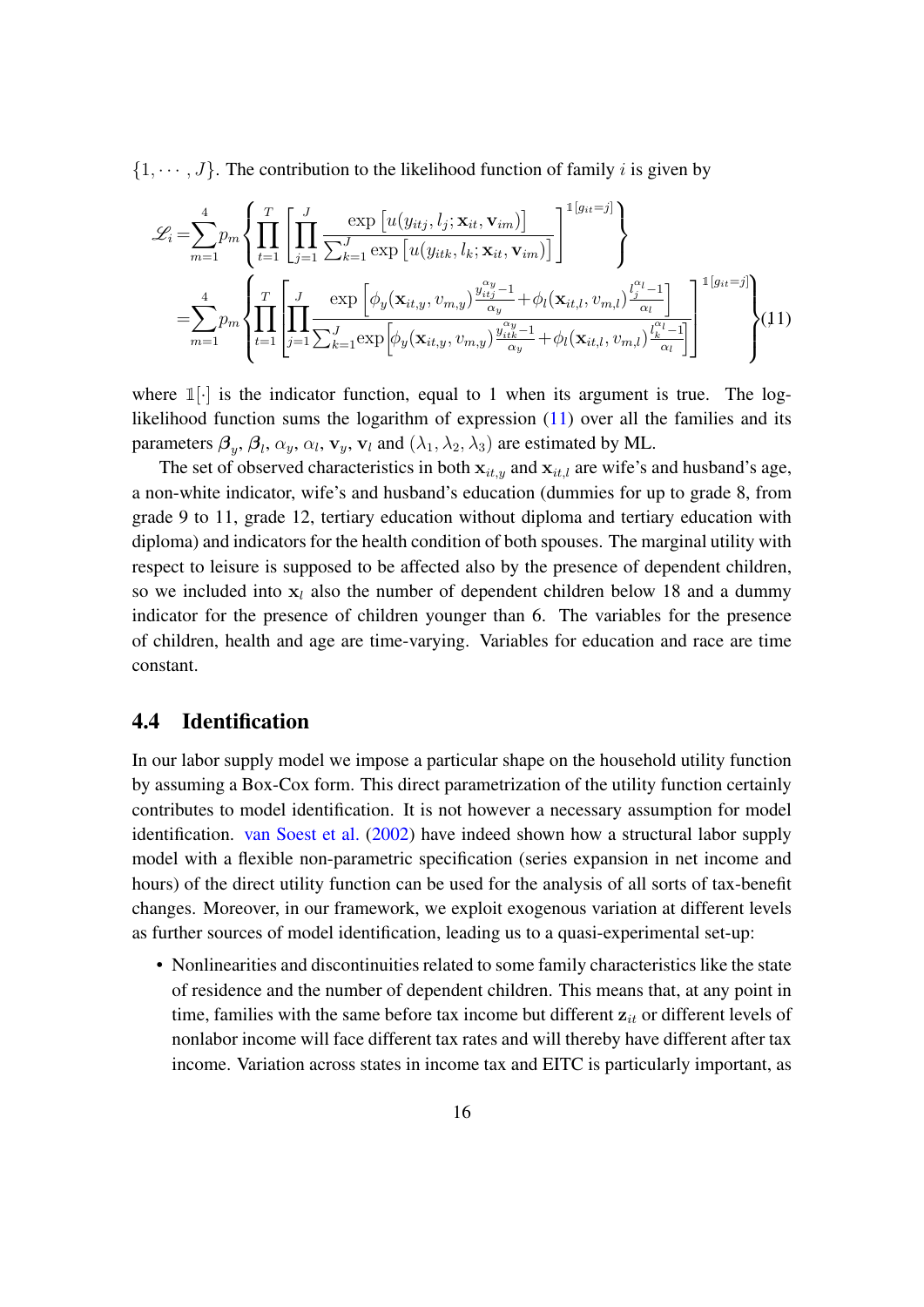pointed out by [Hoynes](#page-45-14) [\(1996\)](#page-45-14) and [Eissa and Hoynes](#page-45-4) [\(2004\)](#page-45-4).

- Variations over time of the tax schedule with policy reforms both at state and federal level. Our longitudinal data cover the period from 1984 to 1990 and we can also take advantage of the important change in the tax schedule at federal level generated by TRA86.
- In our panel data setting, we observe families multiple times in making bundle choices. This is of help in the nonparametric identification of the joint distribution of unobserved characteristics.

# <span id="page-19-0"></span>5 Estimation results of the structural labor supply model

#### 5.1 Data and sample

The data we use come from the  $1984-1991$  PSID.<sup>[13](#page-19-1)</sup> At that time interviews were conducted annually on about 6,900–9,400 households each year. The PSID collects data on a wide set of social, demographic, economic and health topics. Information on income from several sources and working hours is retrospectively collected: information on income at time t is collected at time  $t+1$ . Hence, our final dataset covers demographic, labor market and income information for the tax-years 1984–1990 and contains only families interviewed for at least two consecutive waves.

The sample includes married couples with the husband working at least 1,500 hours in a year and the wife between 20 and 55 years of age. We dropped families with one spouse working more 4,000 hours in a year, with missing state of residence, with composition changes over time in the husband or wife position, with negative non-labor income and with one spouse retired, disabled, in jail or studying. The resulting sample is made up of 2,542 different households with more than 1,900 couples interviewed per year. Column (1) of Table [3](#page-20-0) displays the number of household observations in the original PSID dataset, whilst column (2) reports the number of observations after applying these selection criteria. The sample in column (2) is the one used to predict wives' hourly wages. After predicting wives' hourly wages and simulating the net income which corresponds to the discrete hour point of the interval actually chosen, we removed from the sample households in the last percentile of the pooled net income distribution (9 households removed). We also deleted households with nil net income when the wife is supposed not to work (4 households removed). The final sample used for the estimation of the utility function

<span id="page-19-1"></span><sup>&</sup>lt;sup>13</sup>The PSID is produced and distributed by the Institute for Social Research, Survey Research Center, University of Michigan, Ann Arbor, MI.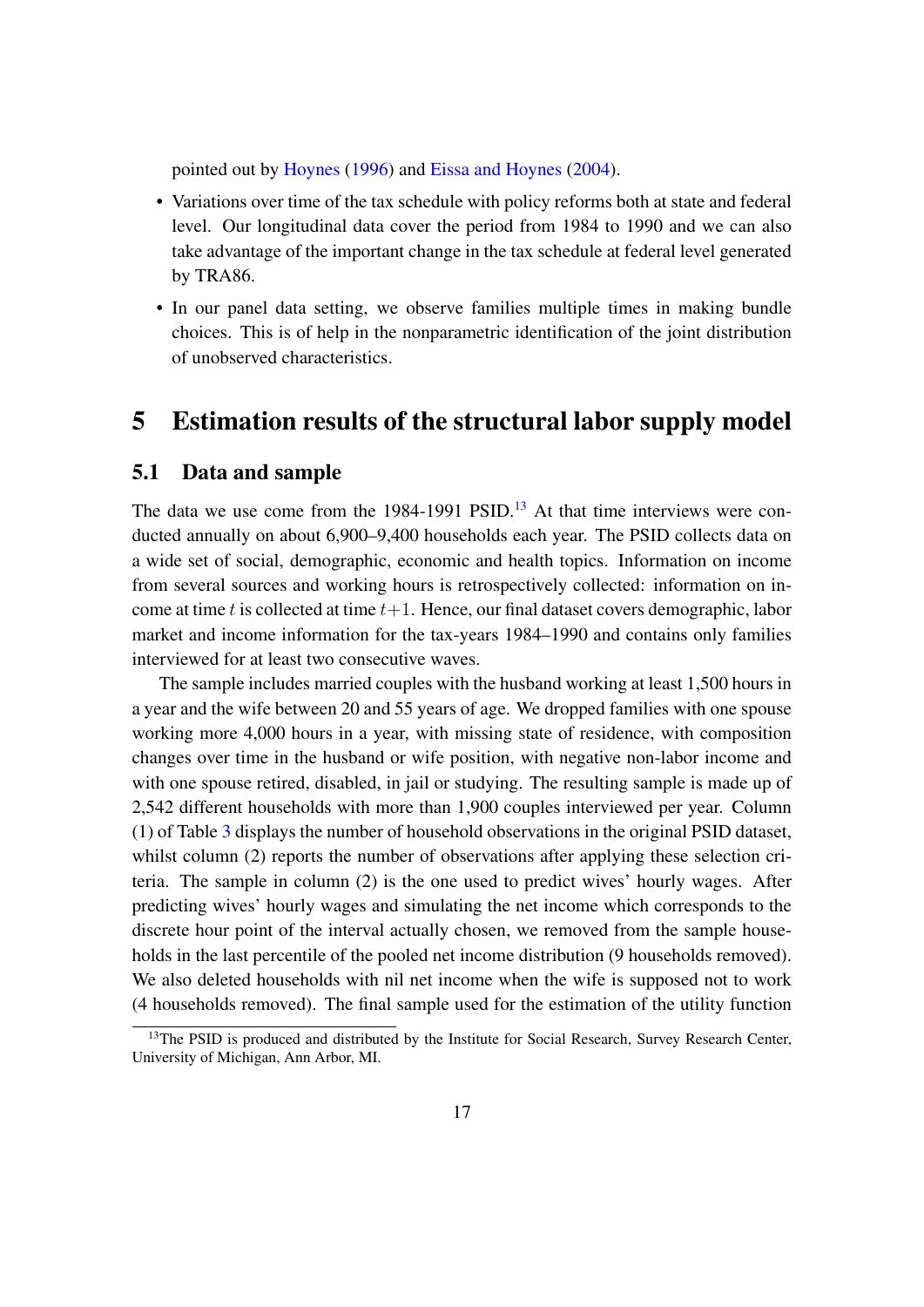is made up of 2,529 different families. After pooling all 7 years from 1984 until 1990, the resulting sample size is 13,275 households. Detailed information on the size of the sample used for the estimation of the utility function is reported in column (3) of Table [3.](#page-20-0)

|                                 |                      | Sample used for predicting | Final sample after removing outliers |
|---------------------------------|----------------------|----------------------------|--------------------------------------|
|                                 | Original PSID sample | wives' hourly wages        | in predicted net consumption         |
| Year                            | (1)                  | (2)                        | (3)                                  |
| 1984                            | 6,918                | 1,953                      | 1,934                                |
| 1985                            | 7,032                | 1,938                      | 1,918                                |
| 1986                            | 7,018                | 1,945                      | 1,929                                |
| 1987                            | 7,061                | 1,917                      | 1,897                                |
| 1988                            | 7, 114               | 1,874                      | 1,849                                |
| 1989                            | 7, 114               | 1,896                      | 1,864                                |
| 1990                            | 9,371                | 1,912                      | 1,884                                |
| # of different families $(N)$   | 11,774               | 2,542                      | 2,529                                |
| # of pooled observations $(NT)$ | 51,628               | 13, 435                    | 13, 275                              |

<span id="page-20-0"></span>Table 3: Number of household observations from the original PSID dataset to the final selected sample

Table [4](#page-21-0) reports the distribution of wives' working hours. About 21% of wives in our sample do not work. The remaining married women are almost equally split into those working full-time (more than 1,750 hours per year, in average 35 hours per week) and those working part-time (less than 1,750 hours per year). The top-left panel of Figure [4](#page-21-1) displays the working hours distribution. The top-right panel is instead the distribution of married women's predicted hourly wages. The bottom panels of Figure [4](#page-21-1) focus on wives' gross labor income and family yearly after tax income.<sup>[14](#page-20-1)</sup> Table [5](#page-22-0) reports the descriptive statistics of the variables used in the estimation of the utility function. Married women are on average 35.5 years old, 2.5 years younger than their husbands. There are 1.5 dependent children (17 years old or younger) in each married couple and in 68% of the couples there is a child younger than 6. One quarter of the couples are non-white. Almost 9% of the married women declare to be in bad health, whilst the same figure for men is about 7.4%. Married men are more likely to have a diploma of tertiary diploma (24.7%) than their wives (18.7%). However, married women are less likely than married men to have a low educational attainment: while 17.9% of the husbands stopped at grade 11 or less, only 14.7% of married women stopped at grade 11 or less. In comparing the distribution of these demographic characteristics between husbands and wives, it must be reminded that we selected families with the husband working at least 1,500 hours per year.

<span id="page-20-1"></span><sup>&</sup>lt;sup>14</sup>The net income is deflated to 1990 prices using the consumer price index by the US Bureau of Labor Statistics and available at [ftp://ftp.bls.gov/pub/special.requests/cpi/cpiai.txt.](ftp://ftp.bls.gov/pub/special.requests/cpi/cpiai.txt)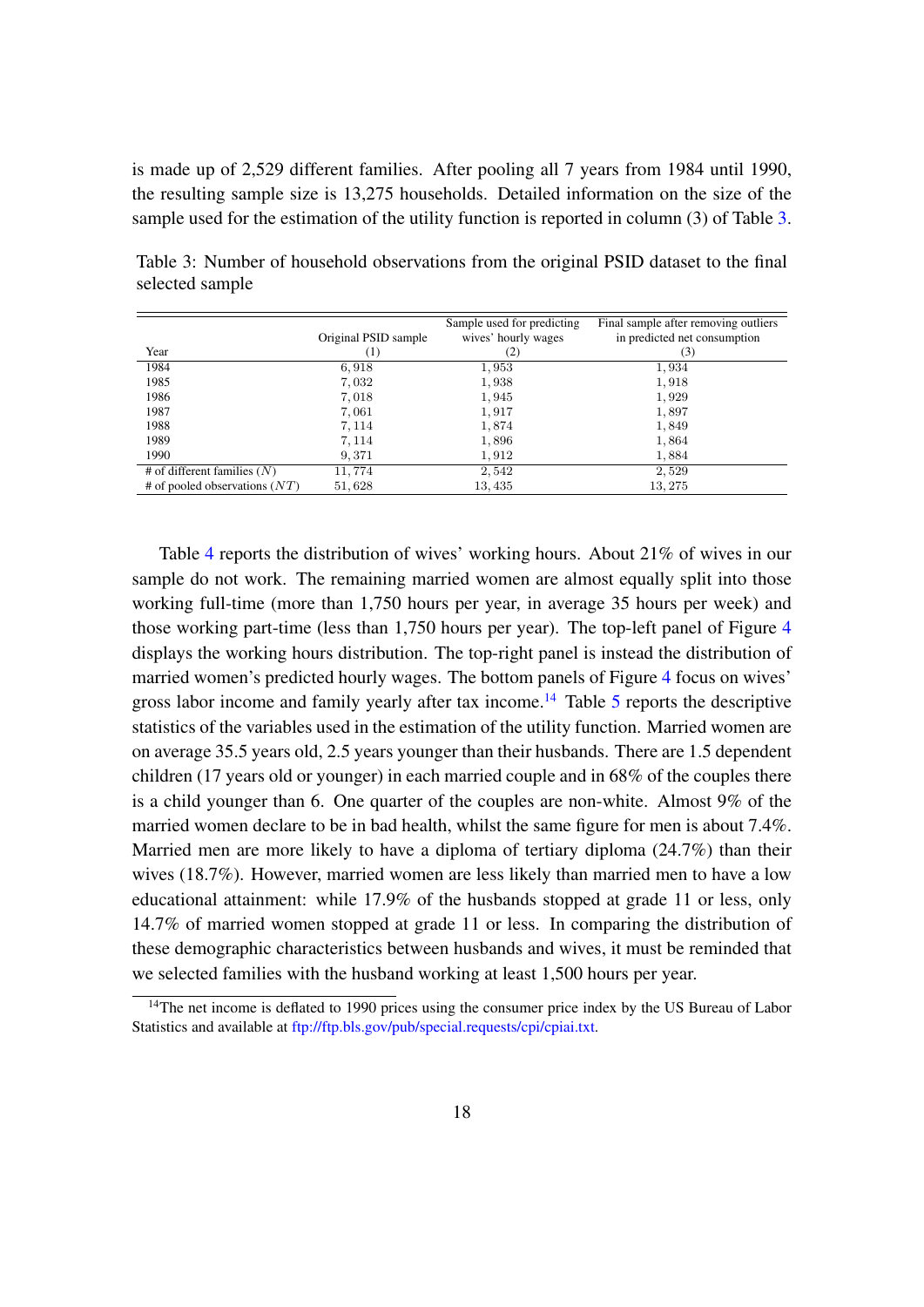Table 4: Working hours distribution of married women

<span id="page-21-0"></span>

| Yearly working hours | Absolute frequency | Relative frequency | Mean      | Median    |
|----------------------|--------------------|--------------------|-----------|-----------|
| 0 hours              | 2,746              | 0.207              | 0.000     | 0.000     |
| $(0, 750]$ hours     | 1,732              | 0.131              | 386.912   | 390.000   |
| $(750, 1250]$ hours  | 1,428              | 0.108              | 1,013.692 | 1,020.000 |
| $(1250, 1750]$ hours | 2,050              | 0.154              | 1,528.397 | 1,536.000 |
| $(1750, 2250)$ hours | 4,354              | 0.328              | 1,978.260 | 1,976.000 |
| (2250, 4000] hours   | 965                | 0.073              | 2,589.285 | 2,500.000 |
| Total                | 13, 275            | 1.000              | 1,232.610 | 1,476.000 |

<span id="page-21-1"></span>Figure 4: Distribution of wives' working hours, their wage rates, yearly gross labor income and family net income

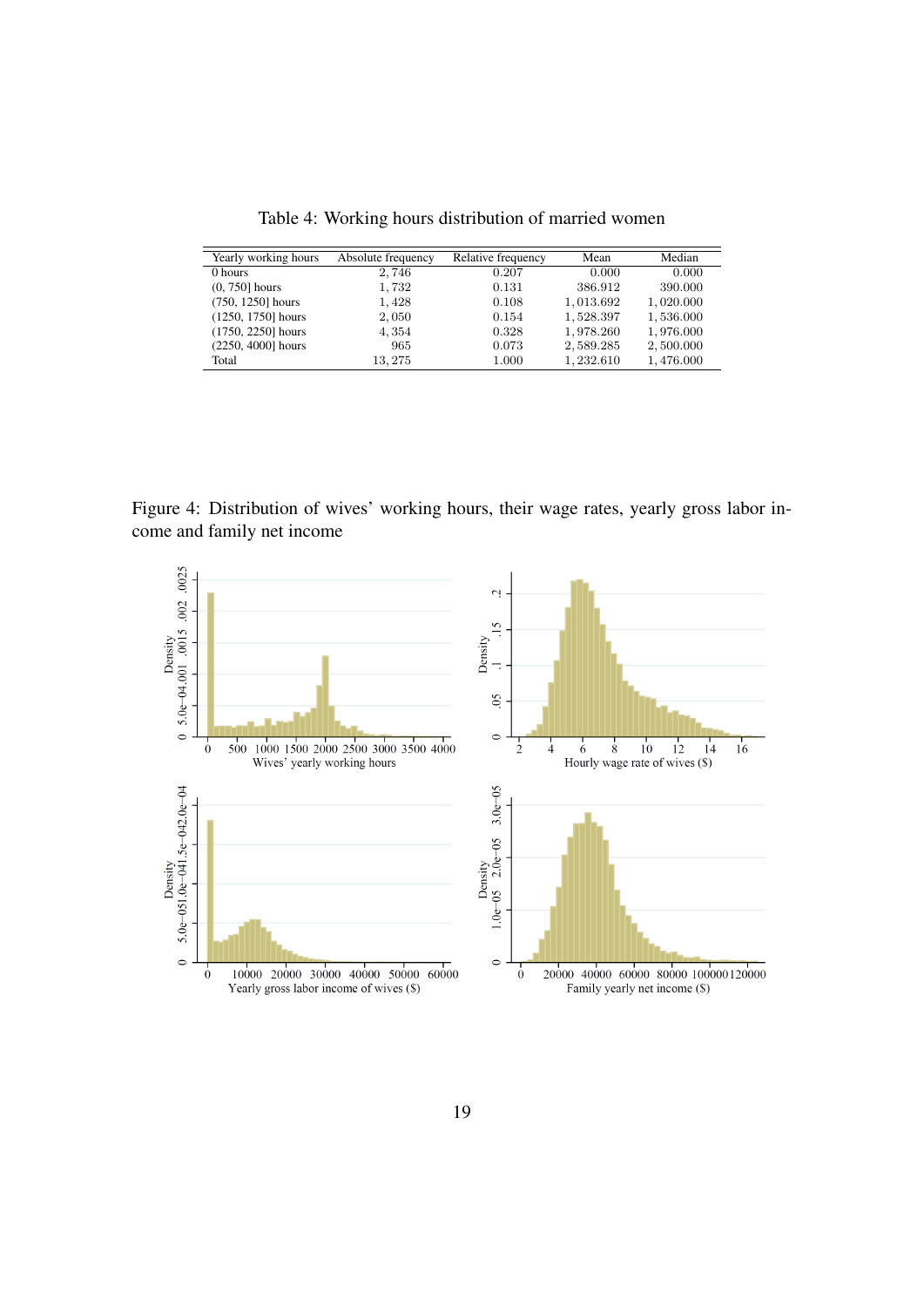<span id="page-22-0"></span>

|                                           | Mean       | Std. Dev. | Minimum      | Maximum    |  |
|-------------------------------------------|------------|-----------|--------------|------------|--|
| Predicted family net income (\$)          | 39, 416.84 | 16,737.61 | 673.3        | 125, 114.0 |  |
| Age of wife                               | 35.538     | 8.031     | 20           | 55         |  |
| Age of husband                            | 37.968     | 8.690     | 20           | 67         |  |
| Number of kids below 18 years             | 1.473      | 1.132     | 0            | 4          |  |
| Presence of kids below 6 years            | 0.680      | 0.864     | $\theta$     | 4          |  |
| Non-white                                 | 0.246      | 0.430     | 0            |            |  |
| Education of wife                         |            |           |              |            |  |
| Less than grade 9                         | 0.032      | 0.177     | 0            |            |  |
| Grades [9, 11]                            | 0.115      | 0.319     | $^{(1)}$     |            |  |
| Grade 12                                  | 0.437      | 0.496     | 0            |            |  |
| Tertiary education without diploma        | 0.228      | 0.420     | 0            |            |  |
| Tertiary education with diploma           | 0.187      | 0.390     | 0            |            |  |
| Education of husband                      |            |           |              |            |  |
| Less than grade 9                         | 0.048      | 0.214     | 0            | 1          |  |
| Grades [9, 11]                            | 0.131      | 0.337     | 0            |            |  |
| Grade 12                                  | 0.346      | 0.476     | $\mathbf{0}$ |            |  |
| Tertiary education without diploma        | 0.228      | 0.420     | 0            |            |  |
| Tertiary education with diploma           | 0.247      | 0.431     | $\mathbf{0}$ |            |  |
| Wife in bad health                        | 0.089      | 0.285     | 0            |            |  |
| Husband in bad health                     | 0.074      | 0.261     | 0            |            |  |
| # of pooled observations $(NT)$<br>13,275 |            |           |              |            |  |

Table 5: Summary statistics

### <span id="page-22-2"></span>5.2 Estimation results

Table [6](#page-23-0) reports the estimation results of the utility function in Eq. [\(3\)](#page-13-0). We find that it is important to account for the presence of unobserved heterogeneity:<sup>[15](#page-22-1)</sup> the log-likelihood function improves from  $-22$ , 291.6 without unobserved heterogeneity to  $-18$ , 052.4 with unobserved heterogeneity specified as explained in Subsection [4.1.](#page-13-1) We also find that the unobserved components determining preferences in leisure and the unobserved ones determining preferences in income are positively and significantly correlated.

Since we constrained  $\alpha_l$  and  $\alpha_y$  to be between 0 and 1, the marginal utilities are positive and the concavity conditions are satisfied if and only if  $\phi_y(\mathbf{x}_y, v_y) > 0$  and  $\phi_l(\mathbf{x}_l, v_l) > 0$ . The utility function and its first and second derivatives depend however not only on observed characteristics but also on unobservables. Since we have estimated the distribution function of the unobservables, we can derive the mixed utility function and check whether the corresponding first and second derivatives satisfy the monotonicity and

<span id="page-22-1"></span><sup>&</sup>lt;sup>15</sup>We do not report the estimation result of the model without unobserved heterogeneity for the sake of brevity. They are available from the authors upon request.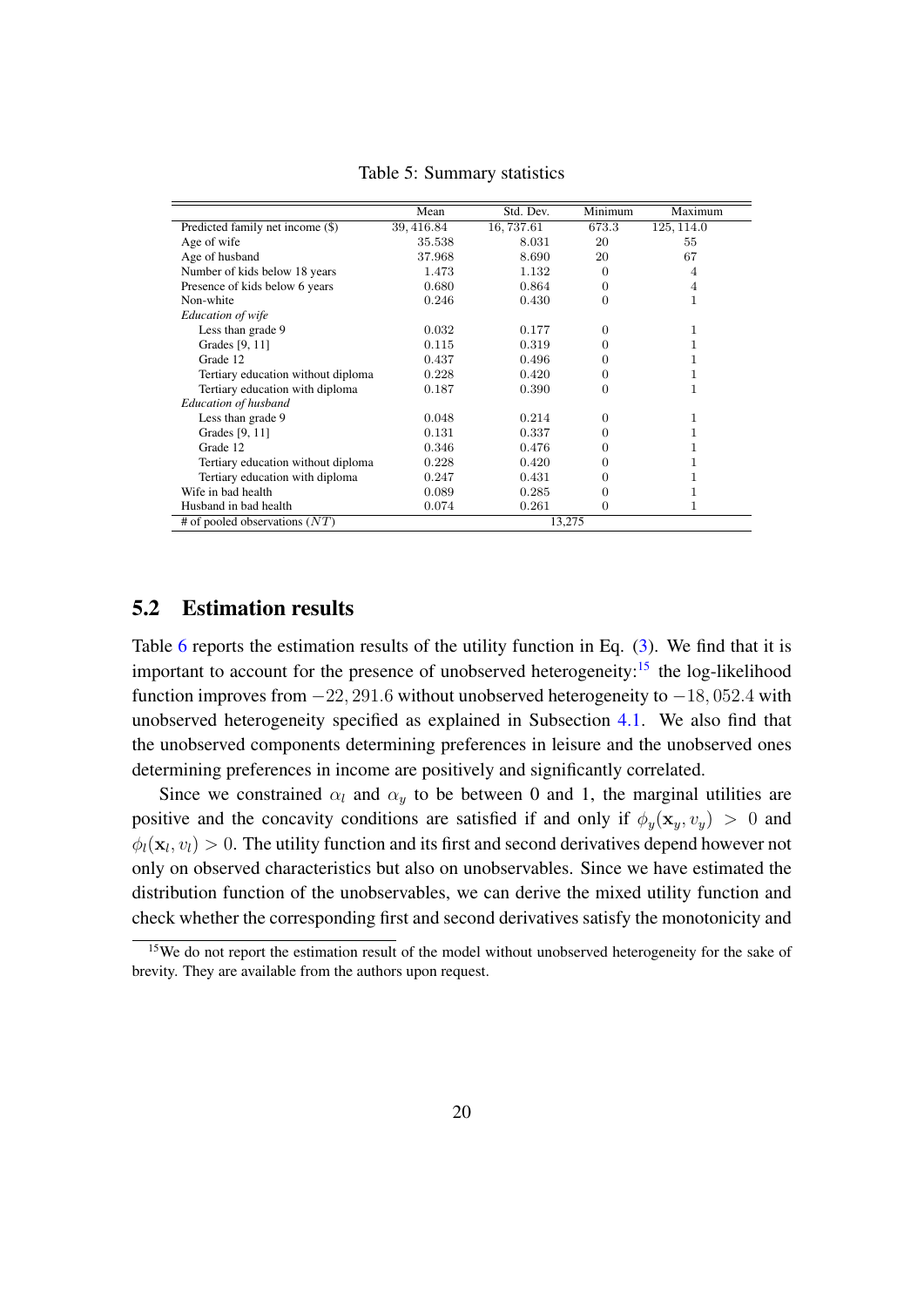<span id="page-23-0"></span>Table 6: Estimated parameters of the Box-Cox utility function with unobserved heterogeneity

|                                                                       |          | Leisure                           |                                       |                          | Net income |                          |
|-----------------------------------------------------------------------|----------|-----------------------------------|---------------------------------------|--------------------------|------------|--------------------------|
| Variables                                                             | Coeff.   |                                   | Std. Err.                             | Coeff.                   |            | Std. Err.                |
| Age of wife/10                                                        | 0.446    | ***                               | 0.116                                 | $-0.007$                 |            | 0.025                    |
| Age of husband/10                                                     | 0.023    |                                   | 0.107                                 | 0.051                    | **         | 0.024                    |
| Number of kids below 18 years/10                                      | $-0.049$ |                                   | 0.230                                 | $\overline{\phantom{0}}$ |            |                          |
| Presence of kids below 6 years                                        | 0.865    | ***                               | 0.054                                 | $\qquad \qquad -$        |            | $\overline{\phantom{0}}$ |
| Non-white                                                             | 0.381    | ***                               | 0.100                                 | 0.118                    | ***        | 0.024                    |
| Education of wife - Reference: up to grade 8                          |          |                                   |                                       |                          |            |                          |
| Grades [9, 11]                                                        | 0.490    | $\frac{d\mathbf{r}}{d\mathbf{r}}$ | 0.263                                 | 0.054                    |            | 0.066                    |
| Grade 12                                                              | 1.720    | ***                               | 0.243                                 | 0.410                    | ***        | 0.062                    |
| Tertiary education without diploma                                    | 2.458    | ***                               | 0.257                                 | 0.516                    | ***        | 0.066                    |
| Tertiary education with diploma                                       | 3.884    | ***                               | 0.277                                 | 0.703                    | ***        | 0.073                    |
| Education of husband - Reference: up to grade 8                       |          |                                   |                                       |                          |            |                          |
| Grades [9, 11]                                                        | $-0.023$ |                                   | 0.251                                 | 0.079                    |            | 0.059                    |
| Grade 12                                                              | $-0.228$ |                                   | 0.234                                 | 0.034                    |            | 0.054                    |
| Tertiary education without diploma                                    | $-0.264$ |                                   | 0.242                                 | 0.050                    |            | 0.056                    |
| Tertiary education with diploma                                       | $-0.472$ | *                                 | 0.249                                 | $-0.049$                 |            | 0.056                    |
| Wife in bad health                                                    | $-0.435$ | ***                               | 0.155                                 | $-0.195$                 | ***        | 0.037                    |
| Husband in bad health                                                 | $-0.122$ |                                   | 0.146                                 | $-0.040$                 |            | 0.034                    |
| $\alpha_l$                                                            | 0.487    | ***                               | 0.006                                 | $\overline{a}$           |            | $\overline{\phantom{0}}$ |
| $\alpha_{y}$                                                          |          |                                   |                                       | 0.859                    | ***        | 0.017                    |
| Unobserved heterogeneity support points                               |          |                                   |                                       |                          |            |                          |
| $v_1$                                                                 | $-1.388$ | ***                               | 0.396                                 | $-0.174$                 | *          | 0.094                    |
| $v_2$                                                                 | 3.642    | ***                               | 0.403                                 | 2.040                    | ***        | 0.160                    |
| Unobserved heterogeneity probability weights                          |          |                                   |                                       |                          |            |                          |
| $\lambda_1$                                                           | 0.459    | ***                               | 0.062                                 |                          |            |                          |
| $\lambda_2$                                                           | 0.155    | **                                | 0.062                                 |                          |            |                          |
| $\lambda_3$                                                           | $-2.135$ | ***                               | 0.137                                 |                          |            |                          |
| $\lambda_4$                                                           | 0.000    |                                   | $\overline{\phantom{0}}$              |                          |            |                          |
| Resulting unobserved heterogeneity probability masses $\delta$        |          |                                   |                                       |                          |            |                          |
| $p_1$                                                                 | 0.409    | ***                               | 0.007                                 |                          |            |                          |
| $p_2$                                                                 | 0.302    | ***                               | 0.007                                 |                          |            |                          |
| $p_3$                                                                 | 0.031    | ***                               | 0.001                                 |                          |            |                          |
| p <sub>4</sub>                                                        | 0.258    | ***                               | 0.011                                 |                          |            |                          |
| Log-likelihood                                                        |          |                                   | $-18,052.4$                           |                          |            |                          |
| # of parameters                                                       |          |                                   | 37                                    |                          |            |                          |
| AIC/NT                                                                |          |                                   | 14.306                                |                          |            |                          |
| NT                                                                    |          |                                   | 13, 275                               |                          |            |                          |
| $\overline{N}$                                                        |          |                                   | 2,529                                 |                          |            |                          |
| Corr(v <sub>y</sub> , v <sub>l</sub> )                                |          |                                   | 0.494                                 |                          |            |                          |
| LR test for independence of $v_y$ and $v_l$ , $H_0$ : $v_y \perp v_l$ |          |                                   | $\chi^2(1) = 498.6$ , p-value = 0.000 |                          |            |                          |

*Notes:* \*\*\* Significant at 1%; \*\* significant at 5%; \* significant at 10%.

§ The standard errors of the unobserved heterogeneity probability masses are estimated by the delta method.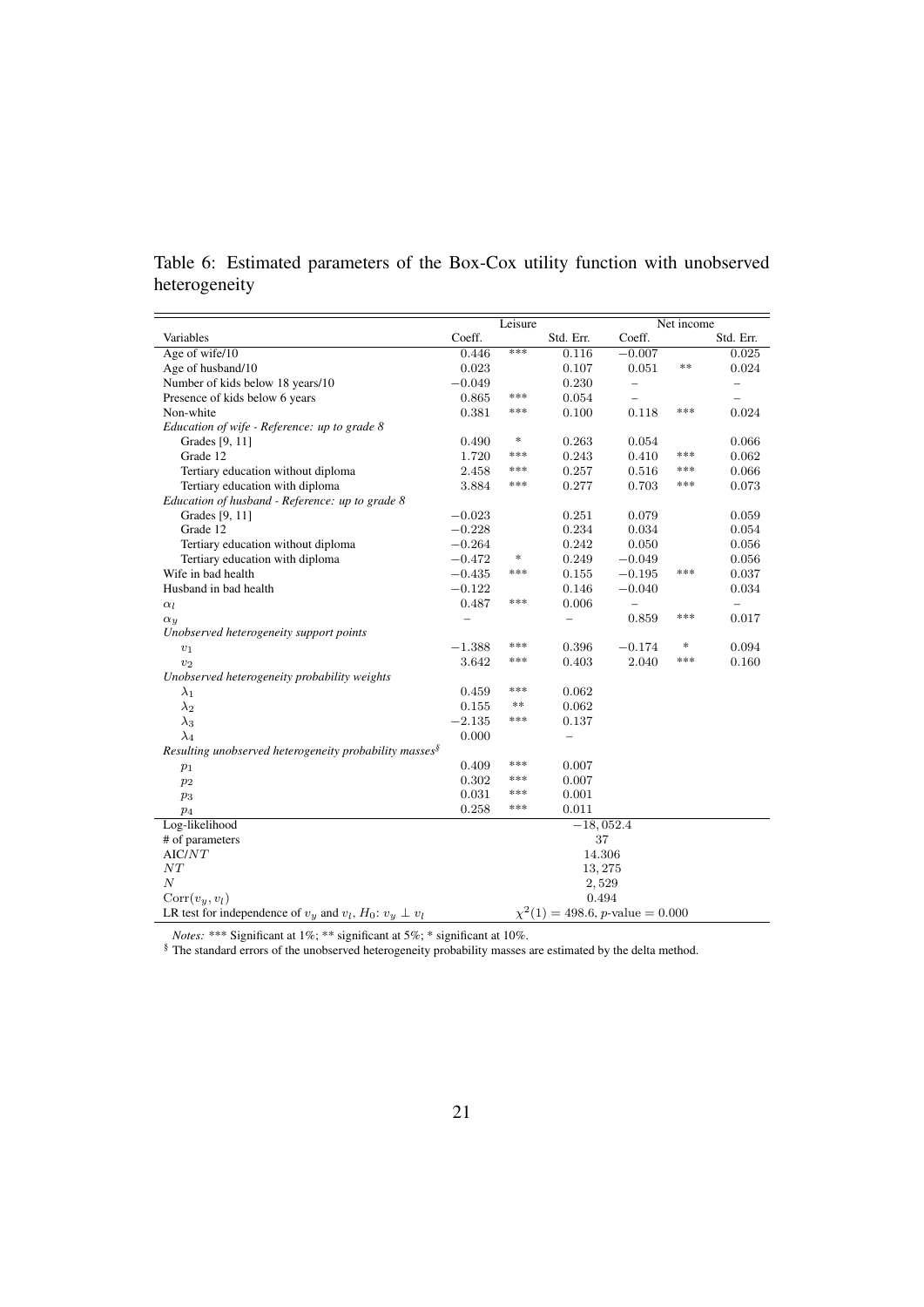the concavity conditions. The estimated mixed utility function is

$$
\sum_{m=1}^{4} \widehat{p}_m u(y, l; \mathbf{x}, \widehat{\mathbf{v}}_m) = \sum_{m=1}^{4} \widehat{p}_m \widehat{\phi}_y(\mathbf{x}_y, \widehat{v}_{my}) \frac{y^{\widehat{\alpha}_y} - 1}{\widehat{\alpha}_y} + \sum_{m=1}^{4} \widehat{p}_m \widehat{\phi}_l(\mathbf{x}_l, \widehat{v}_{ml}) \frac{l^{\widehat{\alpha}_l} - 1}{\widehat{\alpha}_l}.
$$
 (12)

Hence, the monotonicity and concavity conditions are satisfied if, for each  $i = 1, \dots, N$ and  $t = 1, \cdots, T$ ,

$$
\sum_{m=1}^4 \widehat{p}_m \widehat{\phi}_y(\mathbf{x}_{it,y}, \widehat{v}_{my}) > 0 \text{ and } \sum_{m=1}^4 \widehat{p}_m \widehat{\phi}_l(\mathbf{x}_{it,l}, \widehat{v}_l) > 0.
$$

We find that the monotonicity and concavity conditions are satisfied for every  $i = 1, \dots, N$ and  $t = 1, \cdots, T$ .

By simply looking at the estimated parameters reported in Table [6,](#page-23-0) it is not easy to understand the impact of the covariates on the utility function and, above all, on the marginal rate of substitution of income with leisure. We therefore employ the estimated parameters to compute, by way of microsimulations, the income variation needed to compensate a marginal variation in working hours (or leisure). The simulated marginal rate of substitution is computed per each observation and then averaged across the pooled sample. We also estimate the average partial effect of selected characteristics on the marginal rate of substitution. The simulated marginal rate of substitution and the average partial effects are reported in Table [7.](#page-25-0) We describe the simulation algorithm to obtain the figures in Table [7](#page-25-0) in Appendix [B.](#page-41-0) Across our sample of married couples, a reduction of 50 hours of work (increase of 50 hours of leisure) of the wife must be compensated, in order to remain on the same indifference curve, by a decrease in the net income of \$504. The estimated average partial effects show that the reduction in net income is significant and large if there are children in prescholar age in the household and if the wife is in bad health. *Ceteris paribus*, if in the family there is a kid younger than 6, the extra reduction in the net income to compensate a reduction of 50 hours of work amounts to \$46.6. If the wife is in bad health, it amounts to \$41.4. Hence, the presence of young children and wife's bad health conditions remarkably increase wife's distaste for work. Also husbands' bad health condition and wife's age have a significant and positive impact on distaste for work, but the effect is small in size. When the wife turns one (ten) year(s) older, the marginal rate of substitution becomes larger in absolute value by \$2.4 (\$24.2). Wives in non-white families, with an older husband and with a husband with a diploma of tertiary education are instead more work lovers and their indifference curves are flatter.

Another way to understand what the estimated parameters of the structural labor sup-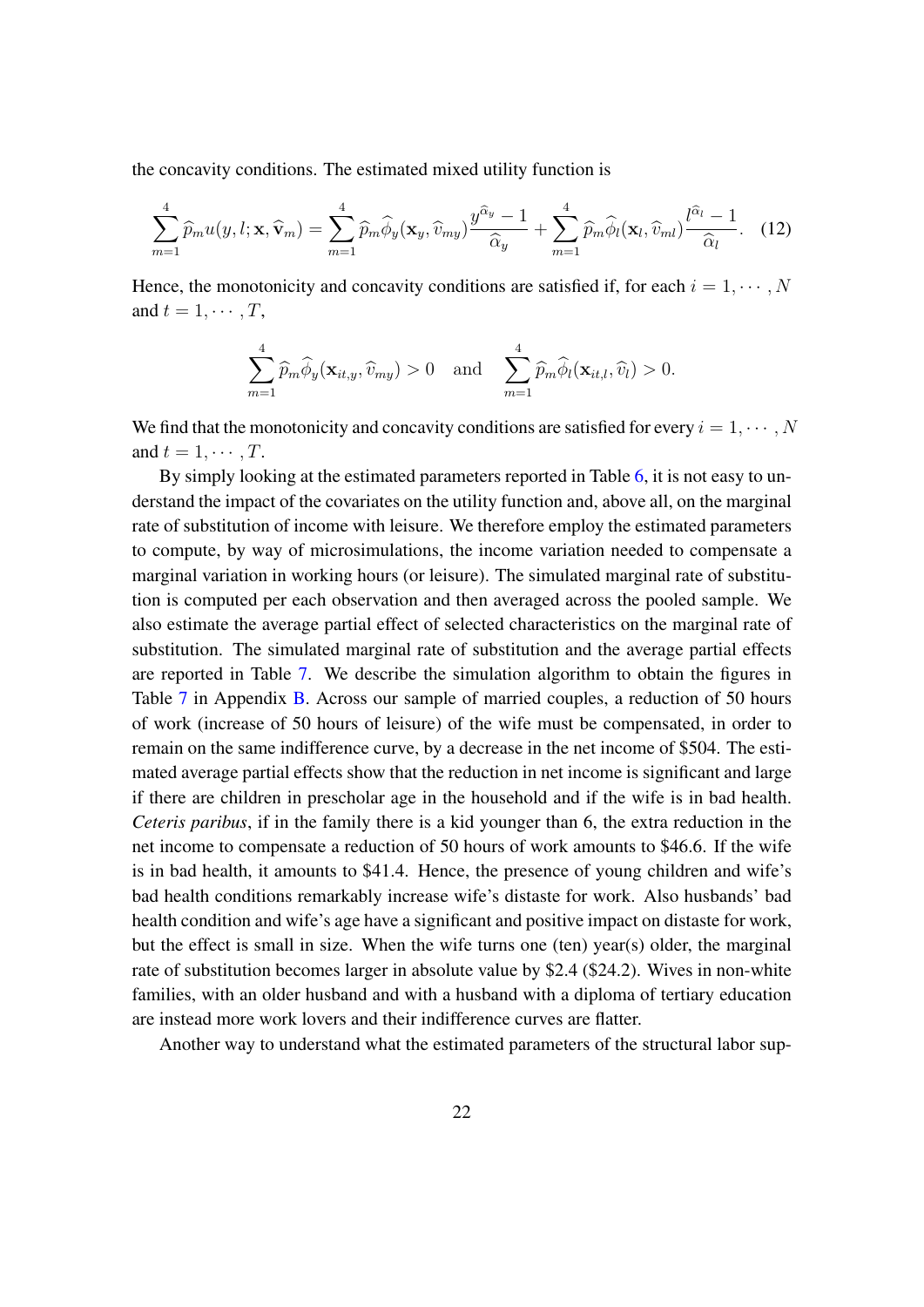<span id="page-25-0"></span>Table 7: Marginal rates of substitution: Yearly income variation to compensate a yearly decrease of 50 hours of work

|                                                                                          | Marginal rate of          |                                      |           |
|------------------------------------------------------------------------------------------|---------------------------|--------------------------------------|-----------|
|                                                                                          | substitution (in \$1,000) | 95% confidence interval <sup>§</sup> |           |
| Whole sample                                                                             | $-0.5043$                 | $-0.7721$                            | $-0.3458$ |
| Average partial effects of selected characteristics on the marginal rate of substitution |                           |                                      |           |
| Age of wife $(+ 1$ year)                                                                 | $-0.0024$                 | $-0.0015$                            | $-0.0032$ |
| Age of wife $(+10 \text{ years})$                                                        | $-0.0242$                 | $-0.0150$                            | $-0.0369$ |
| Age of husband $(+ 1$ year)                                                              | 0.0014                    | 0.0005                               | 0.0027    |
| Age of husband $(+ 10$ years)                                                            | 0.0136                    | 0.0051                               | 0.0263    |
| Number of kids below 18 years $(+1)$                                                     | 0.0002                    | $-0.0000$                            | 0.0026    |
| Presence of kids below 6 years                                                           | $-0.0466$                 | $-0.0365$                            | $-0.0580$ |
| Non-white                                                                                | 0.0159                    | 0.0044                               | 0.0370    |
| Wife with tertiary education with diploma                                                | $-0.0044$                 | $-0.0016$                            | 0.0779    |
| Husband with tertiary education with diploma                                             | 0.0062                    | 0.0005                               | 0.0276    |
| Wife in bad health                                                                       | $-0.0414$                 | $-0.0173$                            | $-0.0878$ |
| Husband in bad health                                                                    | $-0.0063$                 | $-0.0003$                            | $-0.0249$ |

§ The 95% confidence intervals are computed from the predicted marginal rates of substitution by sampling 999 times the vector of parameter estimates assuming that the estimator is Normally distributed around the point estimates with a variance-covariance matrix equal to the estimated one.

ply mean in terms of labor supply behaviour is to simulate labor supply elasticities. This is done by increasing the net income by 1%, re-predicting wives' labor supply and looking at its change. Table [8](#page-26-0) reports simulated labor supply elasticities both at the intensive and the extensive margins for the whole sample, but also by selected characteristics.<sup>[16](#page-25-1)</sup> Intensive elasticities, which measure the per cent change in working hours when net income increases by 1%, are large. Across the whole sample, a 1% increase in net income implies an overall increase in working hours of 0.55%, corresponding to an increase of 6.65 yearly working hours on average, and an increase in the employment rate by 0.21% (0.14 percentage points on average). These estimated elasticities are in line with those found by [Eissa](#page-45-17) [\(1995\)](#page-45-17), who analysed the responsiveness of married women's labor supply to the 1986 tax reform. $17$ 

#### 5.3 Goodness-of-fit

In Section [6](#page-28-0) we will exploit the estimated parameters of the utility function to simulate the choice of net income-leisure bundles of families under a counterfactual scenario in order to isolate the effect of TRA86. As the reliability of the simulations depends on the capability of our discrete choice structural labor supply model to predict the realized

<span id="page-25-2"></span><span id="page-25-1"></span><sup>&</sup>lt;sup>16</sup>The simulation algorithm with regard to labor supply elasticities is described in Appendix [B.](#page-41-0)

 $17Eissa$  $17Eissa$  [\(1995\)](#page-45-17) focused on labor supply elasticities at the top of the income distribution and found that, the higher the income, the more sensitive the labor supply behaviour. This might explain why our estimates of the labor supply elasticities are somewhat smaller than those in [Eissa](#page-45-17) [\(1995\)](#page-45-17).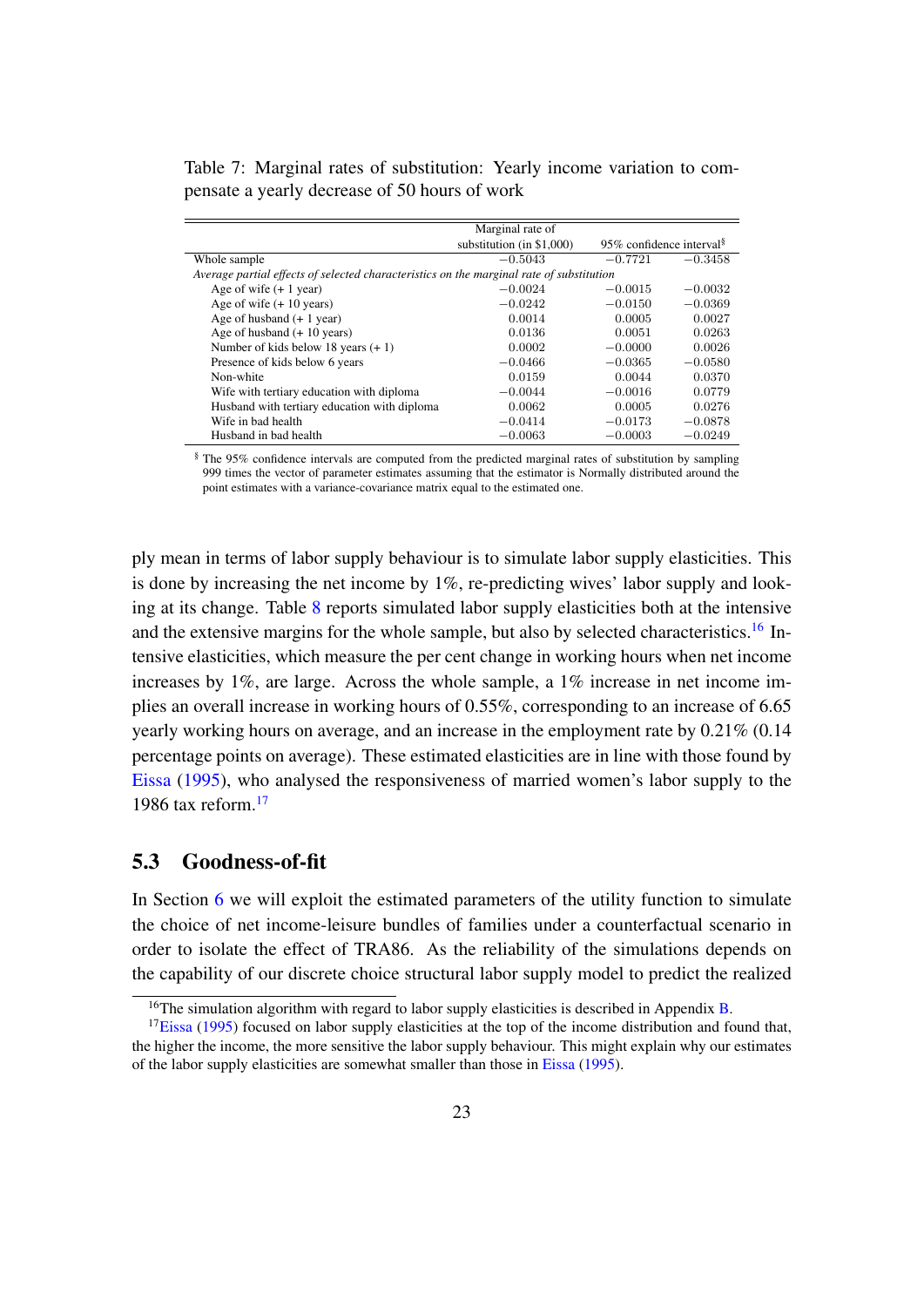<span id="page-26-0"></span>

|                            | Yearly variation | Intensive               | Variation in                 | Extensive             | # of pooled  |
|----------------------------|------------------|-------------------------|------------------------------|-----------------------|--------------|
| Characteristics            | in total hours   | elasticity <sup>§</sup> | employment rate <sup>†</sup> | elasticity $\ddagger$ | observations |
| Whole sample               | 6.649            | 0.549                   | 0.141                        | 0.207                 | 13.275       |
| Children between 0 and 6   | 6.922            | 0.604                   | 0.165                        | 0.245                 | 5,166        |
| Children between 6 and 17  | 6.690            | 0.547                   | 0.142                        | 0.210                 | 4,765        |
| No children                | 6.165            | 0.480                   | 0.104                        | 0.149                 | 3,344        |
| Wife in bad health         | 6.724            | 0.587                   | 0.161                        | 0.246                 | 1,187        |
| Wife in good health        | 6.640            | 0.546                   | 0.139                        | 0.204                 | 12,088       |
| Wife younger than 35       | 6.744            | 0.566                   | 0.155                        | 0.228                 | 7,346        |
| Wife older than 35         | 6.529            | 0.530                   | 0.124                        | 0.182                 | 5,929        |
| With tertiary education    | 5.876            | 0.438                   | 0.085                        | 0.117                 | 5,515        |
| Without tertiary education | 7.261            | 0.643                   | 0.182                        | 0.279                 | 7,760        |
| White                      | 6.487            | 0.537                   | 0.144                        | 0.212                 | 10,015       |
| Non-white                  | 7.141            | 0.588                   | 0.133                        | 0.195                 | 3,260        |

Table 8: Simulated labor supply elasticities

§ Labor supply intensive elasticities measures the percentage point increase in labor supply when net income increases by 1%.  $\dagger$  The variation in employment rate measures the change in level of the employment rate when net income increases by 1%.

‡ Labor supply extensive elasticities is the percentage point increase in employment rates when net income increases by 1%.

household choices between net income and leisure, we first report goodness-of-fit checks of the estimated model. The goodness-of-fit statistics are constructed on the basis of simulations of 9,999 bundle choices for each family in the sample and for each year the family remains in the sample. Since we replicate the simulations 9,999 times, we can construct 95% confidence intervals of the predicted frequencies of working hours and check whether the predicted frequencies are close enough to the empirical ones. The simulation algorithm with regard the goodness-of-fit is in Appendix [B.](#page-41-0)

The first panel of Table [9](#page-27-0) contrasts the empirical frequencies of the yearly working hours discrete categories with the simulated ones across the whole time window 1984– 1990. The estimated model overpredict the number of married wife who are not working and underpredict the number working less than 750 hours per year. We instead obtain very good fit of the frequencies for each category of married women working more than 750 hours per year.

The bottom panel of Table [9](#page-27-0) reports the model fit for two particular years, the first one (1984) and the last one (1990) of our time window. The aim is to check whether the estimated model is able to replicate the actual data over time although time enters the model specification in a very limited way (only through the wage equation and time-varying regressors).<sup>[18](#page-26-1)</sup> The goodness-of-fit of the frequencies in 1984 and 1990 are in line with the model fit on the full sample.

<span id="page-26-1"></span><sup>&</sup>lt;sup>18</sup>We also tried to include time dummies in the linear preference terms of leisure and net income. Since their coefficients were not jointly significant at the usual 5% statistical level and the goodness-of-fit did not show any relevant improvement, we removed the time dummies from the set of covariates to save in degrees in freedom.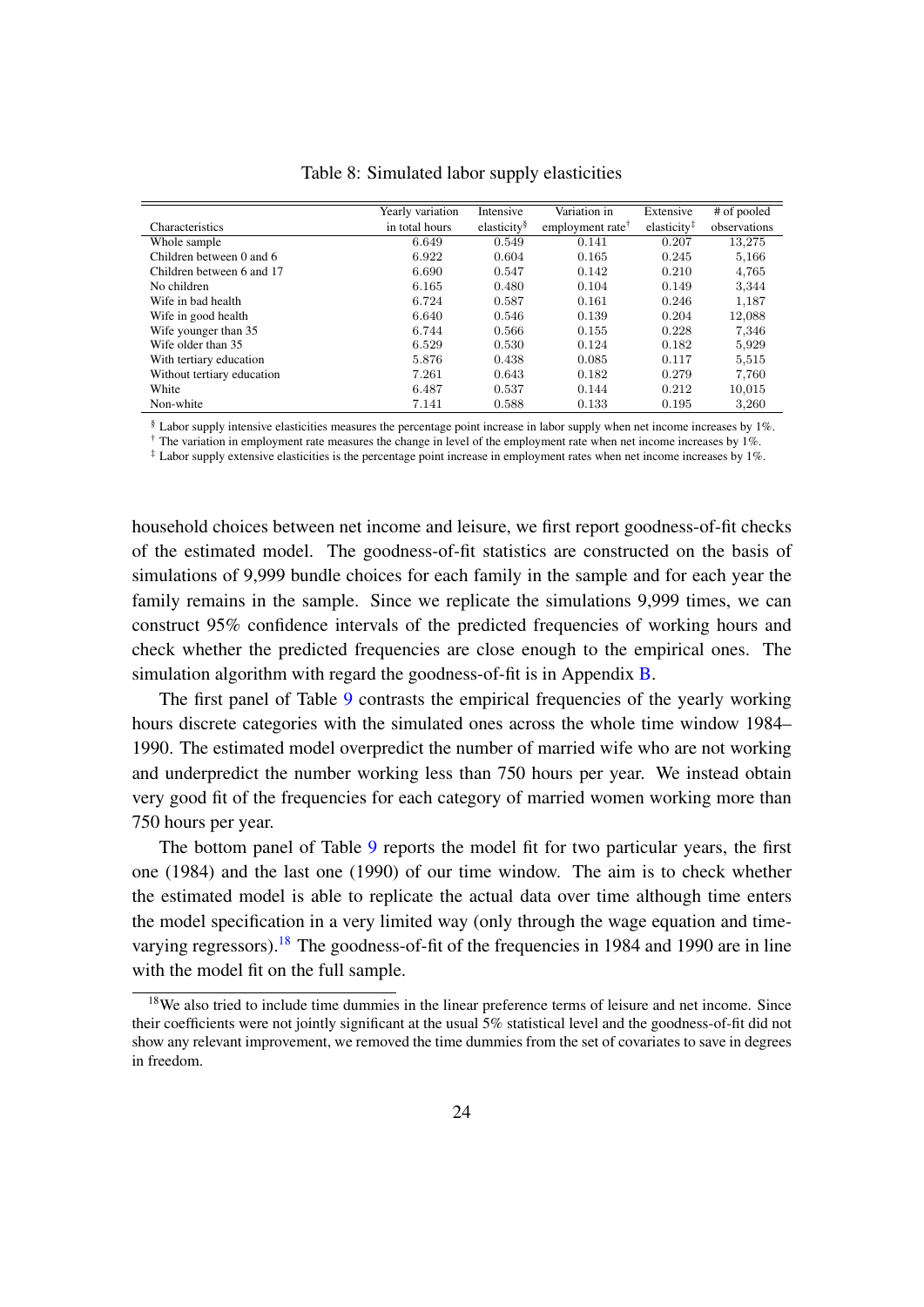|                                 | Actual                   | Predicted                   | 95% confidence        |       |
|---------------------------------|--------------------------|-----------------------------|-----------------------|-------|
| Yearly working hours categories | frequencies <sup>†</sup> | frequencies $\ddagger$      | interval <sup>§</sup> |       |
|                                 |                          | Pooled from 1984 until 1990 |                       |       |
| 0 hours                         | 0.207                    | 0.280                       | 0.194                 | 0.431 |
| $(0, 750]$ hours                | 0.130                    | 0.047                       | 0.023                 | 0.083 |
| $(750, 1250)$ hours             | 0.108                    | 0.087                       | 0.046                 | 0.127 |
| $(1250, 1750)$ hours            | 0.154                    | 0.177                       | 0.096                 | 0.217 |
| $(1750, 2250)$ hours            | 0.328                    | 0.314                       | 0.200                 | 0.470 |
| (2250, 4000] hours              | 0.073                    | 0.096                       | 0.070                 | 0.129 |
|                                 |                          | 1984                        |                       |       |
| 0 hours                         | 0.215                    | 0.299                       | 0.208                 | 0.473 |
| $(0, 750]$ hours                | 0.147                    | 0.058                       | 0.029                 | 0.095 |
| $(750, 1250)$ hours             | 0.118                    | 0.105                       | 0.055                 | 0.145 |
| $(1250, 1750)$ hours            | 0.161                    | 0.185                       | 0.098                 | 0.237 |
| $(1750, 2250)$ hours            | 0.292                    | 0.272                       | 0.185                 | 0.432 |
| (2250, 4000] hours              | 0.067                    | 0.082                       | 0.057                 | 0.112 |
|                                 |                          | 1990                        |                       |       |
| 0 hours                         | 0.193                    | 0.288                       | 0.202                 | 0.451 |
| $(0, 750]$ hours                | 0.121                    | 0.050                       | 0.021                 | 0.094 |
| $(750, 1250]$ hours             | 0.102                    | 0.096                       | 0.047                 | 0.144 |
| (1250, 1750) hours              | 0.151                    | 0.189                       | 0.097                 | 0.241 |
| $(1750, 2250)$ hours            | 0.342                    | 0.305                       | 0.200                 | 0.474 |
| $(2250, 4000]$ hours            | 0.091                    | 0.090                       | 0.063                 | 0.123 |

<span id="page-27-0"></span>Table 9: Goodness-of-fit: Empirical and predicted frequencies, 1984–1990

† Empirical frequencies lying in the 95% confidence intervals of the simulated frequencies are in bold.

‡ The predicted frequencies are calculated using the empirical dataset and the maximum likelihood estimates of the parameters of the labor supply structural model presented in Section [4.1.](#page-13-1)

§ The 95% confidence intervals are computed from the predicted frequencies by sampling 9,999 times the vector of parameter estimates assuming that the estimator is Normally distributed around the point estimates with a variance-covariance matrix equal to the estimated one.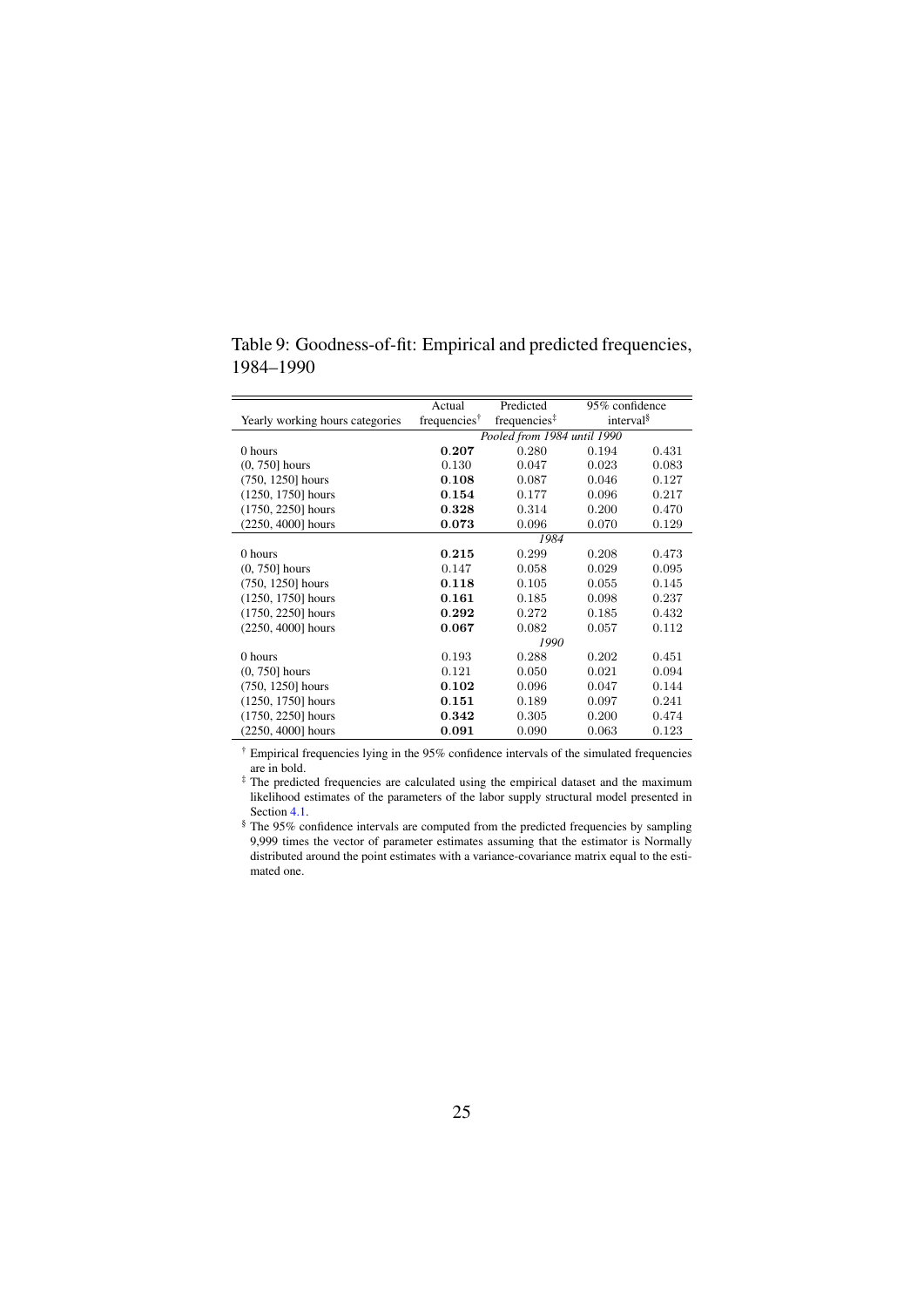# <span id="page-28-0"></span>6 Simulating the effects of TRA86

We use the estimated parameters of the utility function to simulate the well-being level of families in 1986, i.e., just before the application of TRA86, and compare it with the well-being level they would have reached in the counterfactual scenario where the new fiscal system is already operative. More in detail, for each family, we predict the 1986 net income-leisure choice using alternatively the actual 1986 fiscal rules and the new 1988 fiscal system to go from gross to net incomes. Then, we compute the indirect utilities and the well-being level, using some of the metrics described before, attained by each family under the actual and the counterfactual scenario. We can thereby compute the fraction of families which are better off with the new fiscal system. Finally, in order to understand whether the fiscal reform might have differently affected the *poorest* and the *richest*, depending on the different welfare metrics we consider, we compute the fraction of families which are better off by selected percentiles of the chosen welfare measure and we study what families gained or lost relatively to the other members of the population. Appendix [C](#page-42-0) describes the simulation algorithm to calculate the ranking according to different welfare metrics under the actual 1986 fiscal law and the counterfactual scenario.

#### 6.1 Compensation and responsibility criteria in 1986

In Table [10](#page-29-0) we report the correlation matrix of the 1986 well-being rankings, computed using six different indexes. The first index is just the net income: the higher the net income the higher the position in the ranking. Then, we computed the distribution of individual well-being using two compensation minded indexes: we set  $\lambda = 0$  and  $\tilde{h} = 0$ , using as the reference wage  $\tilde{w}$  zero and the average wage rate in 1986, respectively. Finally, we computed three responsibility-minded indexes by setting  $\lambda = 1$  and the reference value for the fraction of time devoted to work,  $h$ , equal to 1, 0.5 and 0.

The two compensation criteria, which attribute importance to the wage rate in determining the ranking, are highly correlated to the net income. The responsibility criterion with  $h = 1$  also tends to rank first people with high wage rates. As a matter of fact, we find that it is highly correlated with the compensation criteria (linear correlation larger than 0.990). When  $\hat{h}$  decreases and tends to 0, the correlation between the responsibility and the compensation criteria decreases. However, it remains fairly large: the correlation between the responsibility criterion with  $h = 0$  and the compensation criterion with  $\tilde{w} = 0$  is 0.894. This might be due to the fact that preferences over net income and working time were not so heterogeneous in the US in the 1980s. Although in Table [6](#page-23-0) we noted that individual characteristics are statistically highly significant in determining the profile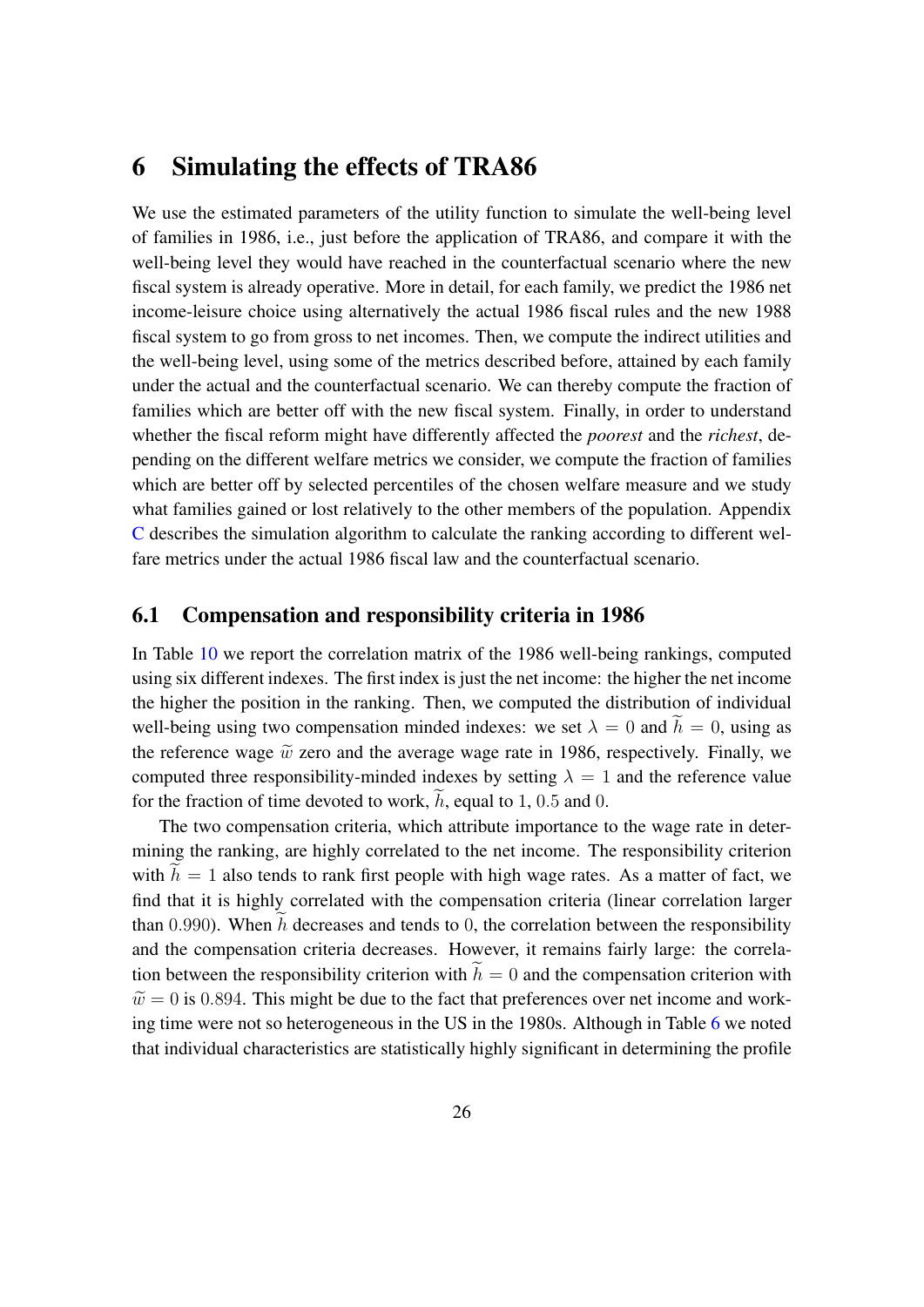of the utility function, the resulting indifference maps for each individual might not be so different from each other. In what follows, we continue our analysis by sticking to the two compensation criteria and the responsibility criteria with  $\widetilde{h} = 0$  and  $\widetilde{h} = 0.5$ .

<span id="page-29-0"></span>

|                                 |            |                   | Compensation criteria         |       | Responsibility criteria |       |
|---------------------------------|------------|-------------------|-------------------------------|-------|-------------------------|-------|
| Criterion                       | Net income | $\widetilde{w}=0$ | $\tilde{w} = 1986$ mean wages | $h=1$ | $h=0.5$                 | $h=0$ |
| Net income                      | 1.000      |                   |                               |       |                         |       |
| Compensation $\tilde{w} = 0$    | 0.996      | 1.000             |                               |       |                         |       |
| Compensation $\tilde{w}$ = mean | 0.996      | 0.998             | 1.000                         |       |                         |       |
| Responsibility $l = 1$          | 0.998      | 0.997             | 0.999                         | 1.000 |                         |       |
| Responsibility $l = 0.5$        | 0.965      | 0.983             | 0.981                         | 0.973 | 1.000                   |       |
| Responsibility $l = 0$          | 0.854      | 0.894             | 0.886                         | 0.869 | 0.960                   | 1.000 |

Table 10: Correlation matrix of welfare metrics

*Notes:* The number of observations is equal to 1, 929, i.e. the number of households observed in our sample in 1986.

The different indexes generate a ranking of households from the worst off to the better off. For each household and for each welfare metric, we compute the natural logarithm of the position in the 1986 ranking and, then, regress it on the wage rate and the same set of characteristics entering the utility function. Table [11](#page-30-0) report the Ordinary Least Squares (OLS) estimation results. They reflect some of the normative considerations expressed in Section [3.](#page-7-0) *Ceteris paribus*, the wage rate has the strongest effect on compensation criteria: one more dollar of wage rate increases the ranking position by about 19.3–19.7%. In the responsibility criteria, the wage rate plays a less important role, which is increasing in  $\tilde{h}$ . With  $\widetilde{h} = 0.5$ , one more dollar of wage rate increases the ranking position by 9.8%. When  $\widetilde{h} = 0$ , the one dollar increase in the wage rate decreases the position in the ranking by 7.7%. Hence, with the compensation criteria, individuals with high wage rates are more likely to be considered as better off and, thereby, if the social planner has a redistributive attitude, more likely to pay more taxes. With the responsibility criteria, inequalities due to unequal wage rates are instead less of a priority: with the extreme case of  $\tilde{h} = 0$ , individuals with higher wage rates are more likely to be considered as worse off, *ceteris paribus*, and therefore a social planner using this criterion for the redistributive purposes would have a kind of laissez-faire attitude with respect to workers' productivity.

We also look at the impact of the other individual characteristics on the ranking position. We note that wife's age, presence of kids and husband's education are positively associated to the ranking position of all the welfare metrics. The presence of kids younger than 6 does not affect the position in the ranking of the compensation criterion with  $\tilde{w} = 0$ , whilst it increases the position in the ranking from all the other metrics by about  $12-13\%$ . When  $\tilde{w}$  is low, individuals that are more work averse tend to obtain lower value of the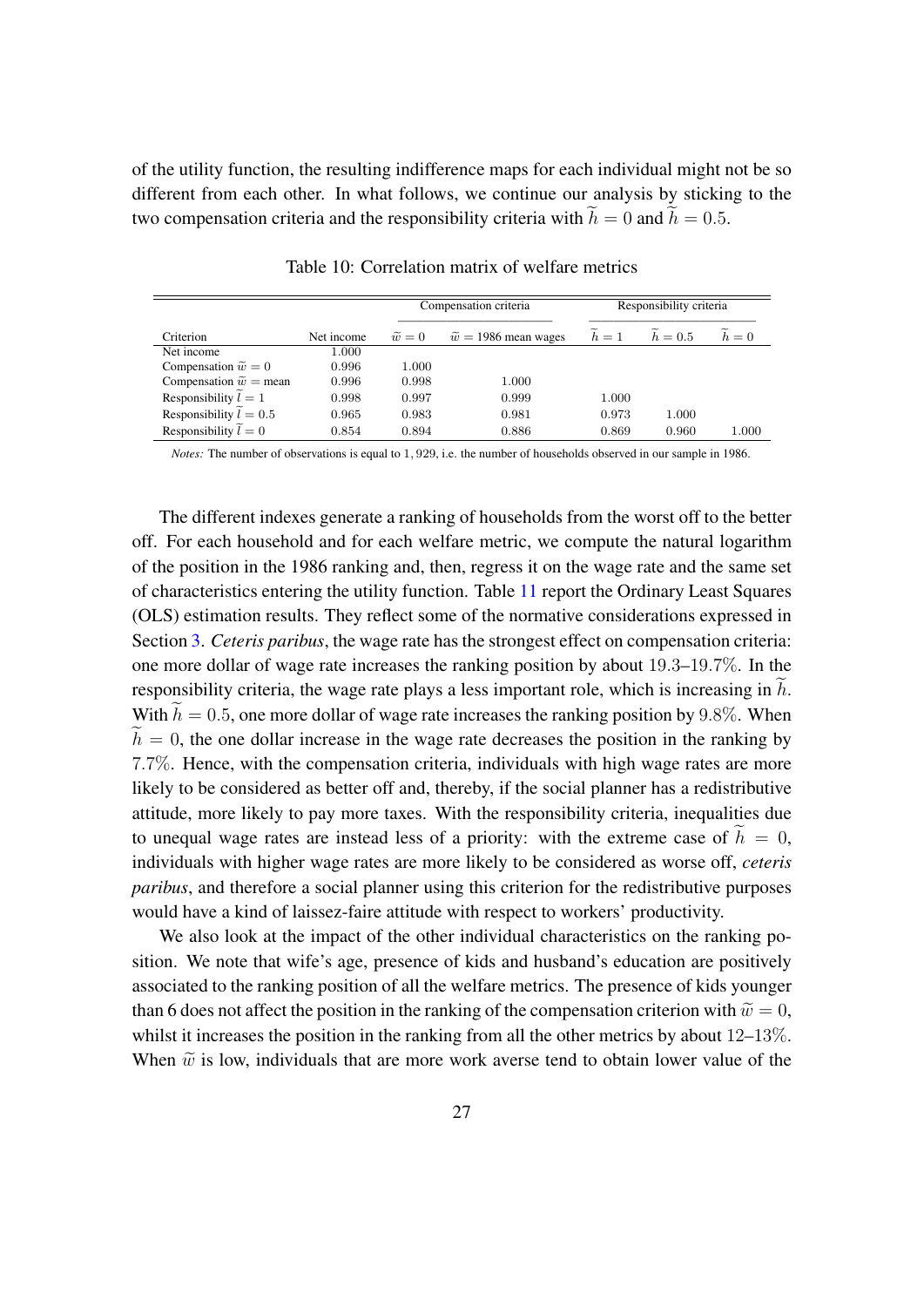|                                                                                                                                                            |                          | Compensation criterion |                         |                                                                                      | Compensation criterion |                                                                    |                                                                 | Responsibility criterion |                                                                                  |                                                                    | Responsibility criterion |                                                                                            |
|------------------------------------------------------------------------------------------------------------------------------------------------------------|--------------------------|------------------------|-------------------------|--------------------------------------------------------------------------------------|------------------------|--------------------------------------------------------------------|-----------------------------------------------------------------|--------------------------|----------------------------------------------------------------------------------|--------------------------------------------------------------------|--------------------------|--------------------------------------------------------------------------------------------|
|                                                                                                                                                            |                          | $\widetilde{w}=0$      |                         |                                                                                      | $\tilde{w}$ = mean     |                                                                    |                                                                 | $h = 0.5$                |                                                                                  |                                                                    | $\frac{1}{2}$<br>h       |                                                                                            |
| Variables                                                                                                                                                  | Coeff.                   |                        | S.E.                    | Coeff.                                                                               |                        | S.E.                                                               | Coeff.                                                          |                          | S.E.                                                                             | Coeff.                                                             |                          | S.E.                                                                                       |
| Wage rate<br>Age of wife/10                                                                                                                                |                          | ***                    | $0.025$<br>$0.057$      |                                                                                      | ***                    |                                                                    |                                                                 | ***                      |                                                                                  |                                                                    | $*$                      |                                                                                            |
|                                                                                                                                                            | $0.193$<br>$-0.009$      |                        |                         |                                                                                      |                        |                                                                    | $0.098$<br>0.064                                                |                          |                                                                                  | $\frac{60.077}{770.0}$                                             |                          |                                                                                            |
|                                                                                                                                                            |                          | ***                    | $0.050$<br>$0.021$      |                                                                                      | ***                    |                                                                    |                                                                 | $***$                    |                                                                                  |                                                                    | ***                      |                                                                                            |
| ∞<br>Age of husband/10<br>Number of kids below                                                                                                             | 0.244<br>0.110           | ***                    |                         |                                                                                      | ***                    |                                                                    |                                                                 | $**\ast$                 |                                                                                  |                                                                    | $***$                    |                                                                                            |
| $\circ$<br>Presence of kids below                                                                                                                          | $-0.038$                 |                        |                         |                                                                                      | $***$                  |                                                                    |                                                                 | $\stackrel{*}{\ast}$     |                                                                                  |                                                                    | $\stackrel{*}{\ast}$     |                                                                                            |
| Non-white                                                                                                                                                  | $-0.319$                 | ***                    | $0.051$<br>$0.047$      | $\begin{array}{r} 0.197 \\ 0.089 \\ 0.204 \\ 0.109 \\ 0.138 \\ 0.138 \\ \end{array}$ | $***$                  | 0.025<br>0.055<br>0.049<br>0.050<br>0.050                          | $\begin{array}{c} 0.224 \\ 0.127 \\ 0.123 \\ 0.356 \end{array}$ | $***$                    | $\begin{array}{c} 0.030\ 0.063\ 0.056\ 0.0122\ 0.056\ 0.056\ 0.050\ \end{array}$ | $0.226$<br>$0.133$<br>$0.135$<br>$0.350$                           | ***                      | $\begin{array}{c} 0.035 \\ 0.071 \\ 0.066 \\ 0.022 \\ 0.057 \\ 0.051 \\ 0.051 \end{array}$ |
| Education of wife - Reference:                                                                                                                             | up to grade $8$          |                        |                         |                                                                                      |                        |                                                                    |                                                                 |                          |                                                                                  |                                                                    |                          |                                                                                            |
| Grades [9, 11]                                                                                                                                             | $-0.106$                 |                        |                         |                                                                                      |                        |                                                                    |                                                                 |                          |                                                                                  |                                                                    |                          |                                                                                            |
|                                                                                                                                                            | 0.089                    |                        | $0.162$<br>$0.151$      | $\begin{array}{c} 0.023 \\ 0.110 \\ 0.168 \end{array}$                               |                        |                                                                    |                                                                 |                          |                                                                                  |                                                                    |                          |                                                                                            |
|                                                                                                                                                            | 0.103                    |                        |                         |                                                                                      |                        |                                                                    |                                                                 |                          |                                                                                  |                                                                    |                          |                                                                                            |
| Grade 12<br>Tertiary without diploma<br>Tertiary with diploma<br>Education of Jusband - Refer<br>Grades [9, 11]                                            | $-0.233$                 |                        | 0.159<br>0.202          | $-0.180$                                                                             |                        | 0.160<br>0.152<br>0.158<br>0.196                                   | $\begin{array}{c} 0.052 \\ 0.083 \\ 0.111 \\ 0.061 \end{array}$ |                          | 0.166<br>0.165<br>0.245<br>0.245                                                 | $\begin{array}{c} 0.087 \\ 0.063 \\ 0.047 \\ 0.047 \\ \end{array}$ |                          | 0.143<br>0.149<br>0.253<br>0.253                                                           |
|                                                                                                                                                            | Reference: up to grade 8 |                        |                         |                                                                                      |                        |                                                                    |                                                                 |                          |                                                                                  |                                                                    |                          |                                                                                            |
|                                                                                                                                                            | 0.760                    |                        |                         |                                                                                      | $**\ast$               |                                                                    |                                                                 | $**\ast$                 |                                                                                  |                                                                    | ***                      |                                                                                            |
|                                                                                                                                                            | 1.068                    | ***                    | 0.164<br>0.160<br>0.159 | $\begin{array}{c} 0.621 \\ 0.929 \\ 1.114 \\ 1.209 \\ 1.303 \\ 0.052 \end{array}$    | $***$                  | 0.155<br>0.153<br>0.153                                            | $\begin{array}{c} 0.695 \\ 1.019 \\ 1.373 \\ 1.373 \end{array}$ | $***$                    | 0.167<br>0.168<br>0.168<br>0.081<br>0.267                                        | $0.592$<br>$0.900$<br>$1.390$<br>$1.390$                           | $***$                    | 146<br>1414<br>15002086<br>15002089                                                        |
| Grade 12<br>Tertiary without diploma                                                                                                                       | 1.268                    | ***                    |                         |                                                                                      | $***$                  |                                                                    |                                                                 | $***$                    |                                                                                  |                                                                    | $***$                    |                                                                                            |
| Tertiary with diploma<br>Wife in bad health                                                                                                                | 1.345                    | ***                    | 158                     |                                                                                      | ***                    | $\begin{array}{c} 0.151 \\ 0.063 \\ 0.087 \\ 1.288 \\ \end{array}$ |                                                                 | ***                      |                                                                                  |                                                                    | ***                      |                                                                                            |
|                                                                                                                                                            | $-0.046$                 |                        | 0.69                    |                                                                                      |                        |                                                                    | 0.051                                                           |                          |                                                                                  | 0.037                                                              |                          |                                                                                            |
| Husband in bad health                                                                                                                                      | $-0.280$                 | ***                    | 0.92                    | 0.240                                                                                | $**\ast$               |                                                                    | $-0.218$                                                        | $*$                      |                                                                                  | $-0.153$                                                           | ⋇                        |                                                                                            |
| Constant                                                                                                                                                   | 3.249                    | ***                    | 0.266                   | 3.036                                                                                | $***$                  |                                                                    | 3.597                                                           | ***                      |                                                                                  | 4.859                                                              | ***                      |                                                                                            |
|                                                                                                                                                            |                          | 0.375                  |                         |                                                                                      | 0.375                  |                                                                    |                                                                 | 0.269                    |                                                                                  |                                                                    | 0.178                    |                                                                                            |
| $\fbox{\parbox{1.5cm} \begin{minipage}{0.8cm} \begin{tabular}{ll} \bf{R-squared} \\ \bf{\# of} \; \rm{households} \; (N) \\ \end{tabular} \end{minipage}}$ |                          |                        |                         |                                                                                      |                        | $1,929$<br>$17$                                                    |                                                                 |                          |                                                                                  |                                                                    |                          |                                                                                            |
| # of parameters                                                                                                                                            |                          |                        |                         |                                                                                      |                        |                                                                    |                                                                 |                          |                                                                                  |                                                                    |                          |                                                                                            |
| Notes: *** Significant at 1%; ** significant at 5%; * significant at 10%.                                                                                  |                          |                        |                         |                                                                                      |                        |                                                                    |                                                                 |                          |                                                                                  |                                                                    |                          |                                                                                            |
| <sup>8</sup> Standard errors are robust to heteroskedasticity                                                                                              |                          |                        |                         |                                                                                      |                        |                                                                    |                                                                 |                          |                                                                                  |                                                                    |                          |                                                                                            |

<span id="page-30-0"></span>Table 11: OLS estimates of the log ranking equation in the welfare metrics in 1986 Table 11: OLS estimates of the log ranking equation in the welfare metrics in 1986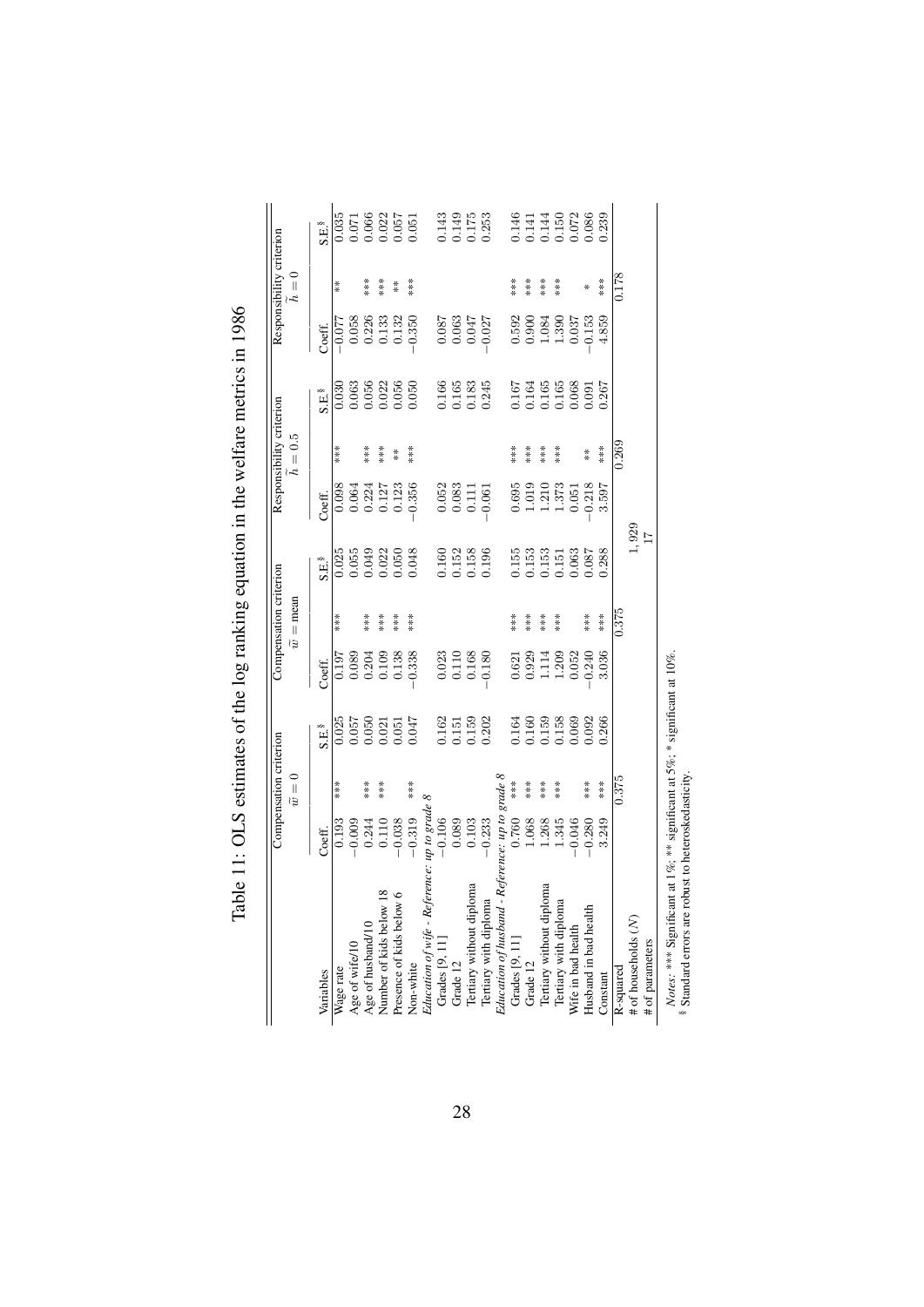corresponding welfare metric [\(Fleurbaey and Maniquet,](#page-45-12) [2015\)](#page-45-12). We have seen in Subsection [5.2](#page-22-2) that the presence of kids in prescholar age increases the distaste for work. This explains why when we move from a welfare metric that better treat work averse individuals to welfare metrics that pay better attention to individuals with a low work aversion, the presence of kids younger than 6 increases the position in the welfare ordering. Finally, non-white individuals are worse off according to all the metrics and their rank is about  $30\%$  lower than white individuals. Since they are ranked worst in the responsibility criteria, especially when  $\hat{h} = 0$ , non-white households would be better treated by a social planner seeking for redistribution inspired by a laissez-faire attitude.

#### 6.2 Absolute gainers from TRA86

In this subsection we actually compare, at household level, the well-being level attained in 1986 under the old fiscal system with the counterfactual well-being level attained if the 1988 fiscal set-up was was in place. By doing so, we can understand the fraction of households that experienced an increase in well-being because of the change of the fiscal system. Table [12](#page-32-0) reports the fraction of families who would have been strictly better under the 1988 fiscal system, both in terms of net income and in terms of well-being. We can see that almost all the households experienced an increase in both dimensions. This is due to the fact that TRA86 enlarged the budget constraint almost for everybody. However, a small fraction of households  $(1.3\%)$  experienced an increase in well-being jointly with a reduction in their net income: the EITC expansion introduced by TRA86 reduced the labor supply of these married women so much that their households experienced a decrease in net income but an increase in well-being. In terms of labor supply, we find that TRA86 had a positive effect on labor force participation: on average the fraction of time devoted to work increased by about 2 percentage points, which amounts to a yearly increase of 80 hours of work.

Although almost all the households experienced an increase in well-being (99.1%), it might be interesting to understand what kind of families were less likely to experience it. We simulated the income-leisure choices and the indirect utility 999 times per each household, each time by sampling the vector of parameter estimates assuming that the estimator is Normally distributed around the point estimates with a variance-covariance matrix equal to the estimated one, so as to take into account the variability of the estimated parameters. Across the 999 simulations, we computed the average of a dummy indicator equal to one if the household experienced an increase in utility, which can be interpreted as the probability of experiencing an increase in utility. Then, we regress it on the wage rate and the set of characteristics determining observed preference heterogeneity. Table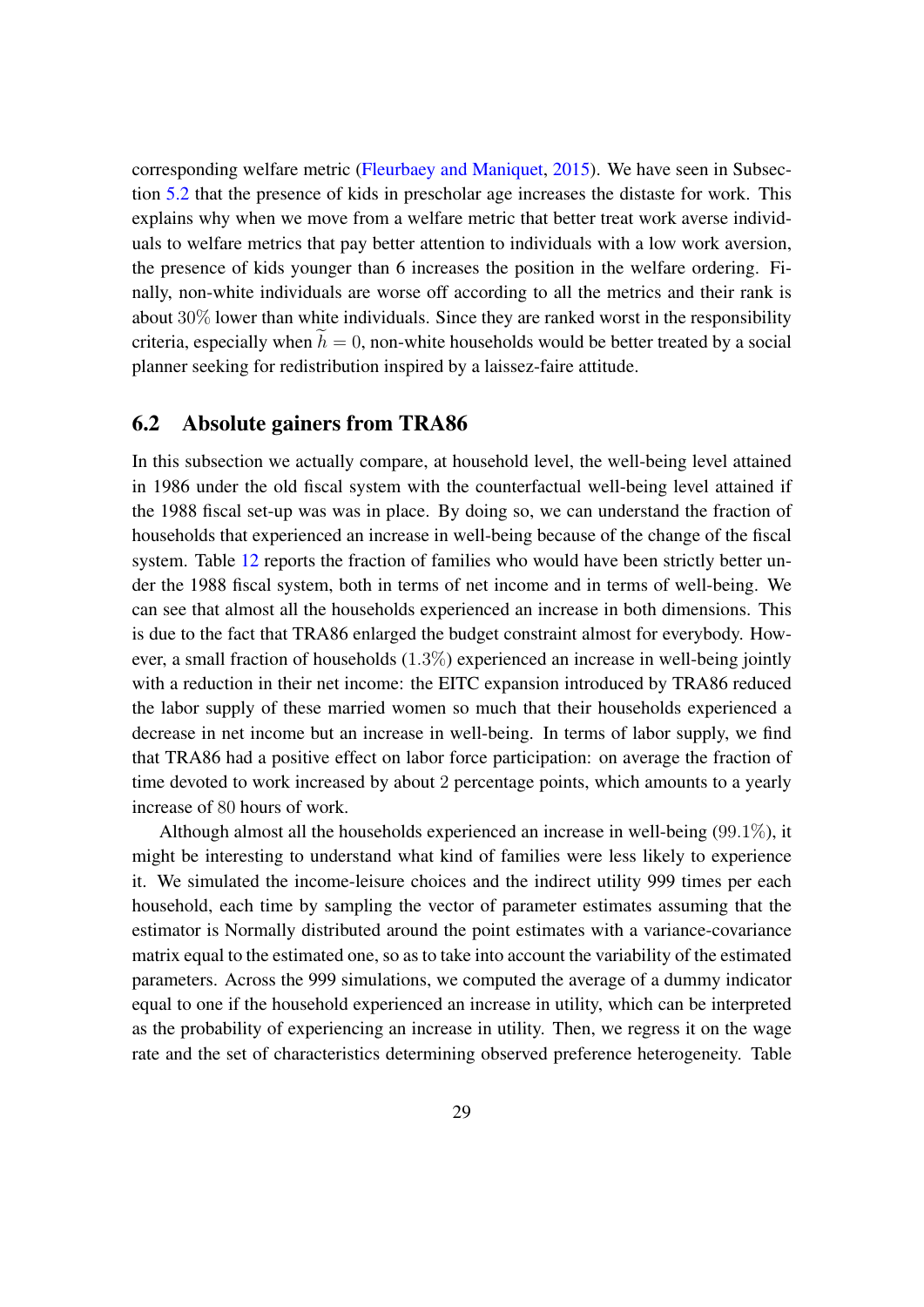<span id="page-32-0"></span>

| Table 12: Gainers from TRA86 according to net income and utility levels |  |
|-------------------------------------------------------------------------|--|
|-------------------------------------------------------------------------|--|

|                                 | Fraction of families who |                                      |       |                     |
|---------------------------------|--------------------------|--------------------------------------|-------|---------------------|
|                                 | are strictly better off  | 95% confidence interval <sup>§</sup> |       | <b>Observations</b> |
| Net income                      | 0.995                    | 0.992                                | 0.998 | 1,929               |
| Utility                         | 0.991                    | 0.986                                | 0.995 | 1,929               |
| Fraction of those not           | 0.013                    | 0.008                                | 0.019 | 1.913               |
| experiencing an income increase |                          |                                      |       |                     |
| among those experiencing        |                          |                                      |       |                     |
| a utility improvement           |                          |                                      |       |                     |

§ The 95% confidence intervals are computed from the predicted frequencies by sampling 999 times the vector of parameter estimates assuming that the estimator is Normally distributed around the point estimates with a variance-covariance matrix equal to the estimated one.

[13](#page-33-0) reports the OLS estimation results. The higher the wage rate, the lower the probability of an increase in well-being. This might be due to the fact that the expansion of the EITC favored especially low income and low skilled individuals. Older households, households with kids both below and above 6 years of age, households with the wife in bad health and households with a better educated husband are more likely to experience an increase in utility. Non-white households are less likely to experience an increase in well-being.

Finally, we checked whether the probability of an increase in well-being differs across the different well-being distributions generated by the different indexes we use. Table [14](#page-34-0) reports the fraction of families who are better off by selected percentiles of the ranking of each welfare metric. The figures are quite stable across the percentiles of different welfare metrics: families in the first decile of the distribution of each welfare metric are those who are less likely to experience an increase in well-being (about 97%). Moving across the percentiles, the probability of an increase in well-being monotonically increases and, in the last decile, it amounts to 99.9%. We therefore provide evidence that TRA86 was close to the goal of being distributionally neutral in terms of well-being, at least for married couples, beside being designed to be revenue neutral [\(Feldstein,](#page-45-8) [2011\)](#page-45-8).

#### 6.3 Relative gainers from TRA86

In this subsection we analyze what kind of households were able to climb the social ladder after the introduction of TRA86. In other words, we will shed light on what type of households gained relatively to the others. Table [15](#page-35-0) reports descriptive statistics about the shuffle of households' positions in the (different) well-being rankings when switching from the 1986 fiscal set-up to the 1988 tax system. Panel (a) of Table [15](#page-35-0) displays the fraction of households climbing the social ladder thanks to TRA86. About  $40\%$  of the married couples have gained positions in the welfare ranking. This is roughly the same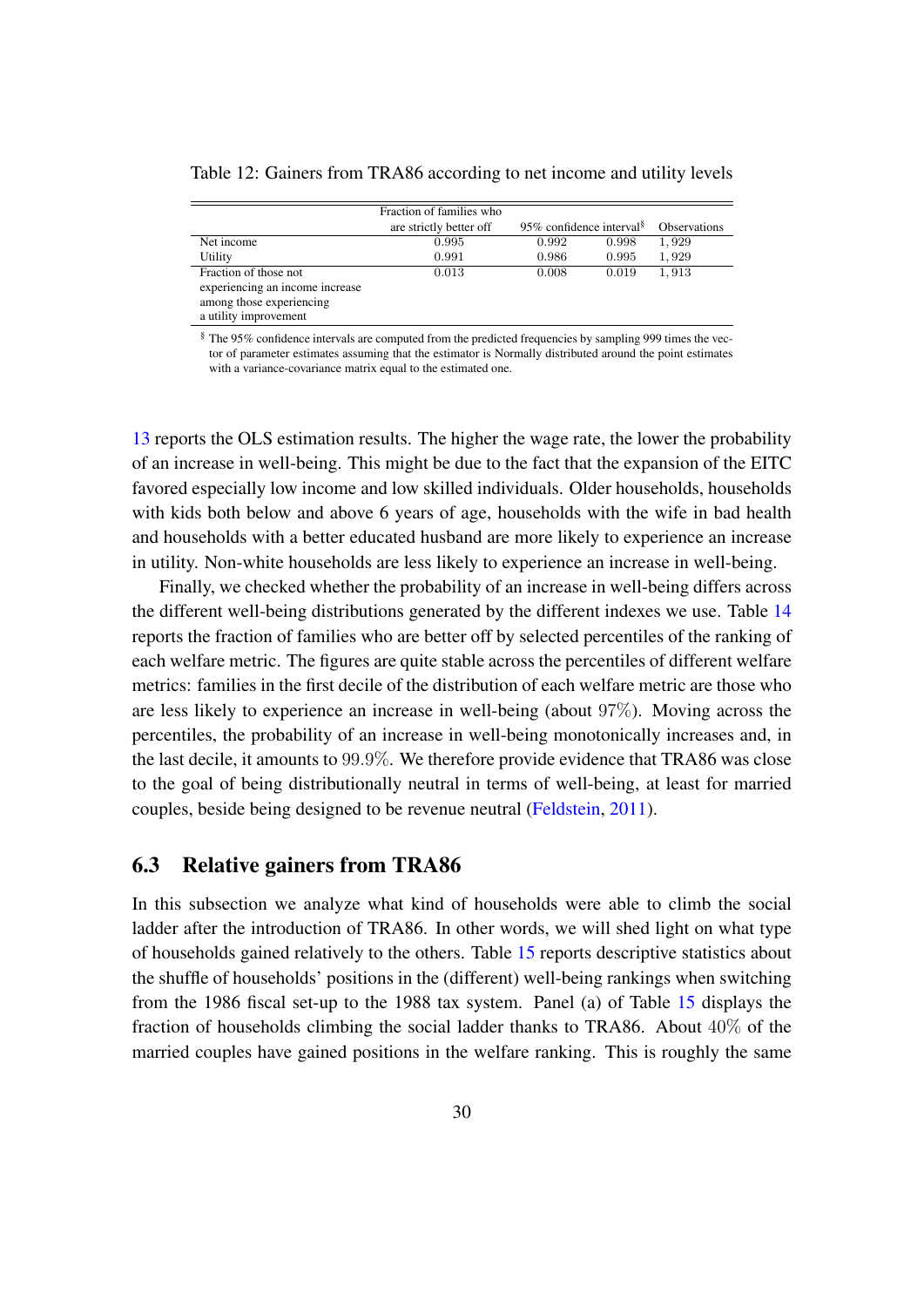<span id="page-33-0"></span>Table 13: OLS regression of the probability of gaining in terms of utility from TRA86 on family characteristics

| Variables                                       | Coeff.    |                     | Std. $Err^{\S}$ |
|-------------------------------------------------|-----------|---------------------|-----------------|
| Wage rate (\$)                                  | $-0.0014$ | ***                 | 0.0004          |
| Age of wife/10                                  | 0.0024    | **                  | 0.0011          |
| Age of husband/10                               | 0.0017    | 冰                   | 0.0010          |
| Number of kids below 18 years                   | 0.0009    | **                  | 0.0004          |
| Presence of kids below 6 years                  | 0.0033    | ***                 | 0.0011          |
| Non-white                                       | $-0.0038$ | ***                 | 0.0011          |
| Education of wife - Reference: up to grade 8    |           |                     |                 |
| Grades [9, 11]                                  | $-0.0029$ |                     | 0.0020          |
| Grade 12                                        | $-0.0042$ | **                  | 0.0018          |
| Tertiary without diploma                        | $-0.0012$ |                     | 0.0021          |
| Tertiary with diploma                           | $-0.0049$ | ×.                  | 0.0028          |
| Education of husband - Reference: up to grade 8 |           |                     |                 |
| Grades [9, 11]                                  | 0.0038    |                     | 0.0028          |
| Grade 12                                        | 0.0068    | **                  | 0.0027          |
| Tertiary without diploma                        | 0.0073    | ***                 | 0.0028          |
| Tertiary with diploma                           | 0.0109    | ***                 | 0.0027          |
| Wife in bad health                              | 0.0022    | **                  | 0.0011          |
| Husband in bad health                           | $-0.0008$ |                     | 0.0016          |
| Constant                                        | 0.9783    | ***                 | 0.0037          |
| $\overline{R^2}$                                |           | 0.0757              |                 |
| Breusch-Pagan test                              |           | $\chi^2(1) = 500.8$ |                 |
| for heteroskedasticity                          |           | $p$ -value = 0.000  |                 |
| # of households $(N)$                           |           | 1,929               |                 |
| # of parameters                                 |           | 17                  |                 |

*Notes:* \*\*\* Significant at 1%; \*\* significant at 5%; \* significant at 10%.

§ Standard errors are robust to heteroskedasticity.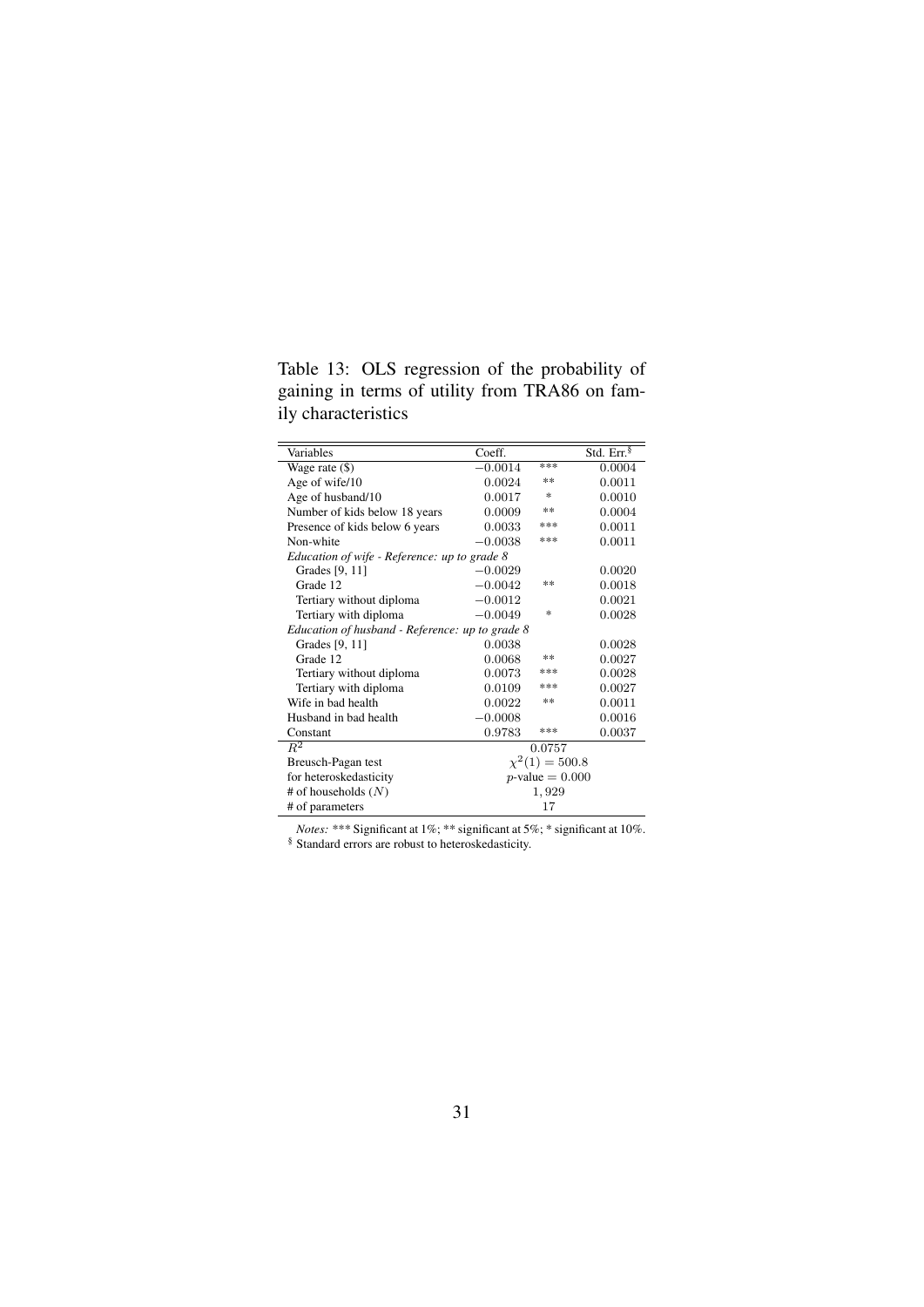|                                  | Fraction of families who |                                       |       |                     |  |  |
|----------------------------------|--------------------------|---------------------------------------|-------|---------------------|--|--|
|                                  | are strictly better off  | 95\% confidence interval <sup>§</sup> |       | <b>Observations</b> |  |  |
|                                  | Compensation criteria    |                                       |       |                     |  |  |
|                                  |                          | $\widetilde{w}=0$                     |       |                     |  |  |
| Between 0th and 10th percentiles | 0.973                    | 0.948                                 | 0.995 | 193                 |  |  |
| Between 10 and 50th percentiles  | 0.988                    | 0.978                                 | 0.995 | 772                 |  |  |
| Between 50 and 90th percentiles  | 0.997                    | 0.992                                 | 1.000 | 771                 |  |  |
| Between 90 and 100th percentiles | 0.999                    | 0.995                                 | 1.000 | 193                 |  |  |
|                                  |                          | $\tilde{w} = 1986$ mean wages         |       |                     |  |  |
| Between 0th and 10th percentiles | 0.971                    | 0.943                                 | 0.990 | 193                 |  |  |
| Between 10 and 50th percentiles  | 0.988                    | 0.978                                 | 0.995 | 772                 |  |  |
| Between 50 and 90th percentiles  | 0.997                    | 0.992                                 | 1.000 | 771                 |  |  |
| Between 90 and 100th percentiles | 0.999                    | 0.995                                 | 1.000 | 193                 |  |  |
|                                  |                          | Responsibility criteria               |       |                     |  |  |
|                                  |                          | $h=0.5$                               |       |                     |  |  |
| Between 0th and 10th percentiles | 0.969                    | 0.943                                 | 0.990 | 193                 |  |  |
| Between 10 and 50th percentiles  | 0.988                    | 0.979                                 | 0.995 | 772                 |  |  |
| Between 50 and 90th percentiles  | 0.997                    | 0.992                                 | 1.000 | 771                 |  |  |
| Between 90 and 100th percentiles | 0.999                    | 0.995                                 | 1.000 | 193                 |  |  |
|                                  | $h=0$                    |                                       |       |                     |  |  |
| Between 0th and 10th percentiles | 0.969                    | 0.943                                 | 0.990 | 193                 |  |  |
| Between 10 and 50th percentiles  | 0.988                    | 0.979                                 | 0.995 | 772                 |  |  |
| Between 50 and 90th percentiles  | 0.997                    | 0.992                                 | 1.000 | 771                 |  |  |
| Between 90 and 100th percentiles | 0.999                    | 0.994                                 | 1.000 | 193                 |  |  |

<span id="page-34-0"></span>Table 14: Gainers from TRA86 by percentiles according to selected compensation and responsibility criteria

§ The 95% confidence intervals are computed from the predicted frequencies by sampling 999 times the vector of parameter estimates assuming that the estimator is Normally distributed around the point estimates with a variance-covariance matrix equal to the estimated one.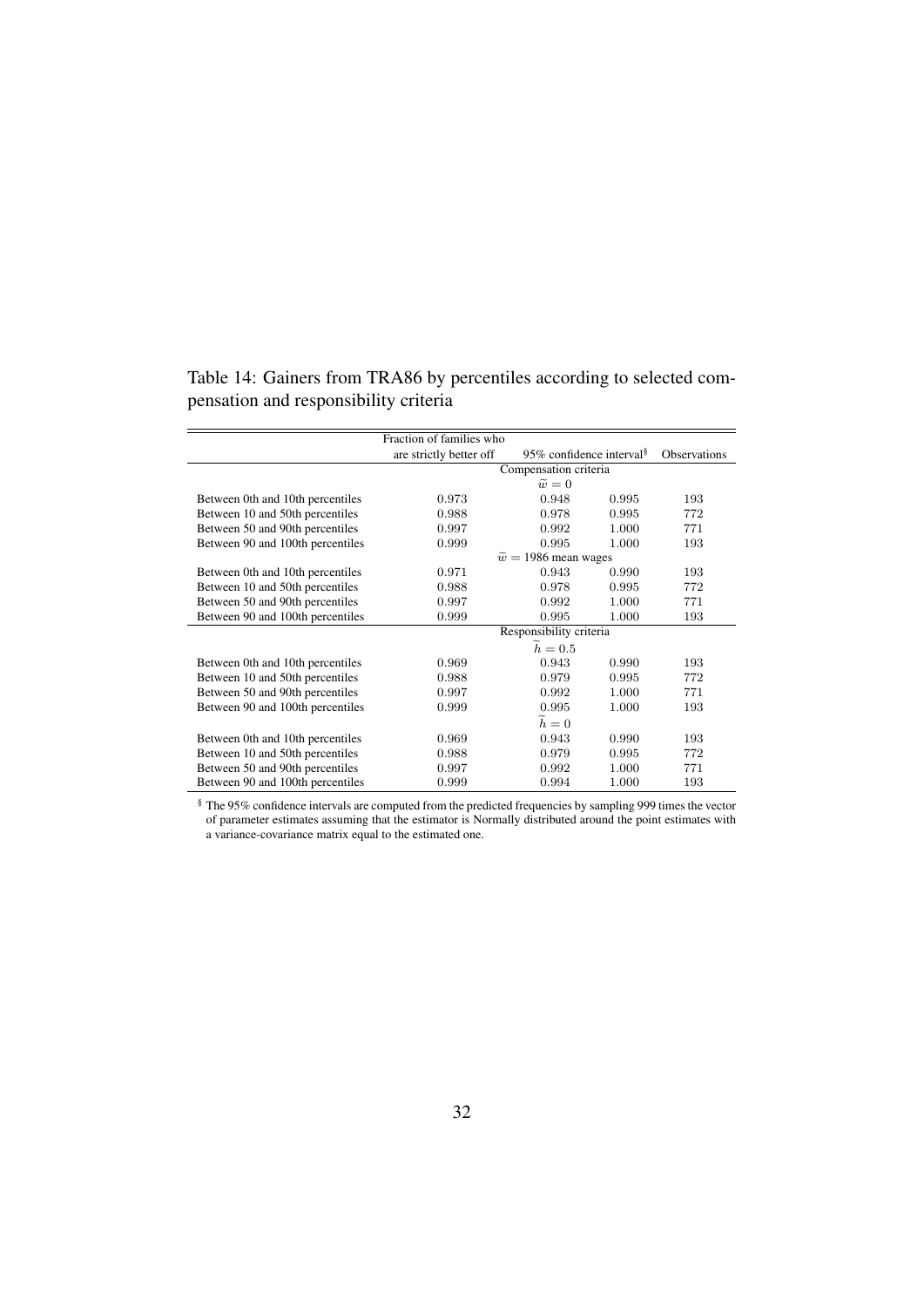for the four welfare metrics we consider.

If we disaggregate these statistics by selected percentiles for each different welfare metric distribution, we do not find noticeable differences. The compensation minded indexes show a somewhat smaller fraction of relative gainers in the top decile. Panel (b) of Table [15](#page-35-0) focuses instead on the average number of positions gained by households in selected percentiles of each welfare metric distribution. Both for compensation and responsibility minded indexes, the worst off (below the median of the corresponding welfare metric distribution) gained positions on average, whilst the better off lost positions. When moving from the compensation to the responsibility criteria, this feature becomes more pronounced and reaches its peak with the responsibility criterion with  $\tilde{h} = 0$ . In this respect we could say that TRA86 had strongest distributive effects in the responsibilityminded perspective as compared to the compensation-minded perspective. Finally, if we compare the two compensation-minded indexes and focus on the difference between the average position gain across percentiles, we realize that TRA86 generated a stronger wellbeing redistribution if the society opts for a welfare metric treating better the work averse individuals ( $\tilde{w} = 0$ ).

<span id="page-35-0"></span>

|                                                                     |                                                    | Compensation criteria         |              | Responsibility criteria |                     |  |
|---------------------------------------------------------------------|----------------------------------------------------|-------------------------------|--------------|-------------------------|---------------------|--|
|                                                                     | $\widetilde{w}=0$                                  | $\tilde{w} = 1986$ mean wages | $h=0.5$      | $h=0$                   | <b>Observations</b> |  |
| (a) Fraction of households gaining positions in the welfare ranking |                                                    |                               |              |                         |                     |  |
| Overall                                                             | 0.396                                              | 0.413                         | 0.430        | 0.399                   | 1,929               |  |
| Selected percentiles of the welfare metric                          |                                                    |                               |              |                         |                     |  |
| Between 0th and 10th percentiles                                    | 0.451                                              | 0.466                         | 0.456        | 0.435                   | 193                 |  |
| Between 10 and 50th percentiles                                     | 0.382                                              | 0.403                         | 0.421        | 0.389                   | 772                 |  |
| Between 50 and 90th percentiles                                     | 0.393                                              | 0.406                         | 0.418        | 0.396                   | 771                 |  |
| Between 90 and 100th percentiles                                    | 0.409                                              | 0.430                         | 0.487        | 0.420                   | 193                 |  |
|                                                                     | $(b)$ Average position gain in the welfare ranking |                               |              |                         |                     |  |
| Overall min. and max. $\frac{8}{3}$                                 | $[-67, 117]$                                       | $[-50, 102]$                  | $[-69, 110]$ | $[-97, 245]$            | 1,929               |  |
| Selected percentiles of the welfare metric                          |                                                    |                               |              |                         |                     |  |
| Between 0th and 10th percentiles                                    | 0.503                                              | 0.140                         | 0.513        | 0.984                   | 193                 |  |
| Between 10 and 50th percentiles                                     | 0.415                                              | 0.306                         | 0.426        | 1.611                   | 772                 |  |
| Between 50 and 90th percentiles                                     | $-0.472$                                           | $-0.326$                      | $-0.459$     | $-1.647$                | 771                 |  |
| Between 90 and 100th percentiles                                    | $-0.275$                                           | $-0.062$                      | $-0.383$     | $-0.850$                | 193                 |  |

Table 15: Gainers from TRA86 in terms of relative welfare ranking

§ We do not report the average of the overall average gain in positions in the welfare ranking since it is 0 by construction.

What are the characteristics of the households climbing the social ladder thanks to TRA86? To answer this question, we computed for each household, the ranking position in each welfare metric before and after TRA86 and calculated its variation. We regressed the ranking position variation on the wage rate and the characteristics determining observed preference heterogeneity. Table [16](#page-37-0) reports the OLS estimation results of the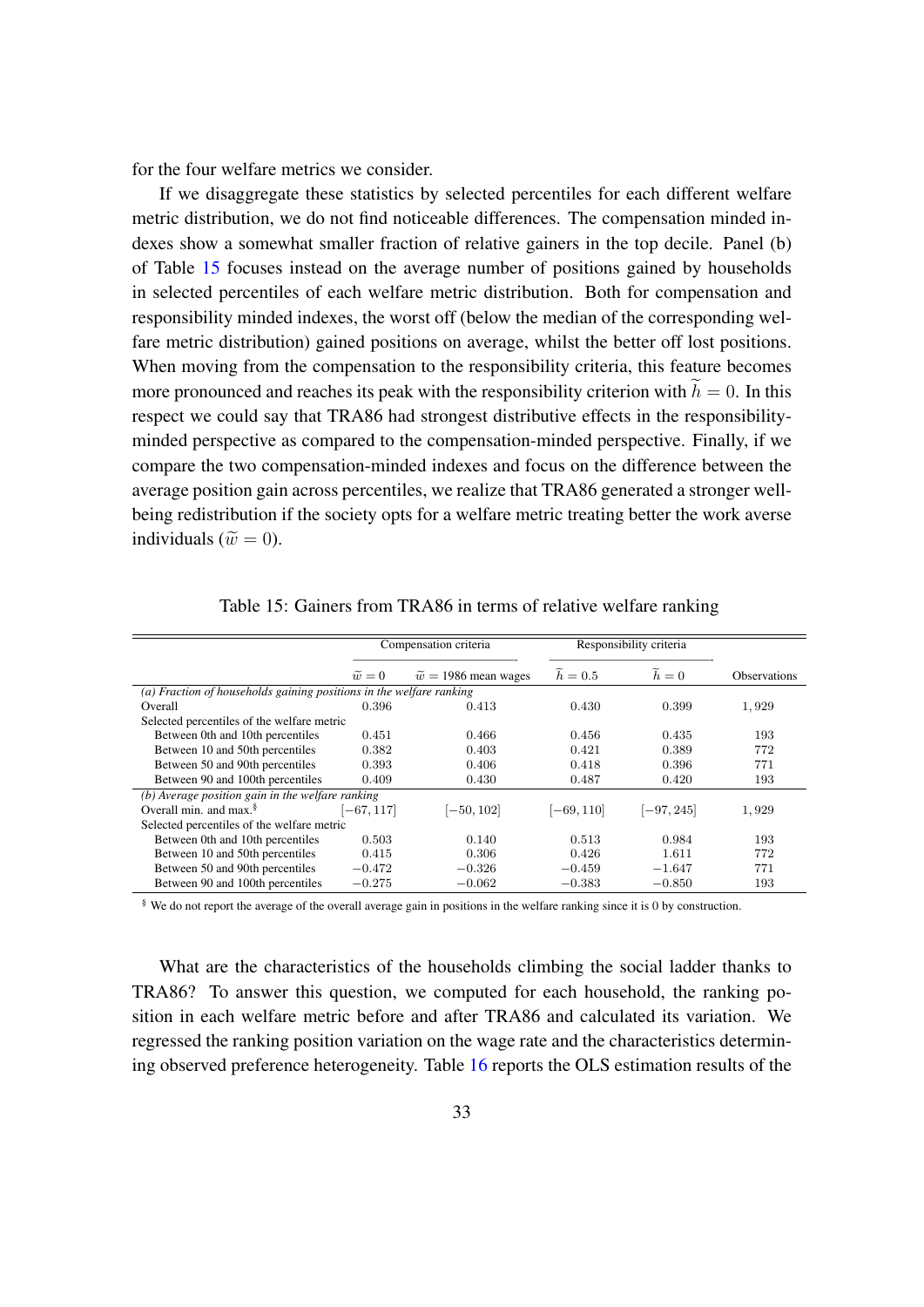equation for the variation in the welfare ranking position.

Two points are worth mentioning. First, TRA86 favored people with higher wage rates regardless of which index we consider. However the magnitude of this effect changes considerably across the different indexes. If society gives priority to the reduction of inequalities due to unequal skills favoring work averse individuals (compensation criterion with  $\tilde{w} = 0$ , one more dollar in hourly wage translates into 0.97 positions gained in the welfare ranking (out of 1, 929 observations) with the introduction of TRA86. If the society instead opts for a responsibility-minded attitude, one more dollar in the wage rate would imply a gain of 16.8 positions. Hence, depending on the ethical priors, we get different conclusions about the impact of TRA86 on the well-being of high skilled married women.

Second, whilst according to all the welfare metrics the presence of kids below 18 has a positive effect on the ranking position, essentially because of the larger generosity of the EITC, the presence of kids in pre-scholar age differently affects the variation in the position in the welfare ranking depending on the welfare metric. For the responsibility minded indexes and the compensation minded index with  $\tilde{w}$  equal to the mean, the presence of a kid below 6 years of age reduces the ranking position by about 5 positions after TRA86 is introduced. If one considers the compensation minded index with  $\tilde{w} = 0$ , the impact of the presence of kids in scholar age is instead positive and equal to about 0.8 positions. Hence, the responsibility minded indexes and the compensation minded index tend not to favor too much work averse individuals. We thereby conclude that TRA86 worsened the relative well-being of households with kids in pre-scholar age.

Finally, if one considers the compensation minded indexes, families with younger wives and non-white gained less than families with older wives and white. This age and racial gap in the effect of TRA86 disappears if one uses the responsibility minded indexes.

### <span id="page-36-0"></span>7 Conclusions

In this paper we evaluate the effect of TRA86, the US fiscal reform of 1986, on the wellbeing of married couples. First, we estimated a structural model of labor supply in which households have preferences over net income and leisure that are allowed to be heterogeneous in observed and unobserved characteristics. Second, we used the estimated preferences to predict the optimal bundles of leisure and net income for 1986 households before TRA86 and in the counterfactual scenario where TRA86 was in place. Third, on the basis of households' choices under the actual and counterfactual scenarios, we computed the well-being level of each household using several indexes, as proposed by [Fleurbaey and](#page-45-6)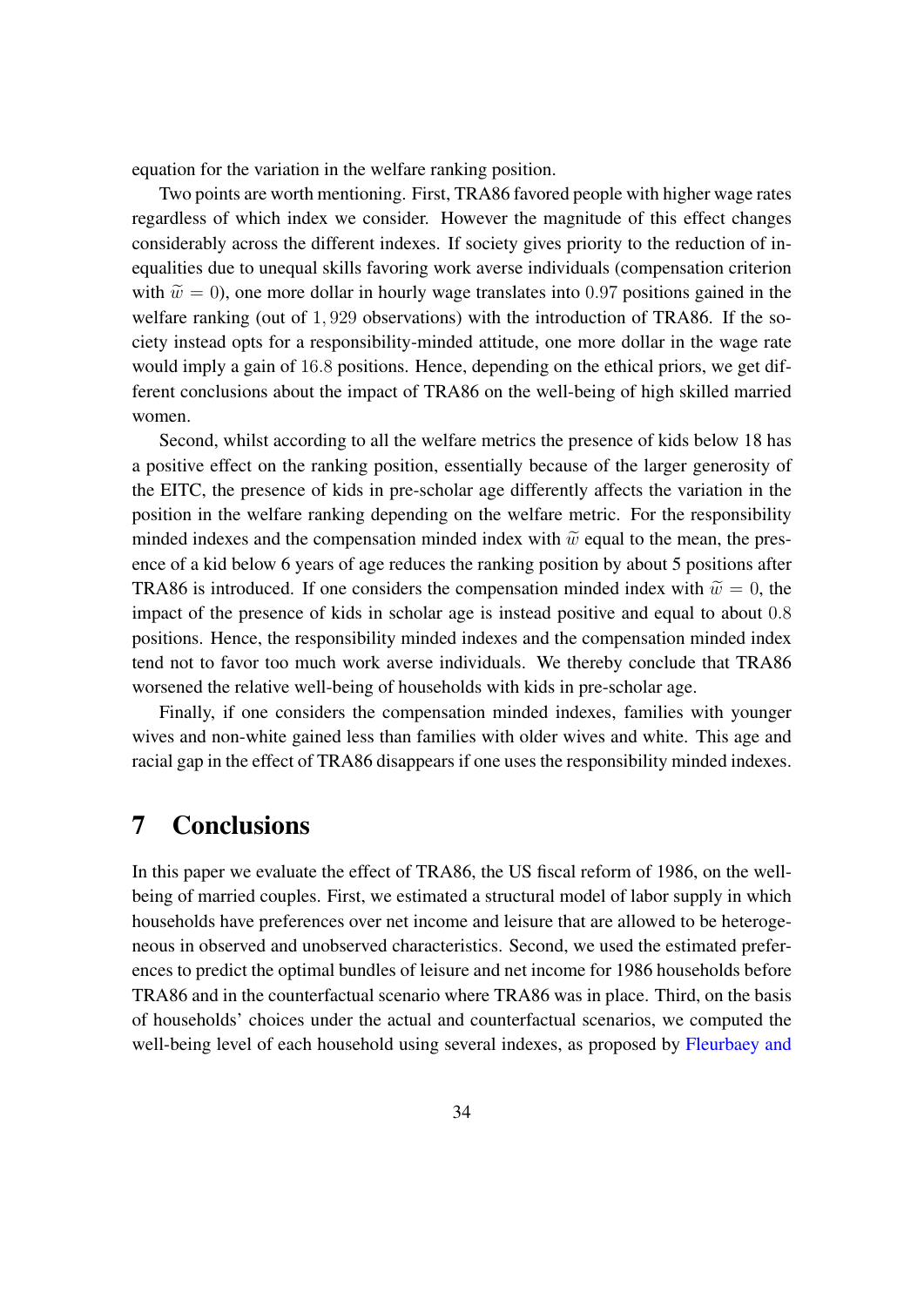|                                                                                                                               |                                    | Compensation criterion   |                     |          | Compensation criterion       |                     |                 | Responsibility criterion |                     |            | Responsibility criterion |                     |
|-------------------------------------------------------------------------------------------------------------------------------|------------------------------------|--------------------------|---------------------|----------|------------------------------|---------------------|-----------------|--------------------------|---------------------|------------|--------------------------|---------------------|
|                                                                                                                               |                                    | $= 0$<br>$\widetilde{a}$ |                     |          | $\tilde{w} = 1986$ mean wage |                     |                 | $h = 0.5$                |                     |            | $\widetilde{h}=0$        |                     |
| Variables                                                                                                                     | Coeff.                             |                          | $S.E.$ <sup>§</sup> | Coeff.   |                              | $S.E.$ <sup>§</sup> | Coeff.          |                          | $S.E.$ <sup>§</sup> | Coeff.     |                          | $S.E.$ <sup>8</sup> |
| Wage rate (\$)                                                                                                                | 0.973                              | $\stackrel{*}{*}$        | 0.447               | 1.281    | ***                          | 0.443               | 6.513           | ***                      | 0.584               | 16.763     | ***                      | 0.977               |
|                                                                                                                               | 1.960                              | $*$                      | 0.908               | $-0.223$ |                              | $\rm 0.914$         | $-1.174$        |                          | 1.211               | $-1.490$   |                          | 1.687               |
| Age of wife/10<br>Age of husband/10                                                                                           | $-1.357$                           |                          | 0.845               | $-0.709$ |                              | 0.857               | $-2.037$        | ∗                        | 1.50                | $-1.437$   |                          | $-601$              |
| Number of kids below 18                                                                                                       | 3.745                              | ***                      | 0.414               | 3.721    | $***$                        | 0.402               | 2.986           | ***                      | 0.492               | 4.202      | ***                      | 0.628               |
| Presence of kids below 6                                                                                                      | 0.873                              |                          | 0.879               | $-5.058$ | $**\ast$                     | 0.870               | 5.771           | $***$                    | 1.088               | $-5.119$   | $***$                    | 1.463               |
| Non-white                                                                                                                     | $-2.222$                           | ***                      | 0.685               | $-1.384$ | $*$                          | 0.690               | 0.275           |                          | 0.914               | 0.229      |                          | 1.362               |
| Education of wife - Reference: up to grade 8                                                                                  |                                    |                          |                     |          |                              |                     |                 |                          |                     |            |                          |                     |
| Grades [9, 11]                                                                                                                | 0.785                              |                          | 1.735               | 0.578    |                              | 1.820               | 0.421           |                          | 2.535               | 1.045      |                          | 3.477               |
| Grade 12                                                                                                                      | 0.413                              |                          | 1.769               | 1.487    |                              | 1.844               | 1.532           |                          | 2.429               | 0.453      |                          | 3.351               |
|                                                                                                                               | $1.027\,$                          |                          | 2.059               | 0.266    |                              | 2.150               | 1.684           |                          | 2.728               | $-2.308$   |                          | 3.817               |
| Tertiary without diploma<br>Tertiary with diploma                                                                             | $-3.142$                           |                          | 3.025               | .861     | $*$                          | 3.079               | $-3.624$        |                          | 3.850               | $-8.87$    |                          | 5.485               |
| Education of husband - Reference: up to grade 8                                                                               |                                    |                          |                     |          |                              |                     |                 |                          |                     |            |                          |                     |
| Grades [9, 11]                                                                                                                | $-0.660$                           |                          | .299                | 1.730    |                              | .319                | $-2.029$        |                          | 1.833               | $-2.618$   |                          | 2.527               |
| Grade 12<br>Tertiary without diploma                                                                                          | $-0.520$                           |                          | 1.403               | 2.736    | ⋇                            | $-421$              | $-2.626$        |                          | 1.857               | $-1.378$   |                          | 2.550               |
|                                                                                                                               | $-2.148$                           |                          | 1.463               | 1.793    |                              | .467                | $-3.984$        | $*$                      | 1.892               | $-2.350$   |                          | 2.541               |
| Tertiary with diploma<br>Wife in bad health                                                                                   | 0.059                              |                          | .605                | 2.982    | ∗                            | <b>195</b> .        | $-6.142$        | ***                      | 2.042               | $-1.832$   |                          | 2.891               |
|                                                                                                                               | 1.546                              |                          | .166                | $-1.636$ |                              | .255                | $-1.009$        |                          | 1.547               | $-0.416$   |                          | 2.280               |
| Husband in bad health                                                                                                         | 0.370                              |                          | .350                | $-0.363$ |                              | .339                | 1.462           |                          | 1.915               | 0.604      |                          | 2.636               |
| Constant                                                                                                                      | 12.842<br>$\overline{\phantom{a}}$ | ***                      | 3.136               | $-9.615$ | ***                          | 3.164               | $-30.989$       | ***                      | 4.364               | $-102.669$ | ***                      | 6.807               |
| R-squared                                                                                                                     |                                    | 0.070                    |                     |          | 0.069                        |                     |                 | 0.260                    |                     |            | 0.597                    |                     |
| # of households (N)                                                                                                           |                                    |                          |                     |          |                              |                     | $1,929$<br>$17$ |                          |                     |            |                          |                     |
| # of parameters                                                                                                               |                                    |                          |                     |          |                              |                     |                 |                          |                     |            |                          |                     |
| Notes: *** Significant at 1%; ** significant at 5%; * significant at 10%.<br>Standard errors are robust to heteroskedasticity |                                    |                          |                     |          |                              |                     |                 |                          |                     |            |                          |                     |

<span id="page-37-0"></span>Table 16: Estimation results of the equation for the variation in the positions in the welfare ranking from TRA86 Table 16: Estimation results of the equation for the variation in the positions in the welfare ranking from TRA86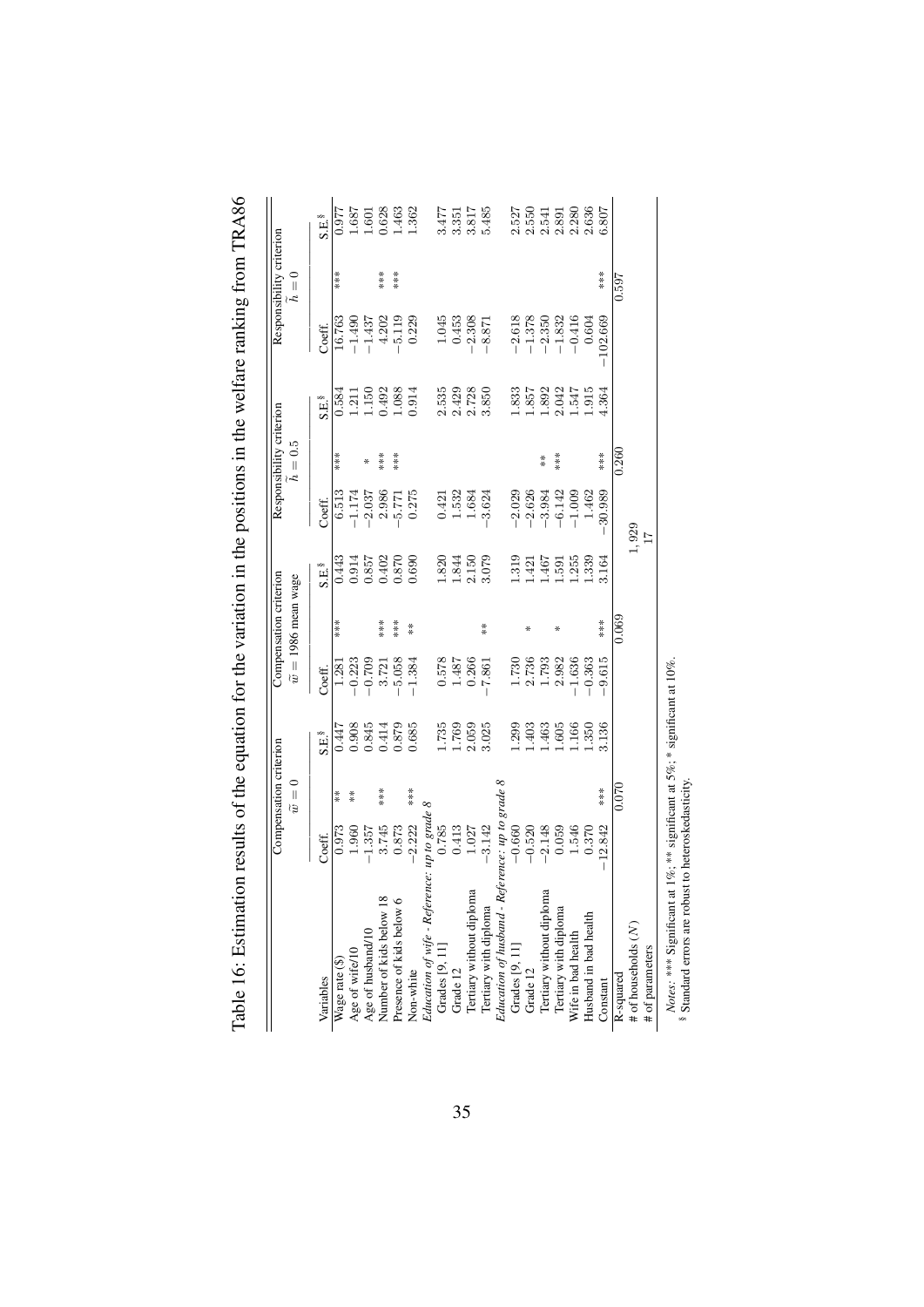[Maniquet](#page-45-6) [\(2011,](#page-45-6) [2015\)](#page-45-12), which are based on different ethical priors, i.e., they reflect different ethical preferences of the social planner. Finally, we analyzed how many and which type of households experienced an increase in well-being, both in absolute and relative terms.

Our approach to the evaluation of a tax reform is original. So far, the literature on the evaluation of the US tax reforms has mostly dealt with labor supply effects. Some researchers focused also on other dimensions. [Eissa et al.](#page-45-0) [\(2008\)](#page-45-0) evaluated the efficiency effects measured by the excess burden of taxation, i.e. the aggregation of how much the individual would be willing to pay to get rid of all taxes and transfers. [Altig and Carlstrom](#page-44-0) [\(1999\)](#page-44-0) studied how the change in the marginal tax rates introduced by TRA86 affected income inequality. Most of the applied literature typically overlooks normative aspects when analysing a reform. An explicit definition of normative criteria for interpersonal comparisons is necessary if one wish to meaningfully asses individual situations.

TRA86 changed the tax scheduled and increased the generosity of the EITC so that virtually everybody benefited of a reduced average tax rate and thereby of an expansion of the budget set. As a matter of fact, we found that more than 99% of married couples experienced an increase in well-being, with a higher net income and an increase in labor force participation of married women by 2 percentage points on average. When we looked at the probability of experiencing an increase in well-being by selected percentiles of the well-being distributions, we found that families in the first decile of the distribution, for each welfare metric, are less likely to experience an increase in well-being with the introduction of TRA86, although their probability of a well-being increase is fairly large and about 97%.

When it comes to the household characteristics determining the impact of TRA86 on the ability of households to climb the social ladder, according to different welfare metrics, we show that families with highly skilled wives gained more, especially if the social planner has a responsibility minded attitude. Moreover, the stronger is such attitude, or the lower the attention paid to work averse individuals, the bigger the loss in terms of positions in the well-being ranking for households with kids in pre-scholar age. Finally, whilst using compensation minded indexes older and white families gained most, with responsibility minded indexes, these age and race gaps disappear.

We conclude that the introduction of TRA86 increased the well-being of almost every couple in the US, independently on the type of welfare metric. However, depending on the normative considerations behind the different ways of measuring well-being, we arrive at different verdicts about what type of households gained most, relatively to the other members of society. More precisely, if the social planner has a compensation minded attitude and tends to favor work averse individuals, then older and white families are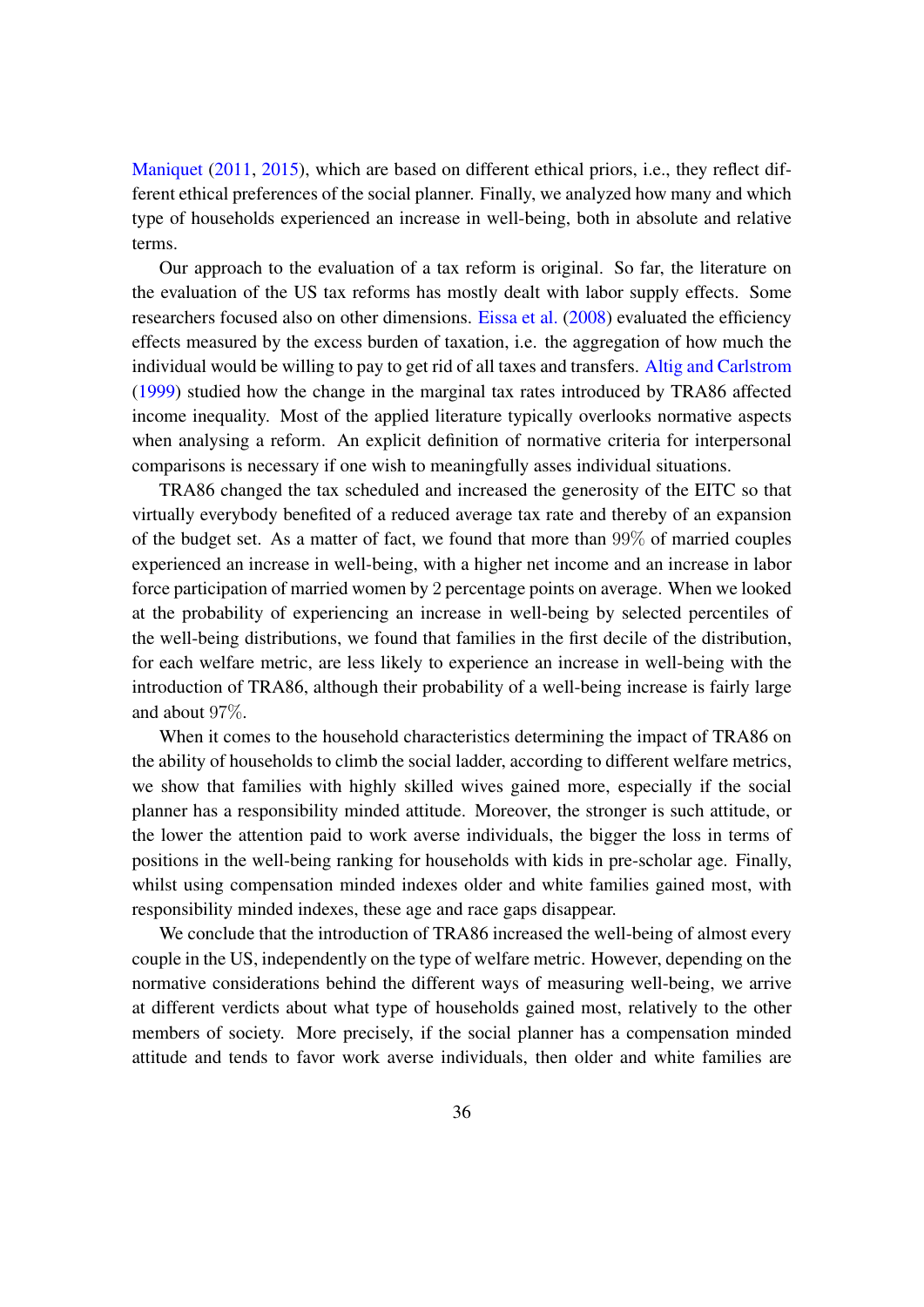those who gained most from the reform. If the social planner has a responsibility minded attitude, then families with higher skilled wives and without kids in pre-scholar age are those who gained most from the reform.

# Appendix

#### <span id="page-39-0"></span>A Sample selection corrected estimation of log-wage equation

In order to account for nonworkers' missing wages, log wage equations for the wives are estimated taking into account sample selection bias. We first tested for sample selection following [Wooldridge](#page-46-12)  $(1995)$ .<sup>[19](#page-39-1)</sup> The log wage equation is

$$
\ln w_{it} = \mathbf{x}_{it,w} \boldsymbol{\beta}_w + c_i + u_{it}, \quad t = 1, \cdots, T,
$$
\n(A.1)

where  $w_{it}$  is observed only if wife i is working,  $\mathbf{x}_{it,w}$  is the set of exogenous regressors determining wages at time  $t$ ,  $c_i$  is time-invariant unobserved characteristics and  $u_{it}$  is an idiosyncratic error term. Denote by  $s_{it}$  the binary indicator equal to 1 if woman i is working at time t and 0 otherwise. Assume that, for each  $t$ ,  $s_{it}$  is determined by the following probit model

<span id="page-39-2"></span>
$$
s_{it} = \mathbb{1}[\mathbf{x}_{it,s}\boldsymbol{\beta}_s + \bar{\mathbf{x}}_{i,s}\boldsymbol{\delta}_s + v_{it}], \quad v_{it}|\mathbf{x}_{it,s} \sim \text{Normal}(0,1), \tag{A.2}
$$

where  $x_{it,s}$  contains  $x_{it,w}$  and  $\bar{x}_{i,s}$  is the average of  $x_{it,s}$  over t and represents the [Mundlak](#page-46-13) [\(1978\)](#page-46-13) approach to allow the unobservables to be correlated with some elements of the observed characteristics in a discrete choice panel data model.

The parameters of the model in Equation [\(A.2\)](#page-39-2) are estimated by pooled probit and reported in the first columns of Table  $A.1$ . We can test for sample selection by computing the inverse Mills ratio obtained from the pooled probit estimation and by plugging it into the log wage equation as a further regressor. Under the null assumption of no sample selection, the inverse Mills ratio should not be significant when the log wage equation is estimated by fixed effects (FE). The bottom line of Table [A.1](#page-40-0) displays a Wald test for the significance of the inverse Mills ratio after the FE estimation of the log wage equation. The test is made robust to heteroskedasticity and serial correlation. As the inverse Mills ratio is highly significant, a problem of sample selection is detected and should be corrected for.

In order to correct for sample selection, we run pooled ordinary least square regression on the log wage equation augmented by the inverse Mills ratio, its interaction with the time dummies and  $\bar{\mathbf{x}}_{i,s}$ . The estimation results of the coefficients of the log wage equation are reported in the last three columns of Table [A.1.](#page-40-0) These estimated coefficients are used to predict wages for both working and non-working wives.

<span id="page-39-1"></span><sup>&</sup>lt;sup>19</sup>The notation in this section is inspired by the one in [Wooldridge](#page-46-14) [\(2010,](#page-46-14) Subsection 19.9.2).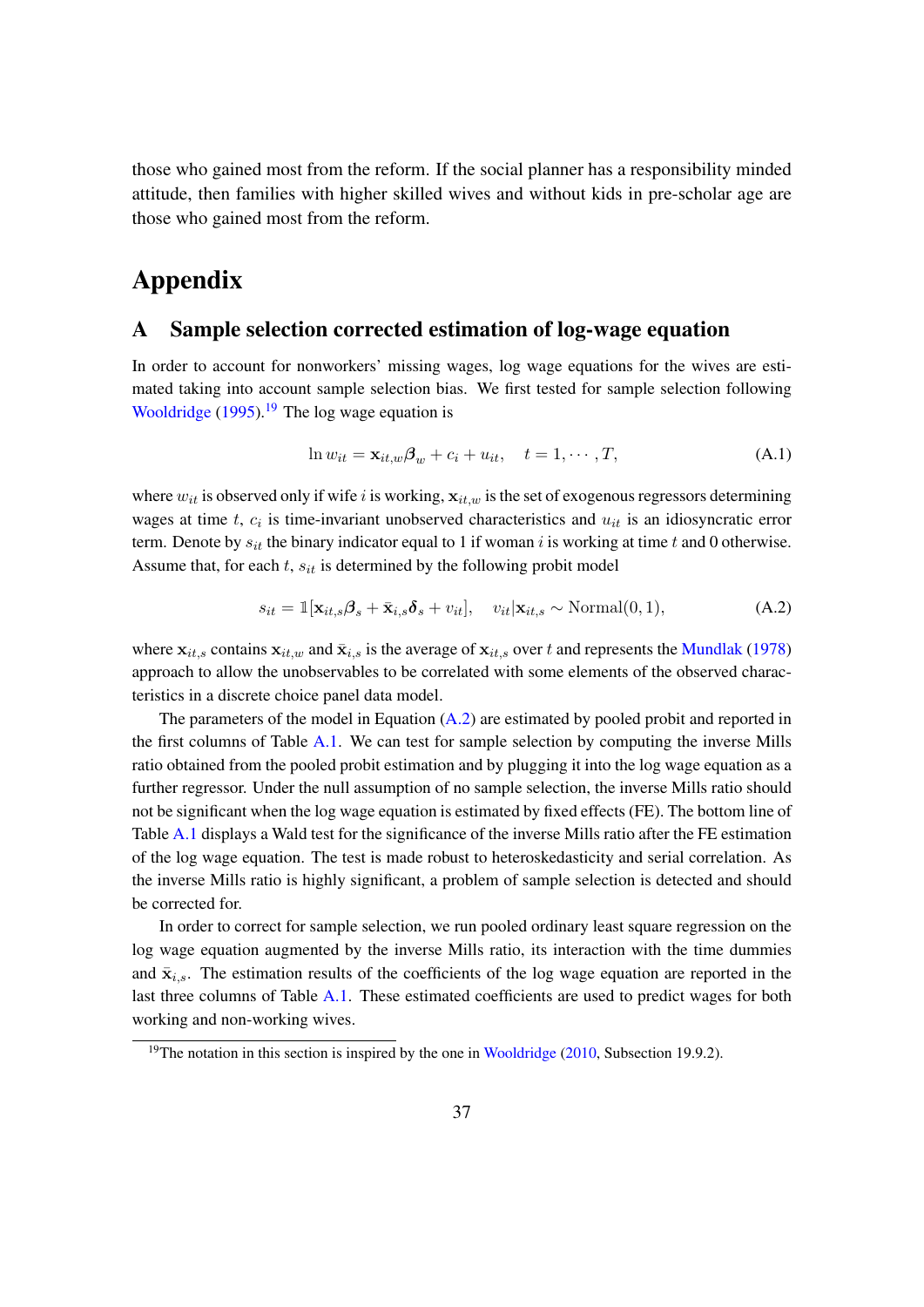|                                                   | Probit selection equation     |               |                                                      | Corrected log-wage equation |                                   |                          |
|---------------------------------------------------|-------------------------------|---------------|------------------------------------------------------|-----------------------------|-----------------------------------|--------------------------|
| Variables                                         | Coeff.                        |               | Std. Err.                                            | Coeff.                      |                                   | Std. Err. <sup>§</sup>   |
| Constant                                          | 0.957                         | ***           | 0.311                                                | 0.301                       |                                   | 0.263                    |
| Age                                               | 0.051                         | ***           | 0.015                                                | 0.085                       | $* * *$                           | 0.013                    |
| Age square                                        | $-0.001$                      | ***           | 0.000                                                | $-0.001$                    | ***                               | 0.000                    |
| Race - Reference: White                           |                               |               |                                                      |                             |                                   |                          |
| <b>Black</b>                                      | 0.245                         | ***           | 0.034                                                | 0.020                       |                                   | 0.033                    |
| Other                                             | 0.253                         | ***           | 0.082                                                | 0.032                       |                                   | 0.071                    |
| Education of wife - Reference: up to grade 5      |                               |               |                                                      |                             |                                   |                          |
| Grades [6, 8]                                     | $-0.454$                      | ***           | 0.143                                                | $-0.276$                    | **                                | 0.134                    |
| Grades [9, 11]                                    | $-0.270$                      | **            | 0.128                                                | $-0.247$                    | **                                | 0.103                    |
| Grade 12                                          | 0.100                         |               | 0.126                                                | $-0.135$                    |                                   | 0.095                    |
| Tertiary education without diploma                | 0.271                         | **            | 0.128                                                | 0.019                       |                                   | 0.099                    |
| Tertiary education with diploma                   | 0.451                         | ***           | 0.130                                                | 0.335                       | ***                               | 0.102                    |
| Education of father - Reference: up to grade 5    |                               |               |                                                      |                             |                                   |                          |
| Grades [6, 8]                                     | $-0.027$                      |               | 0.049                                                | 0.014                       |                                   | 0.044                    |
| Grades [9, 11]                                    | $-0.025$                      |               | 0.059                                                | 0.054                       |                                   | 0.052                    |
| Grade 12                                          | 0.022                         |               | 0.054                                                | 0.088                       | $\frac{d\mathbf{r}}{d\mathbf{r}}$ | 0.046                    |
| Tertiary education without diploma                | $-0.026$                      |               | 0.070                                                | 0.112                       | $\ast$                            | 0.066                    |
| Tertiary education with diploma                   | $-0.092$                      |               | 0.068                                                | 0.133                       | **                                | 0.063                    |
| Education of mother - Reference: up to grade 5    |                               |               |                                                      |                             |                                   |                          |
| Grades $[6, 8]$                                   | 0.239                         | ***           | 0.061                                                | 0.045                       |                                   | 0.066                    |
| Grades [9, 11]                                    | 0.126                         | **            | 0.063                                                | $-0.004$                    |                                   | 0.068                    |
| Grade 12                                          | 0.137                         | **            | 0.062                                                | 0.077                       |                                   | 0.065                    |
| Tertiary education without diploma                | 0.032                         |               | 0.077                                                | 0.055                       |                                   | 0.076                    |
| Tertiary education with diploma                   | 0.059                         |               | 0.081                                                | 0.007                       |                                   | 0.079                    |
| Time dummies - Reference: 1984                    |                               |               |                                                      |                             |                                   |                          |
| 1985                                              | $-0.051$                      |               | 0.049                                                | 0.039                       |                                   | 0.044                    |
| 1986                                              | $-0.061$                      |               | 0.054                                                | 0.097                       | $\frac{d\mathbf{r}}{d\mathbf{r}}$ | 0.050                    |
| 1987                                              | $-0.029$                      |               | 0.064                                                | 0.124                       | **                                | 0.055                    |
| 1988                                              | 0.024                         |               | 0.076                                                | 0.191                       | ***                               | 0.060                    |
| 1989                                              | 0.080                         |               | 0.087                                                | 0.281                       | ***                               | 0.066                    |
| 1990                                              | $-0.005$                      |               | 0.099                                                | 0.310                       | ***                               | 0.074                    |
| State unemployment rate                           | 2.647                         |               | 1.670                                                | $^{-1.306}$                 | $\frac{1}{2}$                     | 0.789                    |
| Number of kids below 18 years                     | $-0.015$                      |               | 0.046                                                | $\qquad \qquad -$           |                                   | $\overline{\phantom{0}}$ |
| Presence of kids below 6 years                    | $-0.281$                      | ***           | 0.050                                                | $\overline{\phantom{0}}$    |                                   | $\overline{\phantom{0}}$ |
| Number of household members                       | $-0.070$                      |               | 0.044                                                |                             |                                   | $\overline{\phantom{0}}$ |
| Time average of age square                        | $-0.000$                      |               | 0.000                                                | $-0.000$                    |                                   | 0.000                    |
| Time average of state unemployment rate           | $-9.856$                      | ***           | 1.861                                                | 0.295                       |                                   | 1.251                    |
| Time average of the number of kids below 18 years | $-0.131$                      | **            | 0.058                                                | $-0.100$                    | ***                               | 0.033                    |
| Time average of presence of kids below 6 years    | $-0.430$                      | ***           | 0.066                                                | 0.121                       | **                                | 0.061                    |
| Time average of the number of household members   | 0.107                         | $\frac{1}{2}$ | 0.055                                                | $-0.002$                    |                                   | 0.029                    |
| Inverse Mills ratio                               |                               |               |                                                      | $-0.261$                    |                                   | 0.200                    |
| Inverse Mills ratio*1985                          | —<br>$\overline{\phantom{0}}$ |               | $\overline{\phantom{0}}$                             | 0.108                       |                                   | 0.128                    |
| Inverse Mills ratio*1986                          |                               |               | $\overline{\phantom{0}}$                             |                             |                                   |                          |
| Inverse Mills ratio*1987                          | $\overline{\phantom{0}}$      |               |                                                      | $-0.032$                    |                                   | 0.140                    |
| Inverse Mills ratio*1988                          | $\overline{a}$                |               | $\overline{\phantom{0}}$<br>$\overline{\phantom{0}}$ | 0.010                       |                                   | 0.151<br>0.153           |
|                                                   |                               |               |                                                      | $-0.098$                    | **                                |                          |
| Inverse Mills ratio*1989                          |                               |               |                                                      | $-0.351$                    | $\ast$                            | 0.172                    |
| Inverse Mills ratio*1990                          |                               |               |                                                      | $-0.280$                    |                                   | 0.163                    |
| Log-likelihood                                    |                               | $-6,429.3$    |                                                      |                             | $-10, 416.8$                      |                          |
| # of parameters                                   |                               | 35            |                                                      |                             | 39                                |                          |
| Pseudo $R^2/R^2$                                  |                               | 0.072         |                                                      |                             | 0.195                             |                          |
| ${\cal NT}$                                       |                               | 13, 435       |                                                      |                             | 10,597                            |                          |
| $\boldsymbol{N}$                                  |                               | 2,542         |                                                      |                             | 2,305                             |                          |
| $F$ -test for sample selection                    |                               |               | $F(1, 2304) = 17.42$ , <i>p</i> -value = 0.000       |                             |                                   |                          |

<span id="page-40-0"></span>Table A.1: Estimated parameters of the employment selection equation and sample selection corrected log-wage equation

*Notes:* \*\*\* Significant at 1%; \*\* significant at 5%; \* significant at 10%.

<sup>§</sup> The standard errors are computed by bootstrapping the results 1,000 times (individual-cluster bootstrap with replacement).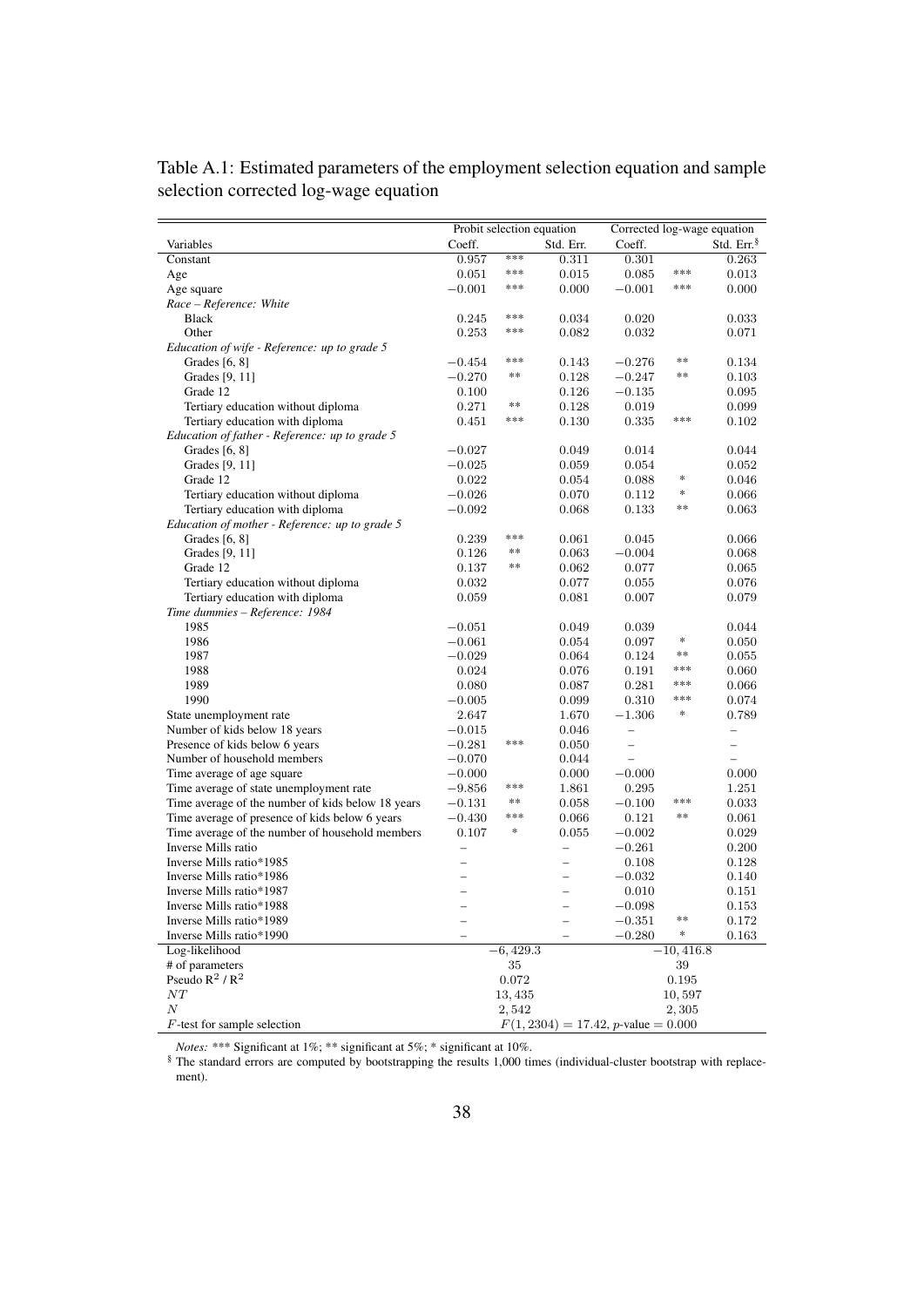# <span id="page-41-0"></span>B The simulation algorithm with regard to marginal rates of substitution, labor supply elasticities and the goodness-of-fit

We start by describing the simulation algorithm for the goodness-of-fit, since it is the starting point of the algorithms for the estimation of the marginal rates of substitution and labor supply elasticities.

#### *The simulation algorithm with regard to the goodness-of-fit*

The simulation algorithm with regard to the goodness-of-fit proceeds according to the following steps:

- 1. Draw a vector of parameter estimates  $\widehat{\Theta}$  assuming normality around the point estimates with a variance-covariance matrix equal to the estimated one. This ensures that the Monte Carlo confidence intervals encompass the parameter estimation precision.
- 2. Assign to each family the observed explanatory variables, observed family net income for each wife's leisure choice and a vector of unobserved characteristics drawn with probabilities given by Equation [\(8\)](#page-15-2).
- 3. For each bundle  $j = 1, \dots, 6$  and each  $i, \dots, N$ , compute the predicted deterministic part of the utility function  $u(y_{ij}, l_j | \mathbf{x}_i, \hat{\mathbf{v}}_i; \Theta)$  and thereby the predicted cumulative distribution<br>factors from the thermatical and include the theory I returns when distribution of the function from the theoretical one implied by the type I extreme value distribution of the random term  $\varepsilon$  and the structural model of labor supply:

<span id="page-41-1"></span>
$$
F(U_{ij}|\mathbf{x}_i, \mathbf{v}_i) = \sum_{r=1}^{j} \Pr[U_{ir} > U_{ik}, \forall k \neq r | \mathbf{x}_i, \mathbf{v}_i]
$$
  

$$
= \sum_{r=1}^{j} \frac{\exp[u(y_{ir}, l_r; \mathbf{x}_i, \mathbf{v}_i)]}{\sum_{k=1}^{J} \exp[u(y_{ik}, l_k; \mathbf{x}_i, \mathbf{v}_i)]}.
$$
 (B.3)

For  $i = 1, \dots, N$ , we draw  $\kappa_i$  from a standard uniform distribution. Define  $F(U_{i0}|\mathbf{x}_i, \hat{\mathbf{v}}_i) =$ 0. If  $F(U_{ij-1}|\mathbf{x}_i, \hat{\mathbf{v}}_i)$  ≤  $\kappa_i$  <  $F(U_{ij}|\mathbf{x}_i, \hat{\mathbf{v}}_i)$ , family *i* is predicted to choose bundle *j* of net income and leisure.

4. Repeat steps 1 to 3  $R = 9,999$  times to get R independent realizations and build Monte Carlo confidence intervals.

#### *The simulation algorithm with regard to the marginal rates of substitution*

The simulation algorithm with regard to the marginal rates of substitution is very similar to the one for the goodness-of-fit. The difference is that after step 3, i.e. after simulating the bundle choice of family  $i$ , we computed the deterministic part of the utility which corresponds to that bundle choice. Finally, for each  $i$  we calculated the variation in the net income needed to reach the same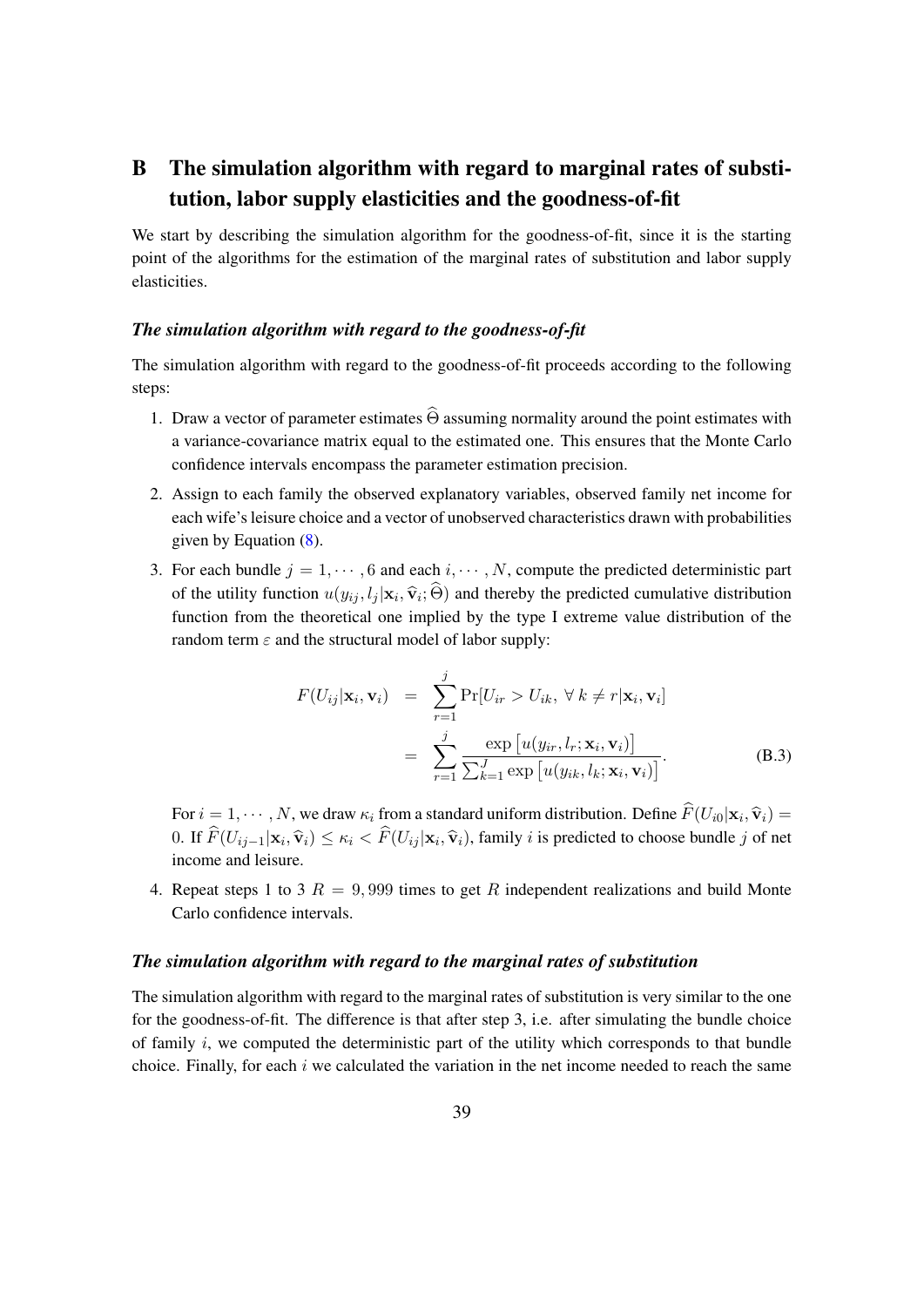level of predicted deterministic utility if leisure would increase by 50 hours per year (decrease of 50 hours of work). Finally, we averaged across the sample to get the average marginal rate of substitution and we repeated the procedure 999 times to build Monte Carlo confidence intervals.

The average partial effects in Table [7](#page-25-0) of selected characteristics on the marginal rate of substitution are computed by taking the variation in the simulated marginal rate of substitution when we let one particular covariate vary. If the covariate is a dummy variable, we measure the variation in the marginal rate of substitution when the covariate changes from  $0$  to  $1$ . When the covariate has a continuous support (wife's age, husband's age, or the number of children), we look at the variation when it increases by one.

#### *The simulation algorithm with regard to the labor supply elasticity*

The labor supply elasticity predicted by the model is computed by looking at the change in the predicted discrete working hour points generated by a 1% increase in the net income corresponding to each discrete working hour point. We modified the simulation algorithm for the goodness-of-fit and replaced step 3 and 4 with the following steps:

- 3' For each bundle  $j = 1, \dots, 6$  and each  $i, \dots, N$ , compute the predicted deterministic part of the utility function  $u(y_{ij}, l_j | \mathbf{x}_i, \hat{\mathbf{v}}_i; \Theta)$  and the counterfactual utility in case of a 1% in-<br>space is not in any  $(1, 0, 1)$ . crease in net income  $u(1.01 \times y_{ij}, l_j | \mathbf{x}_i, \hat{\mathbf{v}}_i; \Theta)$ . Using the theoretical cumulative distribution function in Equation  $(B.3)$ , predict cumulative distribution function without the 1% increase in net income,  $\widehat{F}(U_{ij} | \mathbf{x}_i, \widehat{\mathbf{v}}_i)$ , and with the 1% increase in net income,  $\widehat{F}(\widetilde{U}_{ij} | \mathbf{x}_i, \widehat{\mathbf{v}}_i)$ . For  $i = 1, \dots, N$ , we draw  $\kappa_i$  from a standard uniform distribution. Define  $F(U_{i0}|\mathbf{x}_i, \hat{\mathbf{v}}_i) = \hat{E}(\tilde{U}_i|\mathbf{x}_i, \hat{\mathbf{v}}_i)$  $\widehat{F}(\widetilde{U}_{i0}|\mathbf{x}_i, \widehat{\mathbf{v}}_i) = 0$ . If  $\widehat{F}(U_{ij-1}|\mathbf{x}_i, \widehat{\mathbf{v}}_i) \leq \kappa_i < \widehat{F}(U_{ij}|\mathbf{x}_i, \widehat{\mathbf{v}}_i)$ , family *i* is predicted to choose bundle j of net income and leisure. If  $\widehat{F}(\tilde{U}_{ij-1}|\mathbf{x}_i, \widehat{\mathbf{v}}_i) \leq \kappa_i < \widehat{F}(\tilde{U}_{ij}|\mathbf{x}_i, \widehat{\mathbf{v}}_i)$ , family i is predicted to choose bundle j when the net income increases by  $1\%$ . On the basis of the predicted working hours without and with the 1% increase in net income, we calculate different measures of labor supply elasticity both at the extensive and the intensive margins by averaging across the sample (or across subgroups conditional on selected observed characteristics).
- 4' Repeat steps 1, 2 and 3' 999 times to get 999 independent realizations and build Monte Carlo confidence intervals.

### <span id="page-42-0"></span>C Calculation of welfare metrics: compensation and responsibility criteria

In order to understand the effect of TRA86 on households' choices and, thereby, on the attained well being level and on the position in the well-being ranking, we predicted twice the choices of the households in our sample in 1986 using the first 3 steps of the simulation algorithm used for the goodness-of-fit in Subsection [B:](#page-41-0) first, using the actual 1986 tax rule to go from gross to net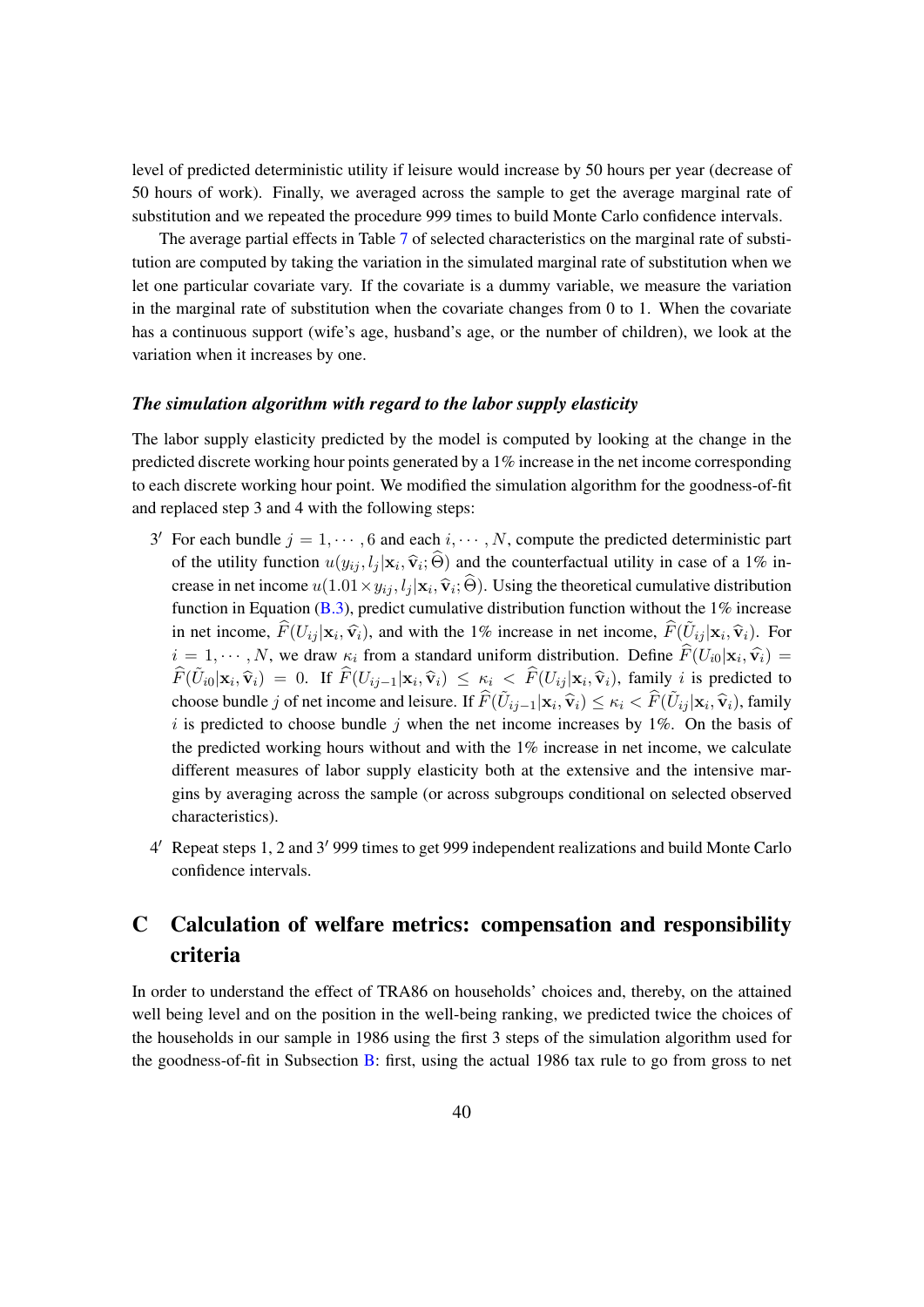incomes, getting the optimal bundle  $(l^*, y^*)$ ; secondly, using the 1988 tax rule to transform 1986 gross incomes into net incomes, getting the optimal bundle  $(l', y')$ . By substituting these bundles into the estimated deterministic utility functions, we get the indirect utilities attained in the actual and counterfactual scenarios.

#### *Calculation of the compensation criterion with*  $\widetilde{w} = 0$

Once we get the indirect deterministic utilities from the first three steps of the simulation algorithm for the goodness-of-fit, the computation of the compensation criterion with  $\tilde{w} = 0$  for individual i boils down to the calculation of the vertical intercept in the space  $(h, y)$  of the indifference curve reached by individual  $i$  (see Figure  $3b$ ), i.e.

$$
m_i^*(\widetilde{w} = 0, y_i^*, l_i^*) = \left[1 + \frac{\widehat{\alpha}_l}{\widehat{\phi}_y} \widehat{u}(y^*, l^*)\right]^{1/\widehat{\alpha}_l}
$$
 for the actual tax scenario; (C.4)

$$
m_i'(\widetilde{w} = 0, y_i', l_i') = \left[1 + \frac{\widehat{\alpha}_l}{\widehat{\phi}_y}\widehat{u}(y', l')\right]^{1/\widehat{\alpha}_l}
$$
 for the counterfactual tax scenario. (C.5)

#### <span id="page-43-0"></span>*Calculation of the compensation criterion with*  $\widetilde{w} > 0$

To get the compensation criterion with  $\tilde{w} > 0$ , we must first identify the bundle  $(l_0, y_0)$  located along the indifference curve attained by individual i with optimal choice  $(l^*, y^*)$  (or  $(l', y')$  in the counterfactual scenario), where the indifference curve has slope equal to  $\tilde{w}$ . In other words, we have to solve a system of two equations for  $y_0$  and  $l_0$ : the marginal rate of substitution between l and y equal to  $\tilde{w}$  and the indirect utility at the optimal bundle equal to the usual formula in Equation [\(3\)](#page-13-0) for  $(l_0, y_0)$ :

$$
\begin{cases} \frac{\widehat{\phi}_l}{\widehat{\phi}_y} \frac{l_0^{\widehat{\alpha}_l - 1}}{y_0^{\widehat{\alpha}_y - 1}} = \widetilde{w} \end{cases}
$$
 (C.6)

$$
\begin{cases} \widehat{u}(y^*, l^*) = \widehat{\phi}_y \frac{y_0^{\widehat{\alpha}_y} - 1}{\widehat{\alpha}_y} + \widehat{\phi}_l \frac{l_0^{\widehat{\alpha}_l} - 1}{\widehat{\alpha}_l}. \end{cases}
$$
 (C.7)

Solving Equation [\(C.6\)](#page-43-0) for  $y_0$  and substituting into Equation [\(C.7\)](#page-43-0) yield

<span id="page-43-1"></span>
$$
\frac{\widehat{\phi}_y}{\widehat{\alpha}_y} \left[ \left( \frac{\widehat{\phi}_l}{\widehat{\phi}_y} \frac{l_0^{\widehat{\alpha}_l - 1}}{\widetilde{w}} \right)^{\frac{\widehat{\alpha}_y}{\widehat{\alpha}_y - 1}} - 1 \right] + \widehat{\phi}_l \frac{l_0^{\widehat{\alpha}_l} - 1}{\widehat{\alpha}_l} - \widehat{u}(y^*, l^*) = 0, \tag{C.8}
$$

which cannot be solved analytically for  $l_0$ . Hence, we numerically minimize the absolute value of Equation [\(C.8\)](#page-43-1) with respect to  $l_0$  and, by substituting the solution into Equation [\(C.6\)](#page-43-0), we get the solution for  $y_0$ . If  $l_0 < 0$  or  $l_0 > 1$ , we are in the presence of a corner solution and  $l_0$  is replaced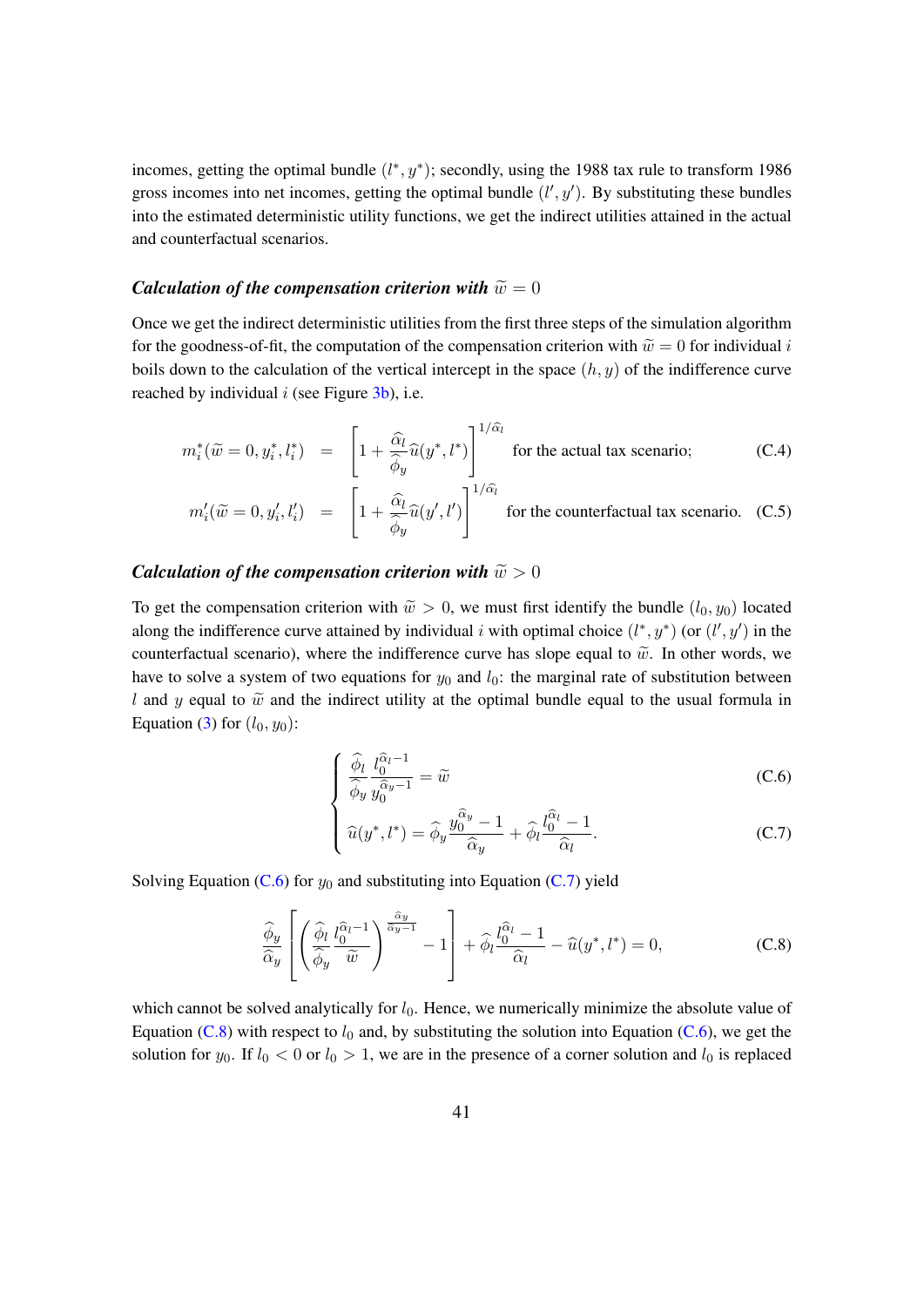by  $l_0 = 0$  or  $l_0 = 1$ , respectively.

Once we know the location of  $(l_0, y_0)$ , the compensation criterion with  $\tilde{w} > 0$  is the vertical intercept of the budget set passing through  $(l_0, y_0)$  with slope  $\tilde{w}$  (see Figure [3b\)](#page-12-1). Hence,  $m_i^*(\tilde{w}, y_i^*, l_i^*) = y_0 - \tilde{w}(1 - l_0).$ 

#### *Calculation of the responsibility criteria*

The calculation of the responsibility criterion starts by identifying the bundle  $(l_0, y_0)$  located along the indifference curve attained by individual i with optimal choice  $(l^*, y^*)$  (or  $(l', y')$  in the counterfactual scenario) where the indifference curve has slope equal to the personal wage rate  $w_i$ . The strategy to find the bundle  $(l_0, y_0)$  is the same followed for the computation of the compensation criterion with  $\tilde{w} > 0$ . The only difference is that we have to replace  $\tilde{w}$  with  $w_i$  in Equations [\(C.6\)](#page-43-0)–<br>(C.8)– Cases we have determined the hardly (*l.* )– the assessment life science is the harded [\(C.8\)](#page-43-1). Once we have determined the bundle  $(l_0, y_0)$ , the responsibility criterion is the height on the vertical axis of the budget line with slope  $w_i$  passing through  $(l_0, y_0)$  in correspondence of  $\tilde{l} = 1 - \tilde{h}$  (see Figure [3a\)](#page-12-1). Hence, the responsibility criterion with  $\tilde{h} \in [0, 1]$  is given by  $y_0 - w_i(1 - l_0) + w_i h.$ 

# References

- <span id="page-44-2"></span>Aaberge, R. and U. Colombino, "Using a microeconometric model of household labour supply to design optimal income taxes," *Scandinavian Journal of Economics*, 2013, *115* (2), 449–475.
- <span id="page-44-7"></span> $\ldots$ ,  $\ldots$ , and S. Strøm, "Labour supply in Italy: An empirical analysis of joint household decisions, with taxes and quantity constraints," *Journal of Applied Econometrics*, 1999, *14* (4), 403–22.
- <span id="page-44-1"></span> $\ldots$ , and  $\ldots$ , "Do more equal slices shrink the cake? An empirical investigation of tax-transfer reform proposals in Italy," *Journal of Population Economics*, 2004, *17* (4), 767–785.
- <span id="page-44-0"></span>Altig, D. and C.T. Carlstrom, "Marginal tax rates and income inequality in a life-cycle model," *American Economic Review*, 1999, *89* (5), 1197–1215.
- <span id="page-44-3"></span>Bargain, O., A. Decoster, M. Dolls, D. Neumann, A. Peichl, and S. Siegloch, "Welfare, labor supply and heterogeneous preferences: Evidence for Europe and the US," *Social Choice and Welfare*, 2013, *41* (4), 789–817.
- <span id="page-44-8"></span> $\overline{K}$ , K. Orsini, and A. Peichl, "Labor supply elasticities in Europe and the US," IZA Discussion Papers 5820, Institute for the Study of Labor (IZA) June 2011.

<span id="page-44-4"></span>Blundell, R., "Welfare reforms for low income workers," *Oxford Economic Papers*, 2001, *53* (2), 189–214.

- <span id="page-44-5"></span>and A. Shephard, "Employment, hours of work and the optimal taxation of low-income families," *Review of Economic Studies*, 2012, *79* (2), 481–510.
- <span id="page-44-6"></span>and T. Macurdy, "Labor supply: A review of alternative approaches," in O. Ashenfelter and D. Card, eds., *Handbook of Labor Economics, Volume 3*, Amsterdam: Elsevier, 1999, chapter 27, pp. 1559–1695.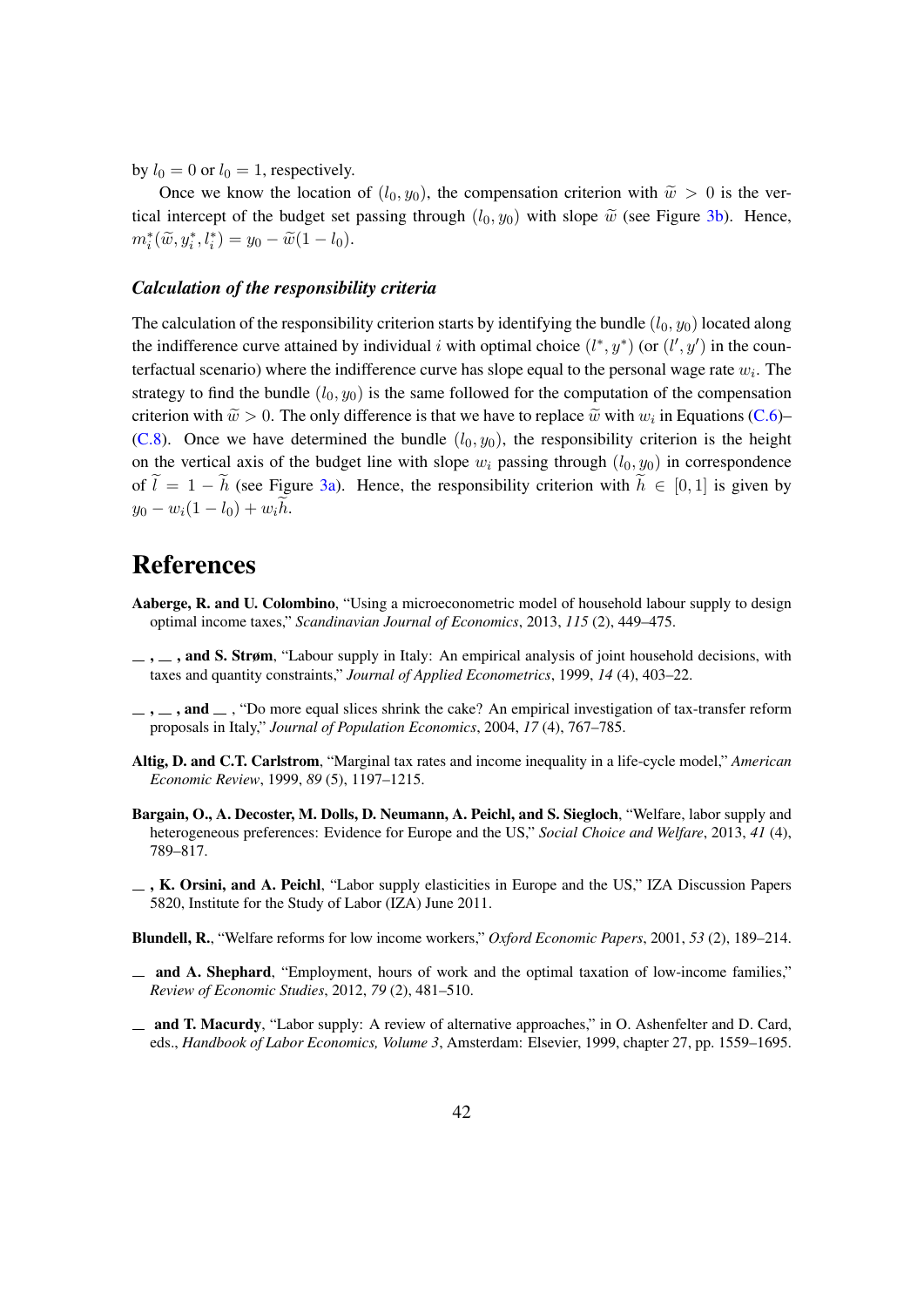- <span id="page-45-7"></span>Decoster, A.M.J. and P. Haan, "Empirical welfare analysis with preference heterogeneity," *International Tax and Public Finance*, 2015, *22* (2), 224 – 251.
- <span id="page-45-1"></span>Dickert, S., S. Houser, and J.K. Scholz, "The earned income tax credit and transfer programs: A study of labor market and program participation," in J.M. Poterba, ed., *Tax Policy and the Economy, Volume 9*, Cambridge: The MIT Press, 1995, chapter 1, pp. 1–50.
- <span id="page-45-17"></span>Eissa, N., "Taxation and labor supply of married women: The tax reform act of 1986 as a natural experiment," 1995. NBER Working Paper No. 5023.
- <span id="page-45-10"></span> $\mu$  and H.W. Hoynes, "The earned income tax credit and the labor supply of married couples," 1998. NBER Working Paper No. 6856.
- <span id="page-45-4"></span> $\Box$  and  $\Box$ , "Taxes and the labor market participation of married couples: the earned income tax credit," *Journal of Public Economics*, 2004, *88* (9-10), 1931–1958.
- <span id="page-45-2"></span>and J.B. Liebman, "Labor supply response to the earned income tax credit," *Quarterly Journal of Economics*, 1996, *111* (2), 605–637.
- <span id="page-45-0"></span> $\Box$ , H.J. Kleven, and C.T. Kreiner, "Evaluation of four tax reforms in the United States: Labor supply and welfare effects for single mothers," *Journal of Public Economics*, 2008, *92* (3-4), 795–816.
- <span id="page-45-3"></span>Ellwood, D., "The impact of the earned income tax credit and social policy reforms on work, marriage and living arrangements," *National Tax Journal*, December, Part 2 2000, *53* (4), 1063–1105.
- <span id="page-45-16"></span>Feenberg, D.R and E. Coutts, "An introduction to the TAXSIM model," *Journal of Policy Analysis and Management*, 1993, *12* (1), 189–194.
- <span id="page-45-8"></span>Feldstein, M.S., "The tax reform act of 1986: Comment on the 25th Anniversary," 2011. NBER Working Paper No. 17531.
- <span id="page-45-11"></span>Fleurbaey, M., *Fairness, responsibility and welfare*, New York: Oxford University Press, 2008.
- <span id="page-45-13"></span>and D. Blanchet, *Beyond GDP. Measuring Welfare and Assessing Sustainability*, Oxford: Oxford University Press, 2013.
- <span id="page-45-6"></span>and F. Maniquet, *A theory of fairness and social welfare*, Cambridge: Cambridge University Press, 2011.
- <span id="page-45-12"></span> $\Box$  and  $\Box$ , "Optimal taxation theory and principles of fairness," 2015. CORE Discussion Paper No. 2015/5, Louvain-la-Neuve.
- <span id="page-45-15"></span>Heckman, J.J. and B. Singer, "A method for minimizing the impact of distributional assumptions in econometric models for duration data," *Econometrica*, 1984, *52* (2), 271–320.
- <span id="page-45-9"></span>Hotz, V.K. and J.K. Scholz, "The earned income tax credit," in R.A. Moffitt, ed., *Means-Tested Transfer Programs in the United States*, Chicago: University of Chicago Press, 2003, chapter 3, pp. 141–197.
- <span id="page-45-14"></span>Hoynes, H.W., "Welfare transfers in two-parent families: Labor supply and welfare participation under AFDC-UP," *Econometrica*, 1996, *64* (2), 295–332.
- <span id="page-45-5"></span>King, M.A., "Welfare analysis of tax reforms using household data," *Journal of Public Economics*, 1983, *21* (2), 183–214.